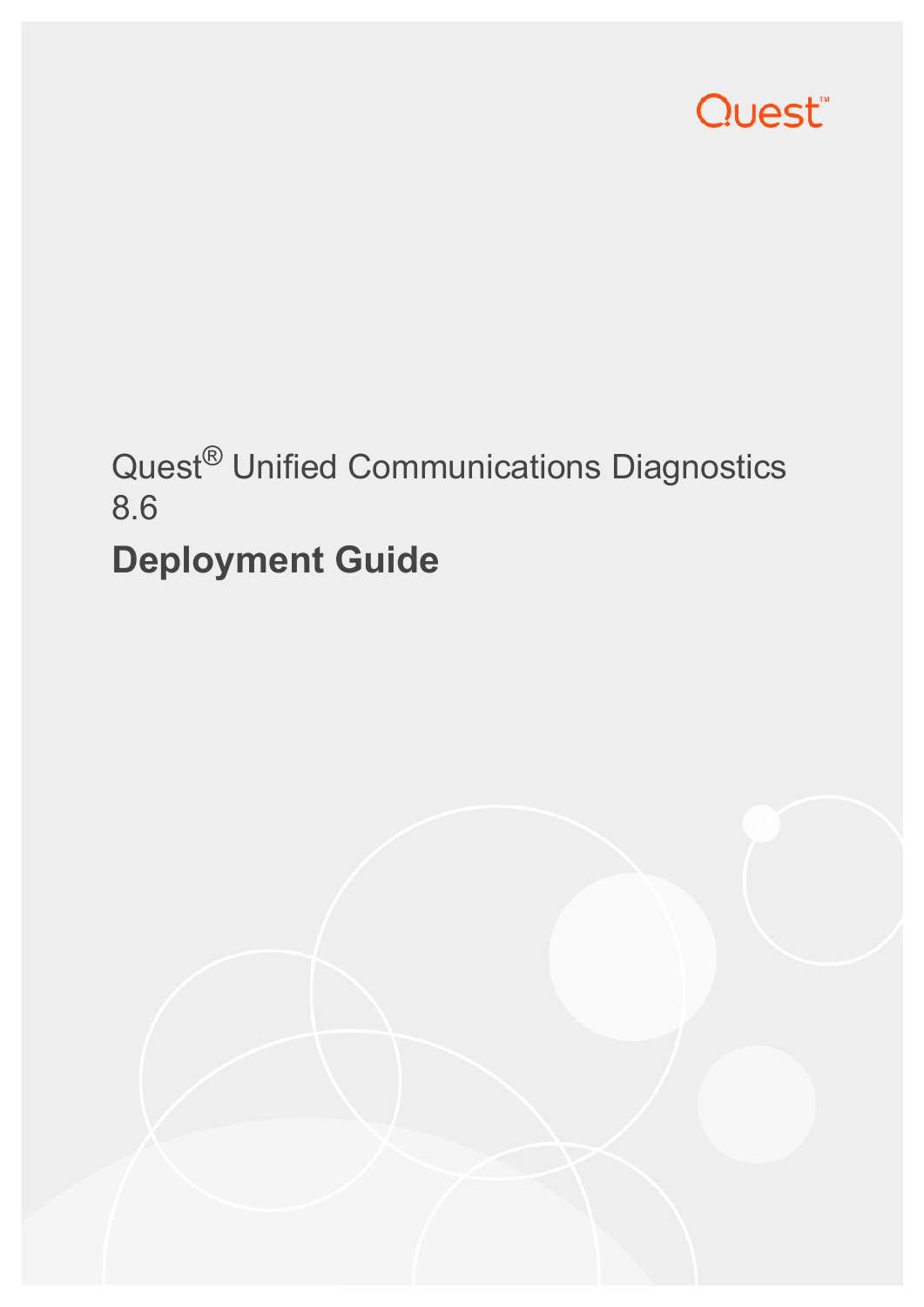#### **© 2021 Quest Software Inc.**

#### **ALL RIGHTS RESERVED.**

This guide contains proprietary information protected by copyright. The software described in this guide is furnished under a software license or nondisclosure agreement. This software may be used or copied only in accordance with the terms of the applicable agreement. No part of this guide may be reproduced or transmitted in any form or by any means, electronic or mechanical, including photocopying and recording for any purpose other than the purchaser's personal use without the written permission of Quest Software Inc.

The information in this document is provided in connection with Quest Software products. No license, express or implied, by estoppel or otherwise, to any intellectual property right is granted by this document or in connection with the sale of Quest<br>Software products. EXCEPT AS SET FORTH IN THE TERMS AND CONDITIONS AS SPECIFIED IN THE LICENSE<br>A EXPRESS, IMPLIED OR STATUTORY WARRANTY RELATING TO ITS PRODUCTS INCLUDING, BUT NOT LIMITED TO, THE IMPLIED WARRANTY OF MERCHANTABILITY, FITNESS FOR A PARTICULAR PURPOSE, OR NON-INFRINGEMENT. IN NO EVENT SHALL QUEST SOFTWARE BE LIABLE FOR ANY DIRECT, INDIRECT, CONSEQUENTIAL, PUNITIVE, SPECIAL OR INCIDENTAL DAMAGES (INCLUDING, WITHOUT LIMITATION, DAMAGES FOR LOSS OF PROFITS, BUSINESS<br>INTERRUPTION OR LOSS OF INFORMATION) ARISING OUT OF THE USE OR INABILITY TO USE THIS DOCUMENT, EVEN IF QUEST SOFTWARE HAS BEEN ADVISED OF THE POSSIBILITY OF SUCH DAMAGES. Quest Software makes no representations or warranties with respect to the accuracy or completeness of the contents of this document and reserves the right to make changes to specifications and product descriptions at any time without notice. Quest Software does not make any commitment to update the information contained in this document.

If you have any questions regarding your potential use of this material, contact:

Quest Software Inc. Attn: LEGAL Dept. 4 Polaris Way Aliso Viejo, CA 92656

Refer to our website [\(www.quest.com](http://www.quest.com)) for regional and international office information.

#### **Patents**

Quest Software is proud of our advanced technology. Patents and pending patents may apply to this product. For the most current information about applicable patents for this product, please visit our website at www.quest.com/legal.

#### **Trademarks**

Quest and the Quest logo are trademarks and registered trademarks of Quest Software Inc. in the U.S.A. and other countries. For a complete list of Quest Software trademarks, please visit our website at [www.quest.com/legal.](http://www.quest.com/legal) Microsoft, Active Directory, SQL<br>Server, Windows, Lync, and Skype are either registered trademarks or trademarks of Microsoft and/or other countries. BlackBerry is the trademark or registered trademark of BlackBerry Limited, the exclusive rights to which are expressly reserved. All other trademarks, servicemarks, registered trademarks, and registered servicemarks are the property of their respective owners.

#### **Legend**

**CAUTION: A CAUTION icon indicates potential damage to hardware or loss of data if instructions are not followed.**

**IMPORTANT NOTE**, **NOTE**, **TIP**, **MOBILE**, or **VIDEO:** An information icon indicates supporting information.f.

UC Diagnostics Deployment Guide Updated - August 2021 Software Version - 8.6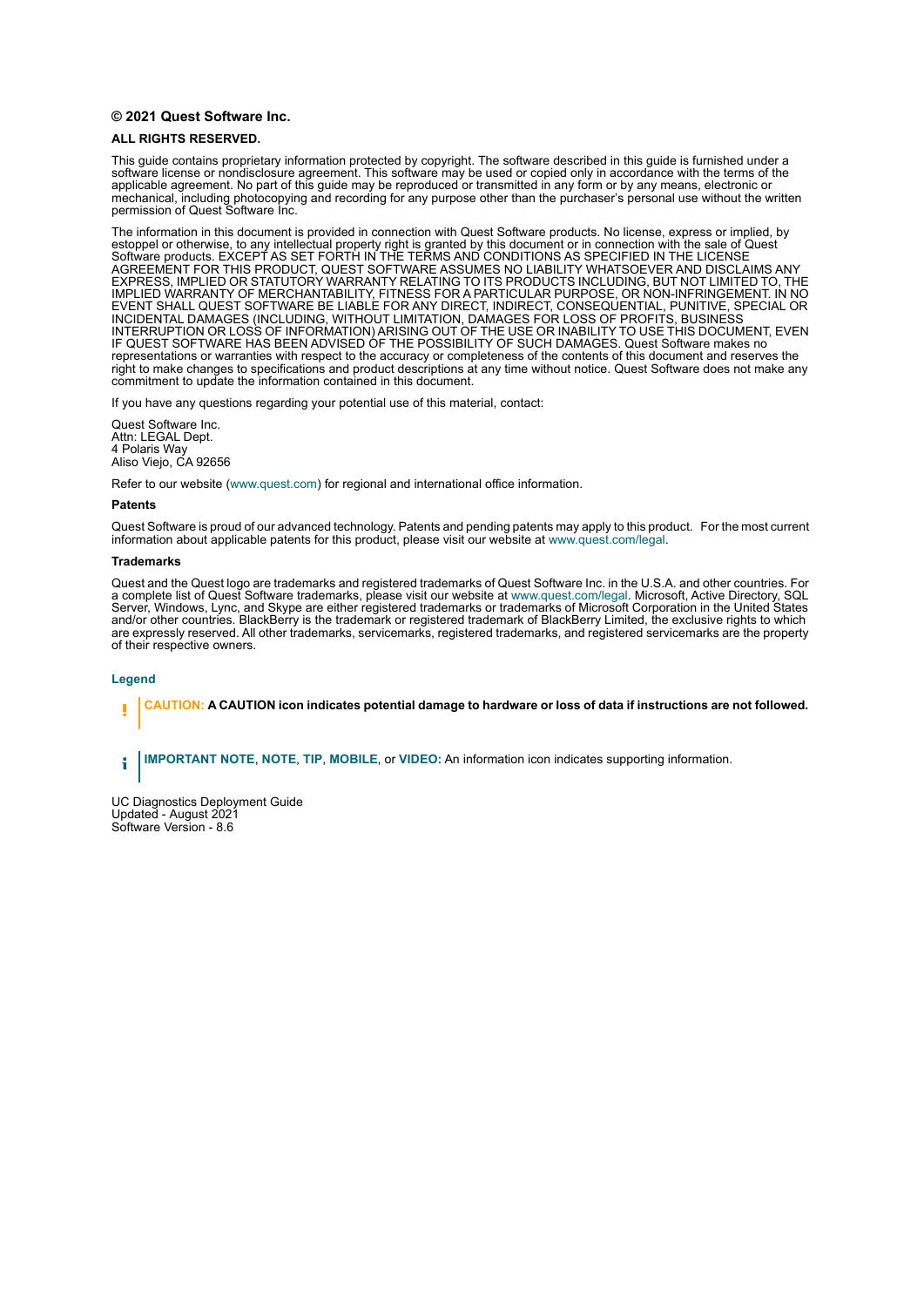## **Contents**

| Deployment recommendations for the Management Console [1, 1, 1, 1, 1, 1, 1, 1, 1, 1, 12] |
|------------------------------------------------------------------------------------------|
|                                                                                          |
|                                                                                          |
|                                                                                          |
|                                                                                          |
|                                                                                          |
| Manually upgrading the Management Console database  17                                   |
|                                                                                          |
|                                                                                          |
| Backing up and restoring the settings and database for the Management Console 18         |
|                                                                                          |
|                                                                                          |
|                                                                                          |
|                                                                                          |
| Technical Information for UC Diagnostics for Exchange  20                                |
|                                                                                          |
|                                                                                          |
|                                                                                          |
|                                                                                          |
|                                                                                          |
|                                                                                          |
|                                                                                          |
| Exchange External Message Delivery Health Test 26                                        |
| Exchange Modern Message Delivery Health Test 27                                          |
| Additional Exchange Health Tests for Monitoring (and accommodational metallicity 28)     |
|                                                                                          |
|                                                                                          |
|                                                                                          |
|                                                                                          |
|                                                                                          |
|                                                                                          |
|                                                                                          |
|                                                                                          |
|                                                                                          |
| Exchange Diagnostic Console Technical Information 37                                     |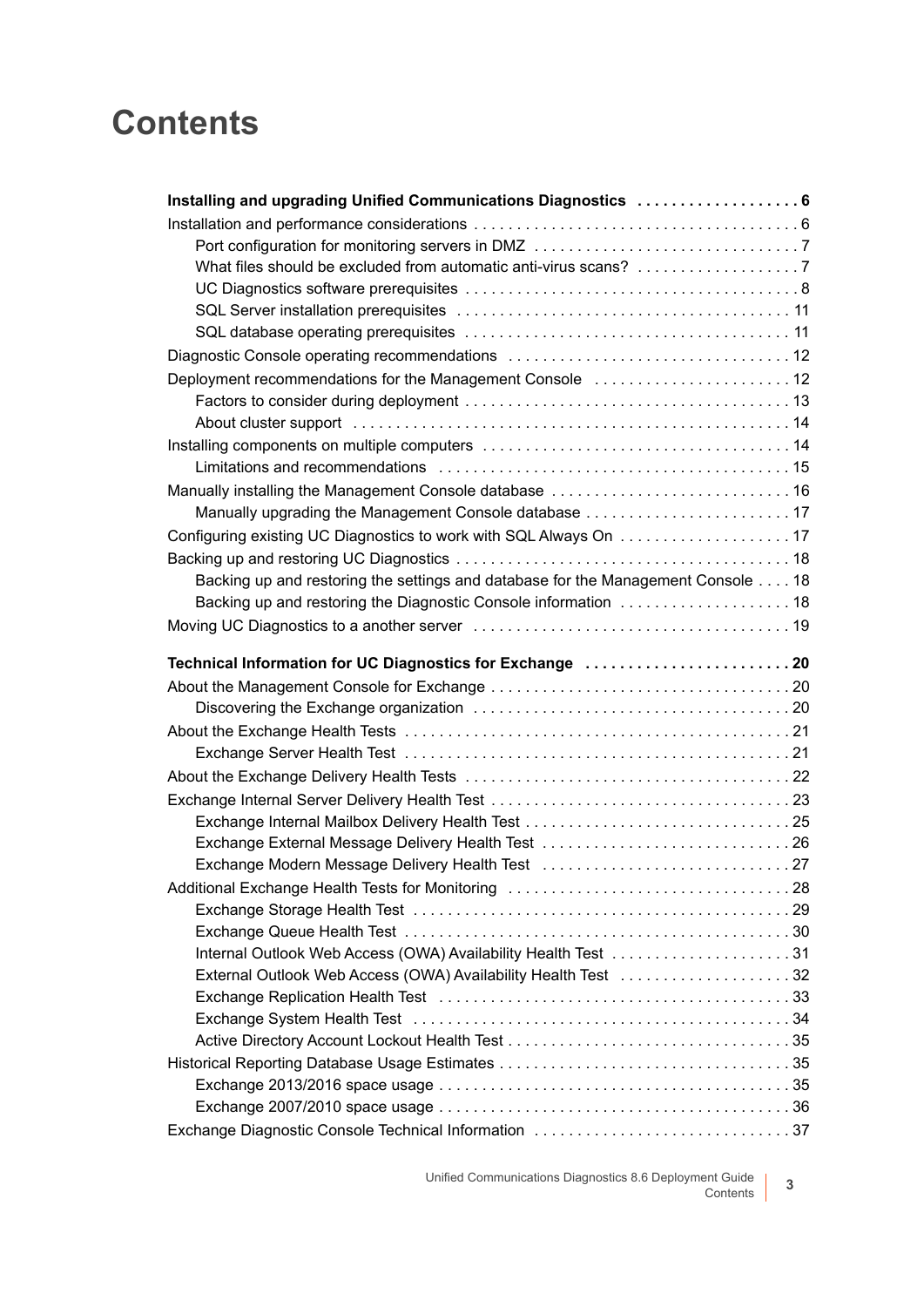Unified Communications Diagnostics 8.6 Deployment Guide ent Guide **4**<br>Contents **4**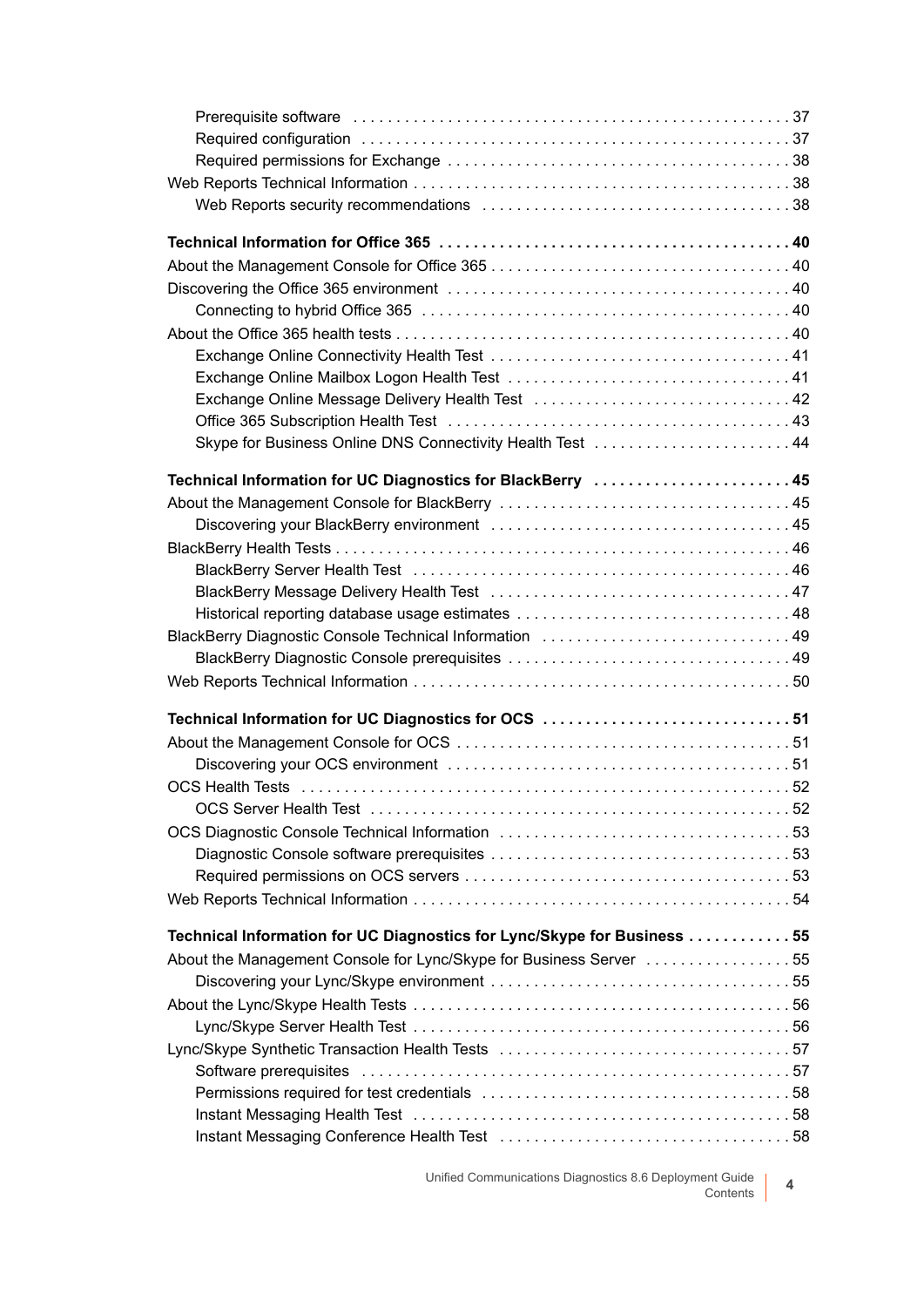| Lync/Skype for Business Diagnostic Console Technical Information  60                                             |  |
|------------------------------------------------------------------------------------------------------------------|--|
|                                                                                                                  |  |
|                                                                                                                  |  |
|                                                                                                                  |  |
|                                                                                                                  |  |
|                                                                                                                  |  |
|                                                                                                                  |  |
|                                                                                                                  |  |
|                                                                                                                  |  |
|                                                                                                                  |  |
|                                                                                                                  |  |
|                                                                                                                  |  |
|                                                                                                                  |  |
|                                                                                                                  |  |
| Web Reports Issues (and according to the Allen Contract of Allen Contract and Allen Contract of Allen Contract T |  |
|                                                                                                                  |  |
|                                                                                                                  |  |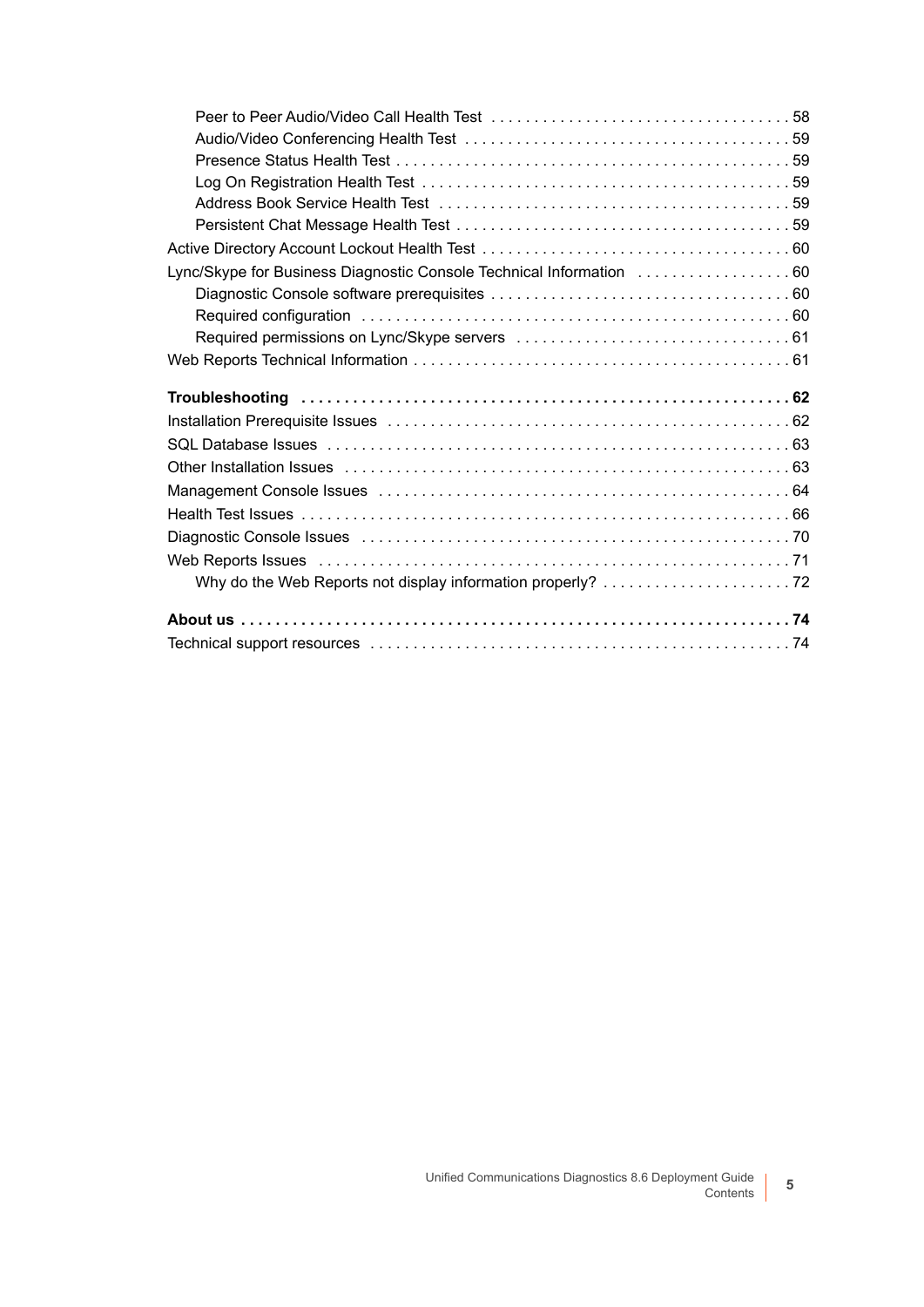# <span id="page-5-0"></span>**Installing and upgrading Unified Communications Diagnostics**

- **•** [Installation and performance considerations](#page-5-1)
- **•** [UC Diagnostics software prerequisites](#page-7-0)
- **•** [SQL Server installation prerequisites](#page-10-0)
- **•** [Deployment recommendations for the Management Console](#page-11-1)
- **•** [About cluster support](#page-13-0)
- **•** [Installing components on multiple computers](#page-13-1)
- **•** [Manually installing the Management Console database](#page-15-0)
- **•** [Manually upgrading the Management Console database](#page-16-0)
- **•** [Configuring existing UC Diagnostics to work with SQL Always On](#page-16-1)
- **•** [Backing up and restoring UC Diagnostics](#page-17-0)
- **•** [Moving UC Diagnostics to a another server](#page-18-0)

# <span id="page-5-1"></span>**Installation and performance considerations**

Before you install UC Diagnostics, ensure your system meets the specified system requirements depending on the type of environment or organization you are running. It is recommended that you install UC Diagnostics on one of the following operating systems depending on the environment you are monitoring,

**Table 1. Recommended operating systems depending on monitored environment.**

| <b>Environment</b>                                           | <b>Operating System</b>     |
|--------------------------------------------------------------|-----------------------------|
| Exchange 2007/2010/2013/2016/2019                            | Any operating system        |
| <b>BlackBerry</b>                                            | Any operating system        |
| Office Communications Server 2007 and<br>2007 R <sub>2</sub> | Any operating system        |
| Lync Server 2010                                             | Any operating system        |
| Lync Server 2013<br>Skype for Business 2015                  | Any operating system        |
| Office 365                                                   | Any 64-bit operating system |

For more information about Exchange environment prerequisites, see [Diagnostic Services for Exchange 2007 on](#page-8-0)  [page 9](#page-8-0), [Diagnostic Services for Exchange 2010 or Exchange 2013 on page 9](#page-8-1), or [Diagnostic Services for](#page-8-2)  [Exchange 2016 on page 9.](#page-8-2)

**6**

**1**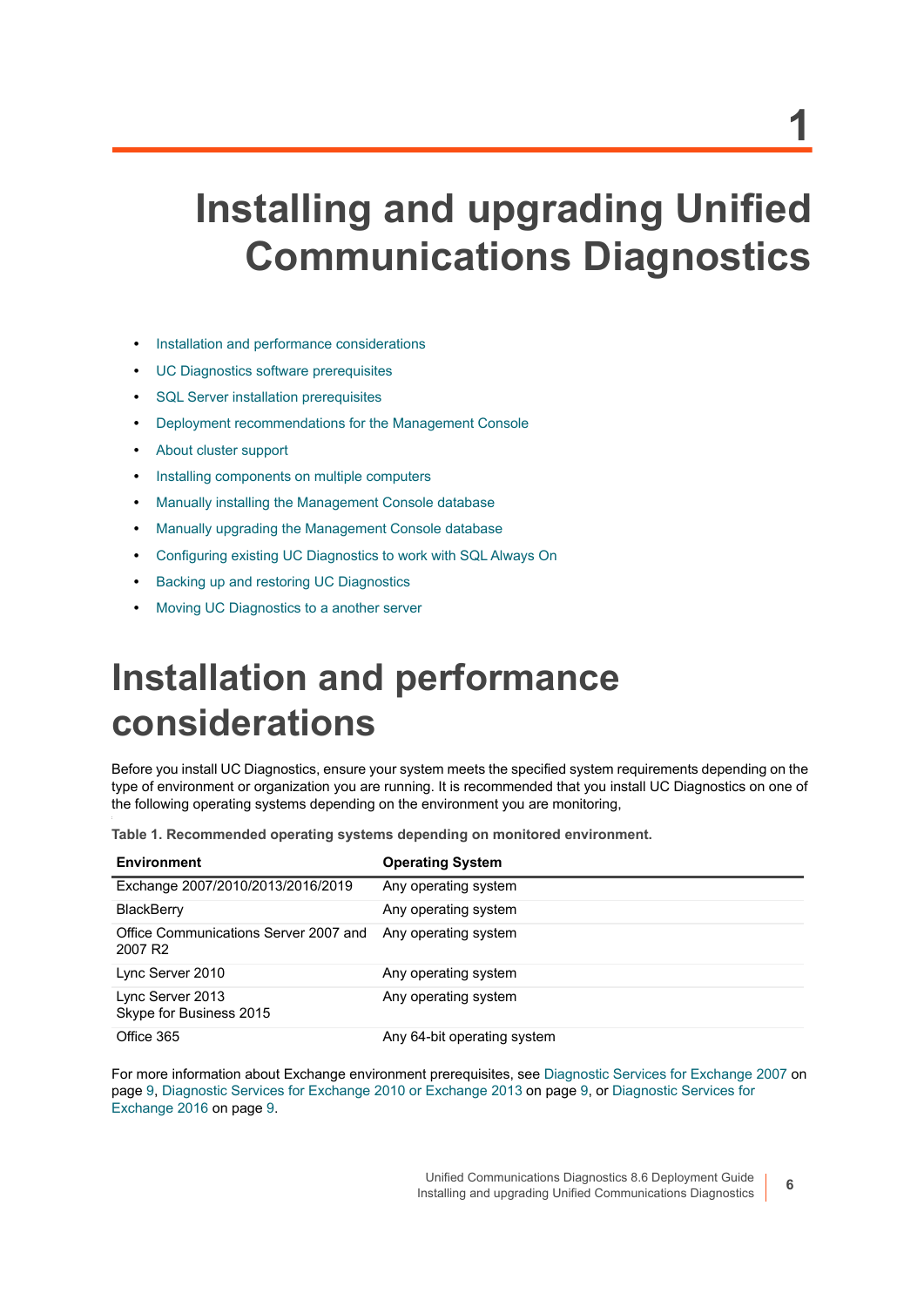## <span id="page-6-0"></span>**Port configuration for monitoring servers in DMZ**

UC Diagnostics connects with native Windows RPC connections. For monitoring servers in a DMZ environment, the following ports must be open:

- **•** Browsing UDP:137,138
- **•** DNS Resolution UDP:53
- **•** Event Viewer TCP:139
- **•** File Sharing access TCP:139
- **•** Logon Sequence UDP:137,138 TCP:139
- **•** NetLogon UDP:138
- **•** Pass Through Validation UDP:137,138 TCP:139
- **•** Performance Monitor TCP:139
- **•** Printing UDP:137,138 TCP:139
- **•** Registry TCP:139
- **•** Server Manager TCP:139
- **•** RPC TCP:135

The ports must be bidirectional.

For more information on the network ports, protocols, and services that are used by Microsoft client and server operating systems, server-based programs, and their subcomponents, see <http://support.microsoft.com/kb/832017>.

The port information in the above article should not be used to configure Windows Firewall. For information about configuring Windows Firewall, see the following Microsoft Web sites:

- **•** [http://technet.microsoft.com/en-us/library/cc779199\(WS.10\).aspx](http://technet.microsoft.com/en-us/library/cc779199(WS.10).aspx)
- **•** <http://technet.microsoft.com/en-us/network/bb545423.aspx>

## <span id="page-6-1"></span>**What files should be excluded from automatic anti-virus scans?**

If certain files or processes are locked by anti-virus scan software, it can affect the ability of UC Diagnostics to operate. The following files should be excluded from anti-virus scans:

### **Management Console**

- **•** C:\Program Files (x86)]\Quest\UC Diagnostics\ManagementConsole\Binaries\SpotlightDianosticTest.exe
- **•** C:\Program Files (x86)]\Quest\UC Diagnostics\ManagementConsole\Binaries\CollectorRecovery.exe
- **•** C:\Program Files (x86)]\Quest\UC Diagnostics\ManagementConsole\Binaries\SpotlightDistributedCollector.exe
- **•** C:\Program Files (x86)]\Quest\UC Diagnostics\ManagementConsole\Binaries\SpotlightDiagnosticTestEngine.exe
- **•** C:\Program Files (x86)]\Quest\UC Diagnostics\ManagementConsole\Binaries\SpotlightRemotingServer.exe
- **•** C:\Program Files (x86)]\Quest\UC Diagnostics\ManagementConsole\Binaries\SpotlightRemotingServerNoImpersonation.exe
- **•** C:\Program Files (x86)]\Quest\UC Diagnostics\ManagementConsole\Binaries\PowerShell64ProxyHost.exe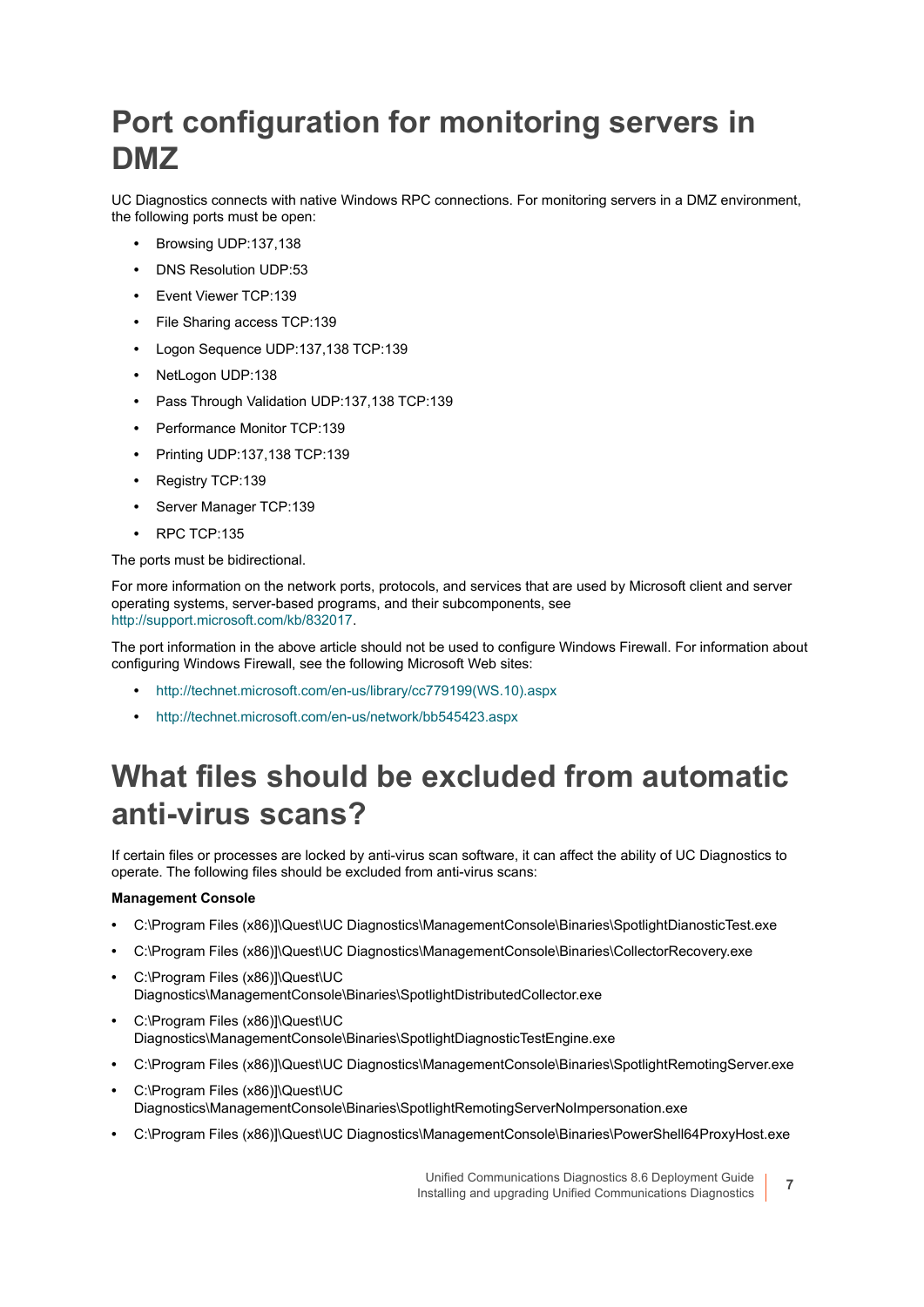- **•** C:\Program Files (x86)]\Quest\UC Diagnostics\ManagementConsole\Binaries\SpotlightLaunch.exe
- **•** C:\Program Files (x86)]\Quest\UC Diagnostics\ManagementConsole\Binaries\iwsnaptrap.exe
- **•** C:\Program Files (x86)]\Quest\UC Diagnostics\ManagementConsole\Binaries\SupportBundle.exe
- **•** C:\Program Files (x86)]\Quest\UC Diagnostics\ManagementConsole\Binaries\OcsEdgeServerConfiguration.exe

#### **Diagnostic Console**

- **•** C:\Program Files (x86)]\Quest\UC Diagnostics\DiagnosticConsole\Binaries\LyncPowerShellProcess64.exe
- **•** C:\Program Files (x86)]\Quest\UC Diagnostics\DiagnosticConsole\Binaries\PowerShellProcess64.exe
- **•** C:\Program Files (x86)]\Quest\UC Diagnostics\DiagnosticConsole\Binaries\BlackBerrySnmpTester.exe
- **•** C:\Program Files (x86)]\Quest\UC Diagnostics\DiagnosticConsole\Binaries\SOMMiscProxy.exe
- **•** C:\Program Files (x86)]\Quest\UC Diagnostics\DiagnosticConsole\Binaries\DataReplayProxy.exe
- **•** C:\Program Files (x86)]\Quest\Spotlight\Console\Spotlight.exe
- **•** C:\Program Files (x86)]\Quest\Spotlight\Plug-ins\DatasourceSOM.exe

#### **Web Reports**

**•** C:\Program Files (x86)]\Common Files\Quest Shared\Web Reports\QSchedExec.exe

#### **Install license**

**•** C:\Program Files (x86)]\Common Files\Quest\ProductLicenseInstaller.exe

## <span id="page-7-0"></span>**UC Diagnostics software prerequisites**

The following section provides the software prerequisites for UC Diagnostics components.

| <b>Component</b>        | <b>System Requirements</b>                                                                                             |  |  |  |
|-------------------------|------------------------------------------------------------------------------------------------------------------------|--|--|--|
| <b>Operating System</b> | One of the following:                                                                                                  |  |  |  |
|                         | Microsoft Windows 8 (32 bit or 64 bit)<br>$\bullet$                                                                    |  |  |  |
|                         | Microsoft Windows 8.1 (32 bit or 64 bit)<br>$\bullet$                                                                  |  |  |  |
|                         | Microsoft Windows Server 2012 (64 bit)<br>٠                                                                            |  |  |  |
|                         | Microsoft Windows Server 2012 R2 (64 bit)<br>$\bullet$                                                                 |  |  |  |
|                         | Microsoft Windows 8.1 with update (32 bit or 64 bit)<br>$\bullet$                                                      |  |  |  |
|                         | Microsoft Windows Server 2012 R2 with update (64 bit)<br>$\bullet$                                                     |  |  |  |
|                         | Microsoft Windows Server 2016 (64 bit)<br>$\bullet$                                                                    |  |  |  |
|                         | <b>NOTE:</b> To run health tests against Office 365, UC Diagnostics must be<br>installed on a 64-bit operating system. |  |  |  |

**Table 2. System requirements for UC Diagnostics components.**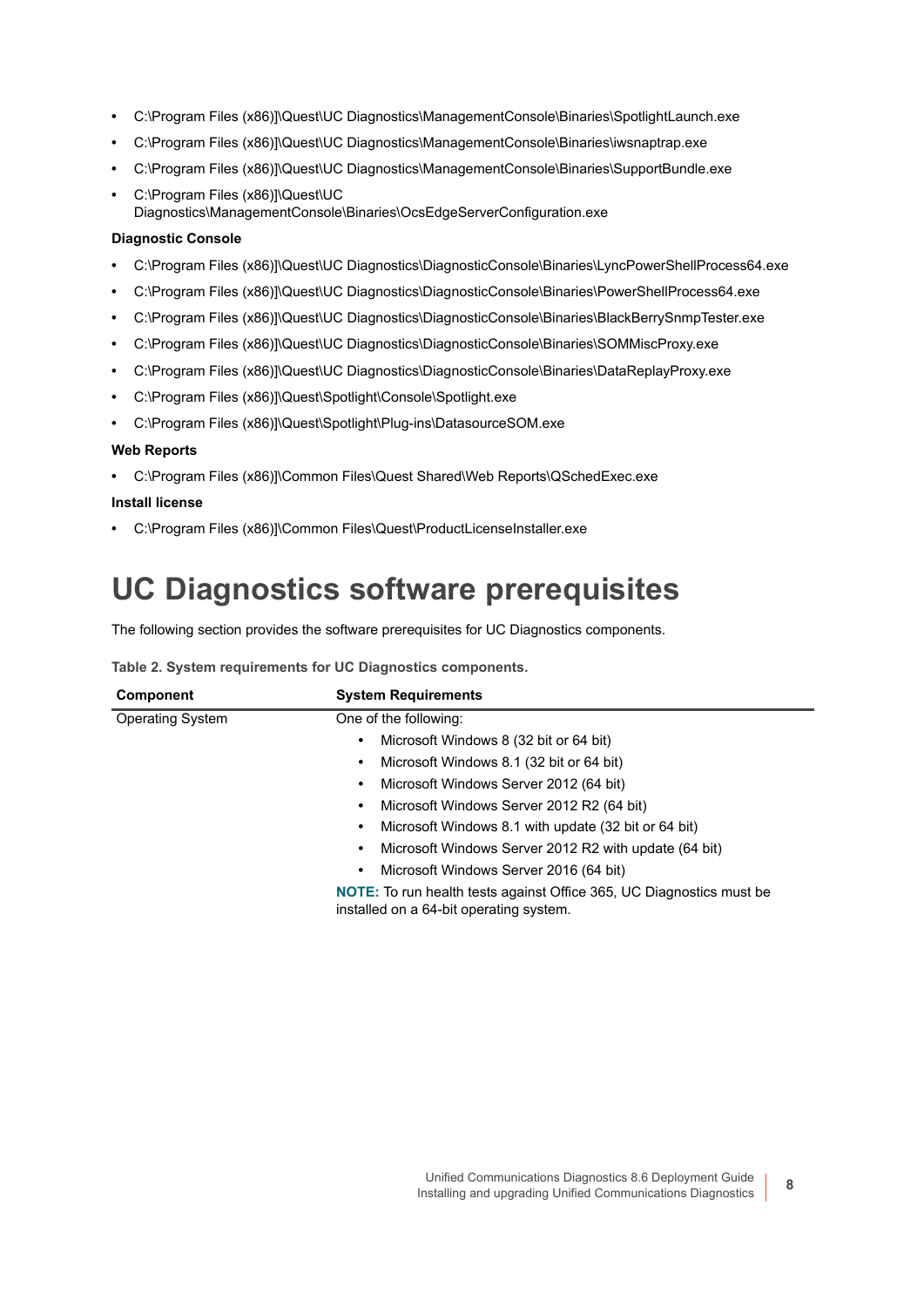**Table 2. System requirements for UC Diagnostics components.**

<span id="page-8-3"></span><span id="page-8-2"></span><span id="page-8-1"></span><span id="page-8-0"></span>

| Component                          | <b>System Requirements</b>                                                                                                                                                                                                                                                                     |
|------------------------------------|------------------------------------------------------------------------------------------------------------------------------------------------------------------------------------------------------------------------------------------------------------------------------------------------|
| Database                           | One of the following:                                                                                                                                                                                                                                                                          |
|                                    | Microsoft SQL Server 2012 SP 4<br>$\bullet$                                                                                                                                                                                                                                                    |
|                                    | Microsoft SQL Server 2012 Express Edition SP 4<br>٠                                                                                                                                                                                                                                            |
|                                    | Microsoft SQL Server 2014 SP 2<br>$\bullet$                                                                                                                                                                                                                                                    |
|                                    | Microsoft SQL Server 2014 Express Edition SP 2<br>٠                                                                                                                                                                                                                                            |
|                                    | Microsoft SQL Server 2016 SP 1<br>$\bullet$                                                                                                                                                                                                                                                    |
|                                    | Microsoft SQL Server 2016 Express Edition SP 1<br>$\bullet$                                                                                                                                                                                                                                    |
|                                    | Microsoft SQL Server 2017<br>$\bullet$                                                                                                                                                                                                                                                         |
|                                    | Microsoft SQL Server 2017 Express Edition<br>$\bullet$                                                                                                                                                                                                                                         |
|                                    | <b>NOTE:</b> If you are installing the database on a remote computer, ensure<br>remote connections are enabled on the SQL server and you have sufficient<br>permissions to create/modify the database.                                                                                         |
|                                    | <b>NOTE:</b> If you are using SQL Server Always On, you must have configured an<br>availability group listener that connects to the primary replica. For SQL<br>Server 2017, only availability groups that deploy on a Windows Server<br>Failover Cluster (WSFC) are supported.                |
| <b>Diagnostic Services (Health</b> | Microsoft .NET Framework 4.5.1<br>$\bullet$                                                                                                                                                                                                                                                    |
| <b>Tests) for all Environments</b> | Microsoft Data Access Components (MDAC) 2.8<br>٠                                                                                                                                                                                                                                               |
|                                    | MDAC 2.8 comes with your operating system. If MDAC is removed, UC<br>Diagnostics cannot run.                                                                                                                                                                                                   |
| Diagnostic Services for            | The following prerequisites are needed for Exchange 2007:                                                                                                                                                                                                                                      |
| Exchange 2007                      | Exchange Management Console (EMC) 2007 SP 1 and Update<br>٠<br>Rollup 1 or later                                                                                                                                                                                                               |
|                                    | The version of Exchange Management Tools version installed on your<br>UC Diagnostics computer must match the Exchange version on the<br>Exchange server. For example, if Exchange 2007 SP 2 is installed,<br>install Exchange Management Console 2007 SP 2 on your UC<br>Diagnostics computer. |
|                                    | If your organization is mixed and contains Exchange 2007 servers,<br>you must install EMC 2007 SP 2 or later.                                                                                                                                                                                  |
|                                    | Exchange Server MAPI Client and Collaboration Data Objects (MAPI<br>٠<br>& CDO) Build 8.3.0.8353.000 or later                                                                                                                                                                                  |
|                                    | NOTE: Microsoft Outlook must not be installed on the same computer where<br>MAPI & CDO is installed.                                                                                                                                                                                           |
| Diagnostic Services for            | The following prerequisites are needed for Exchange 2010 or 2013:                                                                                                                                                                                                                              |
| Exchange 2010 or                   | Microsoft PowerShell 2.0 or later<br>$\bullet$                                                                                                                                                                                                                                                 |
| Exchange 2013                      | MAPI & CDO version 8.3.0.8353.000 or later (required for certain<br>٠<br>health tests). You can download from:                                                                                                                                                                                 |
|                                    | https://www.microsoft.com/download/details.aspx?id=42040                                                                                                                                                                                                                                       |
| Diagnostic Services for            | The following prerequisites are needed for Exchange 2016:                                                                                                                                                                                                                                      |
| Exchange 2016                      | Microsoft PowerShell 2.0 or later                                                                                                                                                                                                                                                              |
| Diagnostic Services for            | The following prerequisites are needed for BlackBerry:                                                                                                                                                                                                                                         |
| <b>BlackBerry</b>                  | MAPI & CDO version 8.3.0.8353.000 or later (required for certain<br>$\bullet$<br>health tests).                                                                                                                                                                                                |
| Diagnostic Services for            | The following prerequisites are needed for Lync/Skype for Business:                                                                                                                                                                                                                            |
| Lync/Skype for Business            | Microsoft PowerShell 2.0 or later<br>$\bullet$                                                                                                                                                                                                                                                 |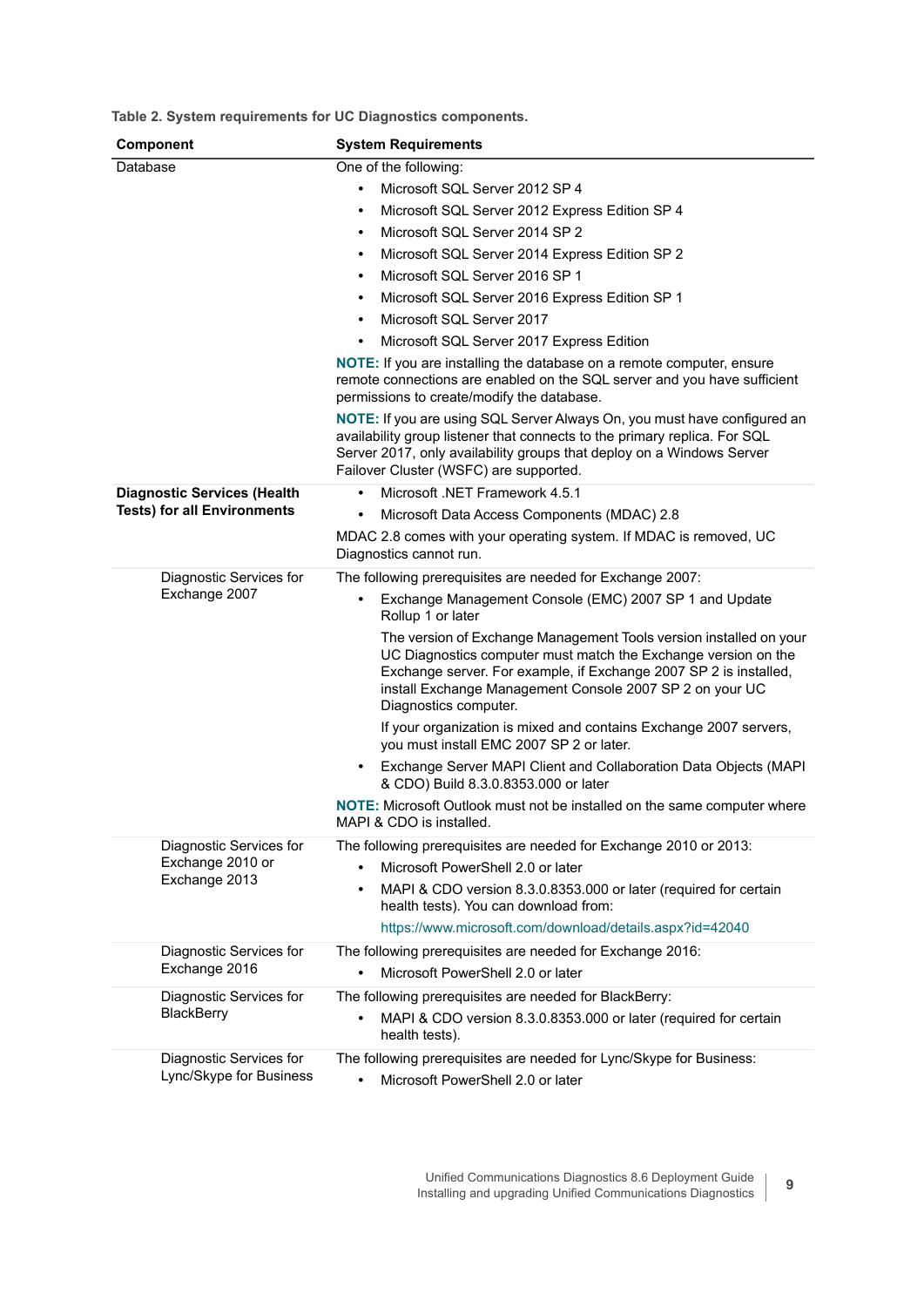| Component                                                                                                            | <b>System Requirements</b>                                                                                                                                                                                                                                                                                                                                                                                                                                                                                                                                                                                                                                                                                                                                                                                                                                                                          |  |  |  |  |  |
|----------------------------------------------------------------------------------------------------------------------|-----------------------------------------------------------------------------------------------------------------------------------------------------------------------------------------------------------------------------------------------------------------------------------------------------------------------------------------------------------------------------------------------------------------------------------------------------------------------------------------------------------------------------------------------------------------------------------------------------------------------------------------------------------------------------------------------------------------------------------------------------------------------------------------------------------------------------------------------------------------------------------------------------|--|--|--|--|--|
| <b>Diagnostic Services</b><br>(Health Tests) for Office<br>365 (Exchange Online and<br>Skype for Business<br>Online) | The following prerequisites are needed for Office 365:<br>Microsoft PowerShell 5.0 or later<br>$\bullet$<br>Microsoft Online Service Sign-in Assistant<br>$\bullet$<br>Windows Azure Active Directory for Windows PowerShell<br>$\bullet$<br>Microsoft Exchange Online PowerShell Module<br>$\bullet$                                                                                                                                                                                                                                                                                                                                                                                                                                                                                                                                                                                               |  |  |  |  |  |
|                                                                                                                      | For more information, see Diagnostic Services (Health Tests) for all<br><b>Environments</b> on page 9.                                                                                                                                                                                                                                                                                                                                                                                                                                                                                                                                                                                                                                                                                                                                                                                              |  |  |  |  |  |
| <b>Diagnostic Console for all</b><br><b>Environments</b>                                                             | Microsoft .NET Framework 4.5.1                                                                                                                                                                                                                                                                                                                                                                                                                                                                                                                                                                                                                                                                                                                                                                                                                                                                      |  |  |  |  |  |
| Diagnostic Console for<br>Exchange 2007                                                                              | EMC 2007 SP 1 or later                                                                                                                                                                                                                                                                                                                                                                                                                                                                                                                                                                                                                                                                                                                                                                                                                                                                              |  |  |  |  |  |
| Diagnostic Console for<br>Exchange 2010                                                                              | Microsoft PowerShell 2.0 or later                                                                                                                                                                                                                                                                                                                                                                                                                                                                                                                                                                                                                                                                                                                                                                                                                                                                   |  |  |  |  |  |
| Diagnostic Console for<br>Exchange 2013                                                                              | Microsoft PowerShell 2.0 or later                                                                                                                                                                                                                                                                                                                                                                                                                                                                                                                                                                                                                                                                                                                                                                                                                                                                   |  |  |  |  |  |
| Diagnostic Console for<br>Exchange 2016                                                                              | Microsoft PowerShell 2.0 or later                                                                                                                                                                                                                                                                                                                                                                                                                                                                                                                                                                                                                                                                                                                                                                                                                                                                   |  |  |  |  |  |
| Diagnostic Console for<br>Exchange 2019                                                                              | Microsoft PowerShell 2.0 or later                                                                                                                                                                                                                                                                                                                                                                                                                                                                                                                                                                                                                                                                                                                                                                                                                                                                   |  |  |  |  |  |
| Diagnostic Console for<br>Lync 2013/Skype for<br>Business 2015                                                       | Microsoft PowerShell 2.0 or later                                                                                                                                                                                                                                                                                                                                                                                                                                                                                                                                                                                                                                                                                                                                                                                                                                                                   |  |  |  |  |  |
| <b>Web Reports</b>                                                                                                   | For installing Web Reports, you need one of the following:<br>IIS 7.0 or later with the following enabled:<br>$\bullet$<br>World Wide Web Services or Web Server (IIS)<br>Application Development Features: ASP, ASP.NET, Server-<br>Side Includes<br>Security: Windows Authentication<br>- OR -<br>IIS 8.0 or later with the following enabled:<br>$\bullet$<br>World Wide Web Services or Web Server (IIS)<br>Application Development Features: ASP, ASP.NET 3.5,<br>Server-Side Includes<br>Security: Windows Authentication<br>For viewing Web Reports, you need:<br>Internet Explorer 9.0 or later<br>Requirements for specific operating systems:<br>If you are using Windows 7, you must enable Static Content and<br>$\bullet$<br>Default Documents in IIS to view Web Reports.<br>If you are installing Web Reports on a remote computer, you must use<br>$\bullet$<br>SQL Authentication. |  |  |  |  |  |
| <b>Rights and Privileges</b>                                                                                         | Local Windows Administrator privileges are required on the computer on<br>which UC Diagnostics is installed.                                                                                                                                                                                                                                                                                                                                                                                                                                                                                                                                                                                                                                                                                                                                                                                        |  |  |  |  |  |

**Table 2. System requirements for UC Diagnostics components.**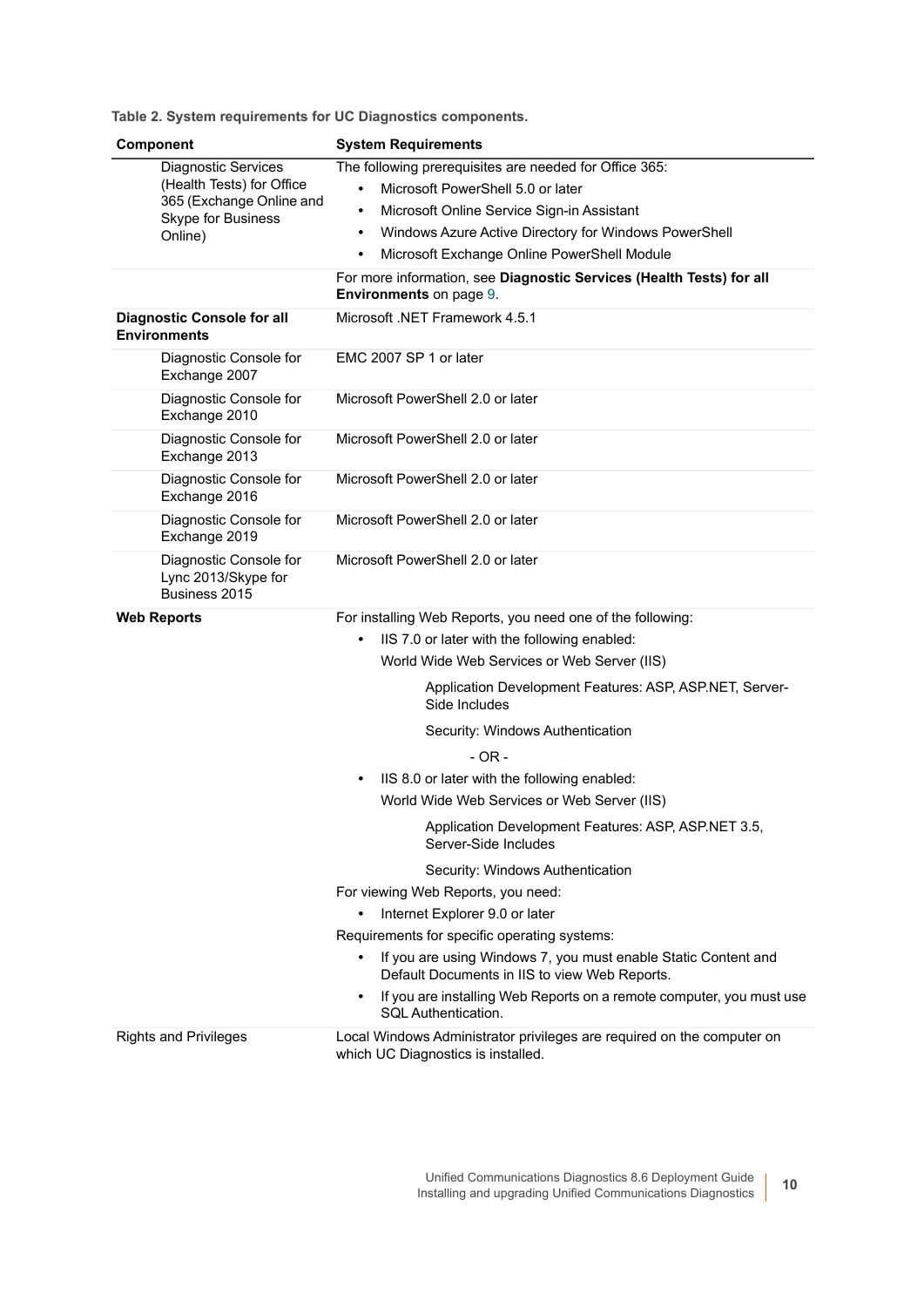## <span id="page-10-0"></span>**SQL Server installation prerequisites**

If you are installing the SQL database on the same computer as other UC Diagnostics components or if you are installing the SQL database remotely, the following permissions are required:

| <b>User Account</b> | <b>Permissions</b>                                                                                                                                                                                                                                                                                                                |
|---------------------|-----------------------------------------------------------------------------------------------------------------------------------------------------------------------------------------------------------------------------------------------------------------------------------------------------------------------------------|
| Installer user      | dbcreator and db owner roles                                                                                                                                                                                                                                                                                                      |
|                     | Using the installer                                                                                                                                                                                                                                                                                                               |
|                     | If you install the Spotlight Management Framework database using the<br>Installation wizard, the installer user account must have a SQL Server login with<br>the dbcreator server role.                                                                                                                                           |
|                     | During installation, the installer automatically grants the db owner database<br>role to the installer user for the Spotlight Management Framework database.                                                                                                                                                                      |
|                     | NOTE: If you are using SQL Server Always On, you must have configured an<br>availability group listener that connects to the primary replica.                                                                                                                                                                                     |
|                     | Manually installing the database                                                                                                                                                                                                                                                                                                  |
|                     | If you manually install the Spotlight Management Framework database using<br>the scripts, you must have a SQL Server login for the installer user account. You<br>must grant the db owner database role to the account for Spotlight<br>Management Framework database.                                                            |
|                     | For more information to manually install Spotlight Management Framework<br>database, see Manually installing the Management Console database on page<br>16.                                                                                                                                                                       |
| Service account     | Server roles/database roles required for the UC Diagnostics service account at<br>installation time are as follows:                                                                                                                                                                                                               |
|                     | Using the installer                                                                                                                                                                                                                                                                                                               |
|                     | If you install Spotlight Management Framework database using Installation<br>wizard, you must have a SQL Server login for the UC Diagnostics service<br>account. During installation, the Installer automatically grants the db_owner<br>database role to the service account for the Spotlight Management Framework<br>database. |
|                     | Manually installing the database                                                                                                                                                                                                                                                                                                  |
|                     | If you manually install the Spotlight Management Framework database using<br>the scripts, you must have a SQL Server login for the service account and grant<br>the db_owner database role to the account for the Spotlight Management<br>Framework database.                                                                     |
|                     | For more information to manually install Spotlight Management Framework<br>database, see Manually installing the Management Console database on page<br>16.                                                                                                                                                                       |

**Table 3. Required permissions if SQL server is on the same computer or is remote.**

## <span id="page-10-1"></span>**SQL database operating prerequisites**

After the UC Diagnostics SQL database is installed, the following operating permissions are required:

**Table 4. Operating permissions required for the SQL database.**

| <b>User Account</b>     | <b>Permissions</b>                                   |  |  |
|-------------------------|------------------------------------------------------|--|--|
| Management Console user | db Owner for Spotlight Management Framework database |  |  |
| Service Account         | db Owner for Spotlight Management Framework database |  |  |

**I IMPORTANT:** If you are using SQL Server Always On, you must grant db Owner permissions to the f. Spotlight Management Framework database on **all** the availability replicas.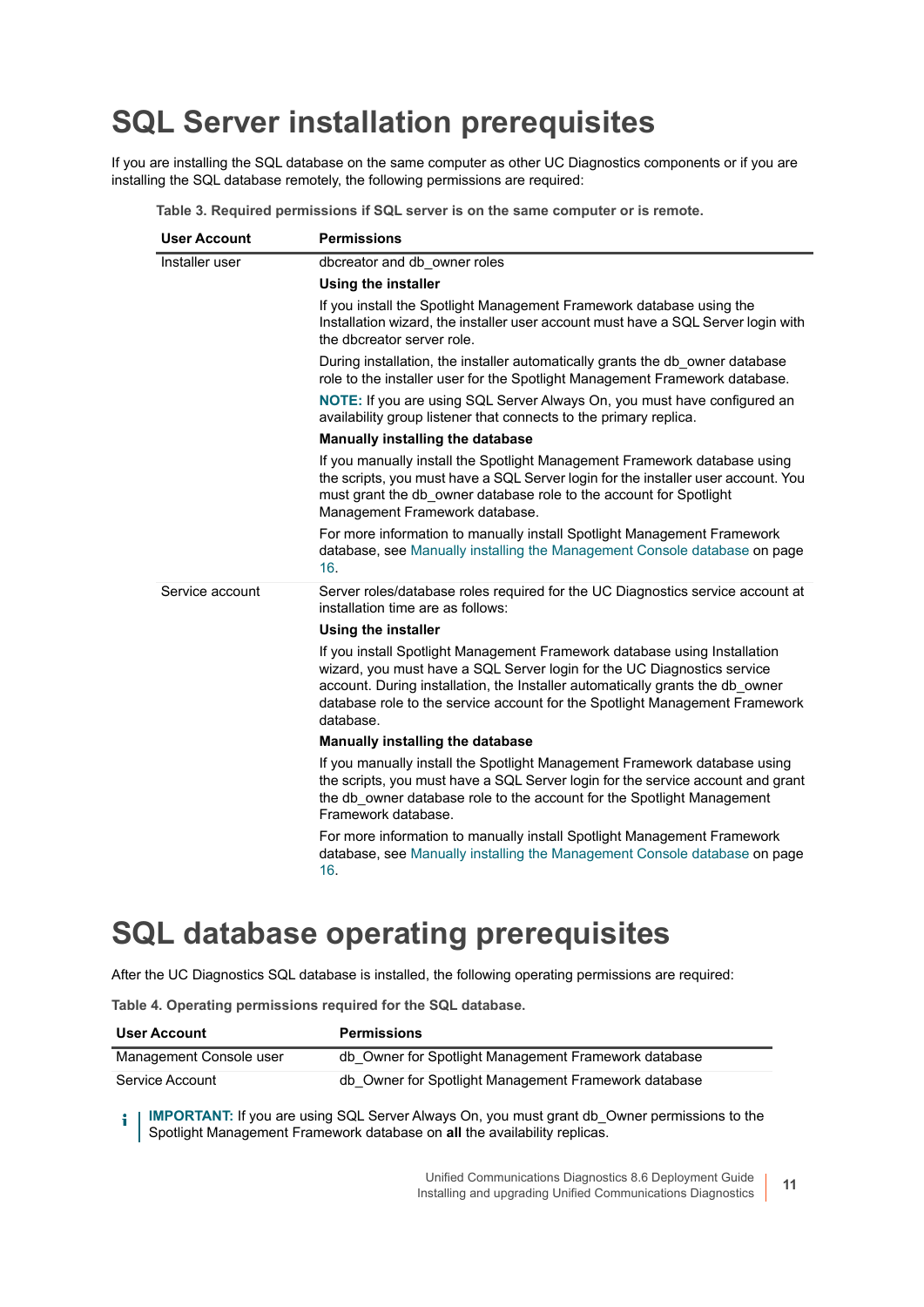# <span id="page-11-0"></span>**Diagnostic Console operating recommendations**

The Diagnostic Console is not intended to be operated continuously for long periods of time. The console frequently retrieves a large amount of data from a server. This places excessive stress on a server, affecting its performance. It also consumes critical system resources, which can affect the stability of UC Diagnostics over a long time period.

Consider the following recommendations:

- **•** Allow the Diagnostic Console to view a maximum number of 10 servers at any one time.
- **•** If you install the Diagnostic Console on a computer containing Spotlight products and you want to launch the Diagnostic Console from the UC Diagnostics Management Console, you must install the Diagnostic Console and the Spotlight products on C: drive. Otherwise, the Diagnostic Console fails to launch from the Management Console. As a workaround, create a shortcut on your desktop to C:\Program Files\Quest\Spotlight\Console\Spotlight.exe to manually open connections.

# <span id="page-11-1"></span>**Deployment recommendations for the Management Console**

Consider the following recommendations before you install the Management Console, depending on the number of Exchange or Skype for Business/Lync servers you have.

| If You are Monitoring         | <b>RecommendationS</b>                                                                                                                                                                    |
|-------------------------------|-------------------------------------------------------------------------------------------------------------------------------------------------------------------------------------------|
| 1 - 50 Exchange servers       | All components can be installed on a single dedicated computer<br>$\bullet$                                                                                                               |
|                               | Console can be installed with the other components or on your<br>desktop computer                                                                                                         |
|                               | Any of supported databases should be sufficient<br>$\bullet$                                                                                                                              |
| 50 - 100 Exchange servers     | Diagnostic Services should be installed on a dedicated computer<br>$\bullet$                                                                                                              |
|                               | Database should be installed on a separate computer from the<br><b>Diagnostic Services</b>                                                                                                |
|                               | SQL Express Edition is not recommended<br>$\bullet$                                                                                                                                       |
|                               | If Web Reports is frequently used or test monitoring intervals are less<br>$\bullet$<br>than 30 minutes, Web Reports should be installed separately from the<br>Diagnostic Services       |
|                               | Console can be installed with the Diagnostic Services or on your<br>desktop computer                                                                                                      |
| 100 or more Exchange servers  | Diagnostic Services should be installed on a dedicated computer<br>$\bullet$                                                                                                              |
|                               | Database should be installed on a separate computer from the<br><b>Diagnostic Services</b>                                                                                                |
|                               | SQL Express Edition is not recommended<br>$\bullet$                                                                                                                                       |
|                               | If Web Reports is moderately or frequently used or test monitoring<br>٠<br>intervals are less than 30 minutes, Web Reports should be installed<br>separately from the Diagnostic Services |
|                               | Console should be installed separately from the Diagnostic Services<br>$\bullet$                                                                                                          |
| 1 - 50 Skype/Lync/OCS servers | All components can be installed on a single dedicated computer                                                                                                                            |
|                               | Console can be installed with the other components or on your<br>٠<br>desktop computer                                                                                                    |

**Table 5. Deployment recommendations based on number of servers monitored.**

Unified Communications Diagnostics 8.6 Deployment Guide Installing and upgrading Unified Communications Diagnostics **12**<br>Installing and upgrading Unified Communications Diagnostics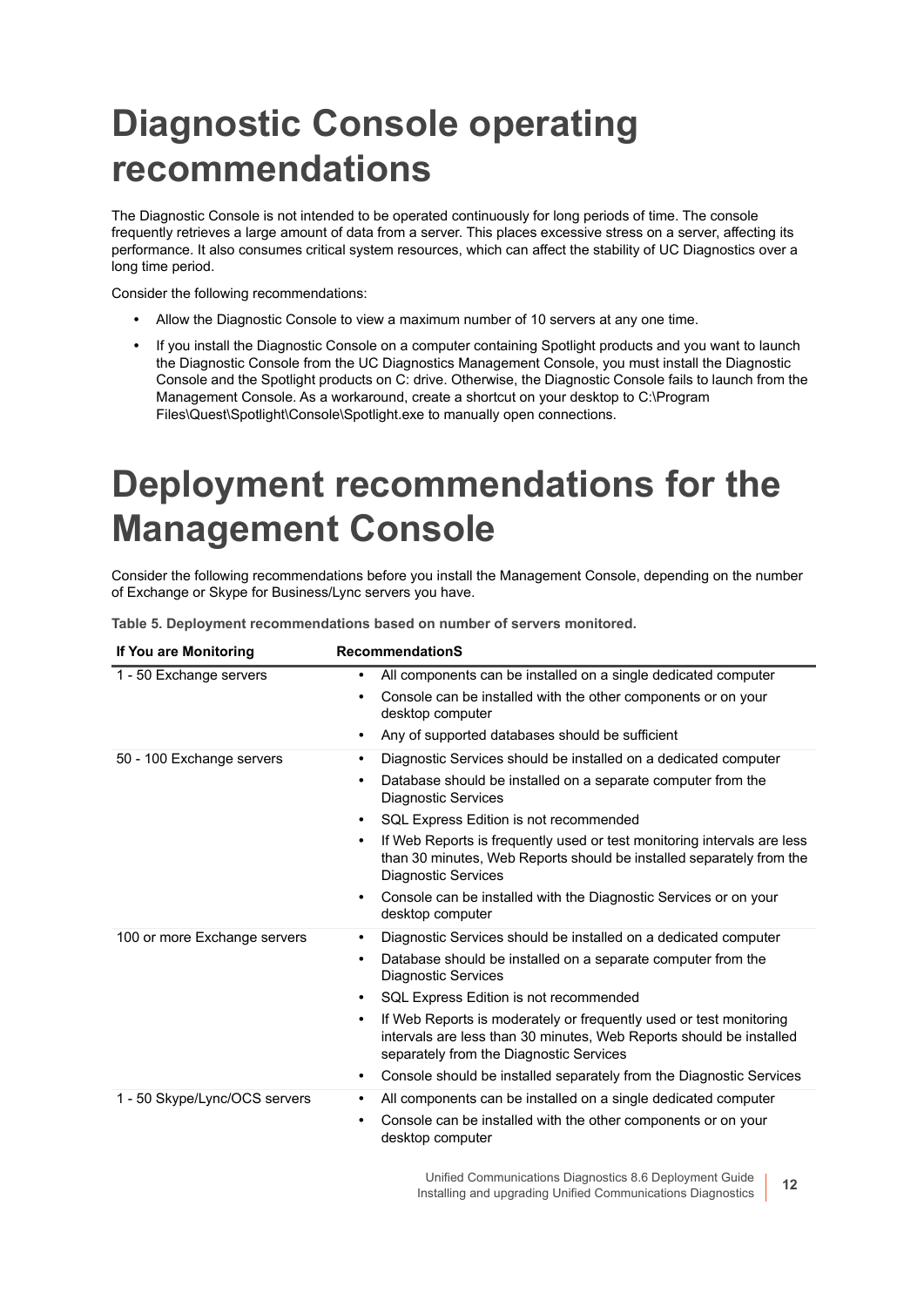**Table 5. Deployment recommendations based on number of servers monitored.**

| If You are Monitoring     | <b>RecommendationS</b>                                                                                                                                                                     |  |  |  |  |
|---------------------------|--------------------------------------------------------------------------------------------------------------------------------------------------------------------------------------------|--|--|--|--|
| 50 or more Skype/Lync/OCS | Diagnostic Services should be installed on a dedicated computer<br>٠                                                                                                                       |  |  |  |  |
| servers                   | Database should be installed on a separate computer from the<br>٠<br><b>Diagnostic Services</b>                                                                                            |  |  |  |  |
|                           | If Web Reports is frequently used or test monitoring intervals are less<br>$\bullet$<br>than 30 minutes, Web Reports should be installed separately from the<br><b>Diagnostic Services</b> |  |  |  |  |
|                           | Console can be installed with the Diagnostic Services or on your<br>٠<br>desktop computer                                                                                                  |  |  |  |  |

If you are monitoring more than 100 servers or operating in a mixed environment, you might need a more distributed installation or additional UC Diagnostics installations. Please contact Support for advice.



## <span id="page-12-0"></span>**Factors to consider during deployment**

When deploying UC Diagnostics, consider the following factors:

- **•** Multiple diagnostic consoles can be connected to the same Diagnostic Services simultaneously, and have full read/write access to all UC Diagnostics functionality.
- **•** The Diagnostic Services, database, and the Web Report components must be deployed 1-for-1. The database can only support one instance of Diagnostic Services.
- **•** The Diagnostic Services and Management Console components can be deployed 1-to-many (or many-tomany). So one Diagnostic Services computer can support multiple Management Consoles computers (connected at the same time), and one Management Console computer could connect to multiple Diagnostic Services computers (using separate instances of the MMC snap-in).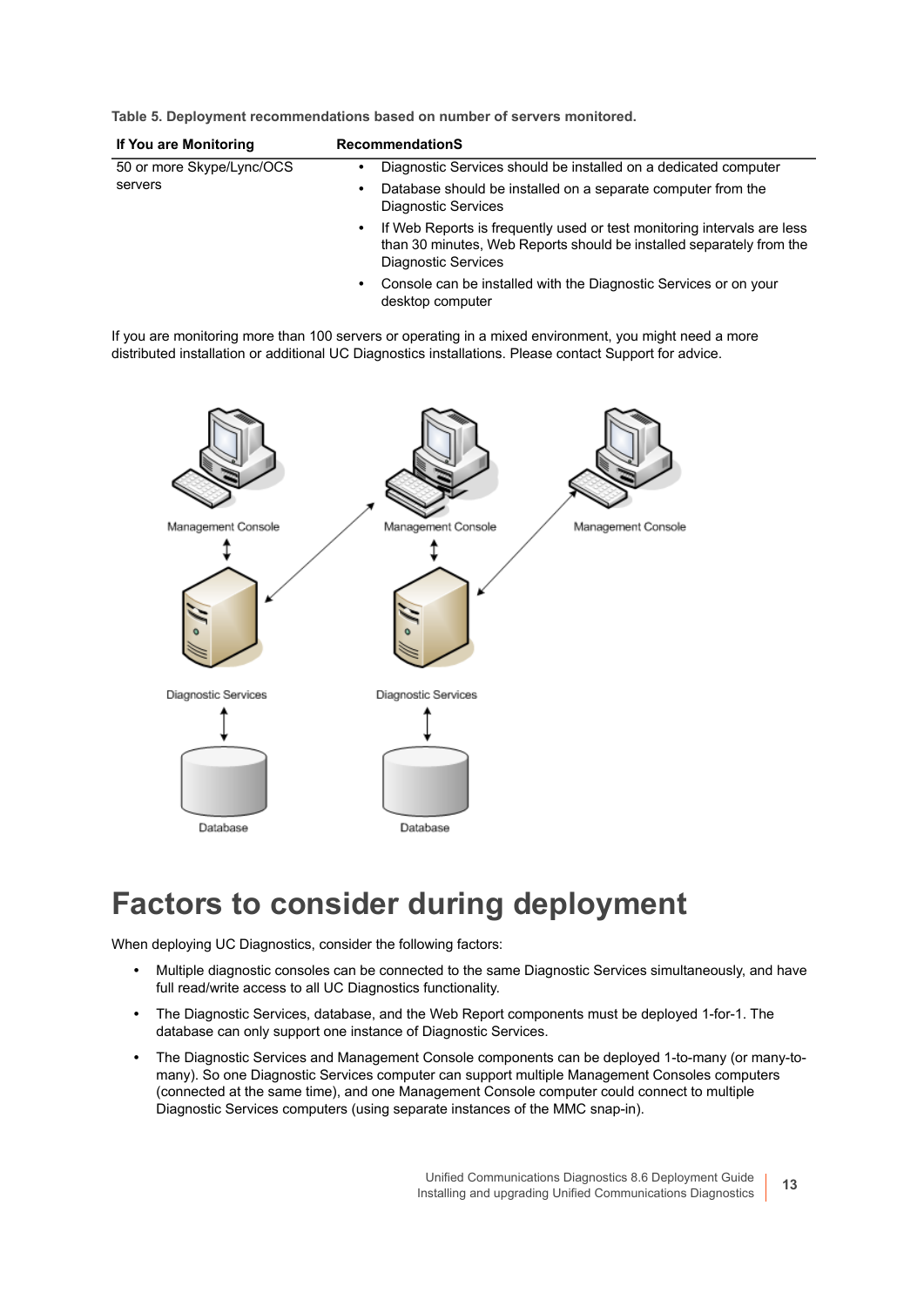**•** The Diagnostic Console is completely independent from the Management Console, and can be deployed however you want.

if you access the same Diagnostic Services server from multiple consoles, consider these additional factors:

- **•** Different users can manage or edit the same tests at the same time. If different users edit the same test, the user who saves the changes last has the settings preserved.
- **•** Information such as discovery, tests, credentials, test settings, custom groups, and global settings are shared amongst the Management Consoles
- **•** Global filters, Topology layout, and Group By settings are not shared amongst the Management Consoles

Different Management Consoles can be connected to different organizations. For example, one Management Console can be connected to an Exchange organization, while another is connected to a Skype for Business environment.

Generally, due to the few BlackBerry servers most users have, your BlackBerry configuration is unlikely to put a significant load on your deployment. Use the performance guidelines for the other environments to determine how best to deploy your Management Console.

## <span id="page-13-0"></span>**About cluster support**

UC Diagnostics supports running health tests on servers in a clustered environment. However, UC Diagnostics only monitors virtual nodes; it does not detect failover. Windows clusters are not supported as a separate plug-in.

While you can run all health tests on clusters, the Exchange Replication Health test explicitly reports on clusters in Exchange 2007 and later organizations.

|  |  |  |  |  |  | Table 6. Types of clusters that are supported for different servers. |
|--|--|--|--|--|--|----------------------------------------------------------------------|
|--|--|--|--|--|--|----------------------------------------------------------------------|

| Server type                  | Type of cluster supported                                |  |  |
|------------------------------|----------------------------------------------------------|--|--|
| Exchange 2007                | Local Continuous Replication (LCR)<br>$\bullet$          |  |  |
|                              | <b>Cluster Continuous Replication (CCR)</b><br>$\bullet$ |  |  |
|                              | Standby Continuous Replication (SCR)<br>٠                |  |  |
|                              | Single Copy Cluster (SCC)<br>$\bullet$                   |  |  |
| Exchange 2010/2013/2016/2019 | Database Availability Group (DAG)<br>$\bullet$           |  |  |
| <b>BlackBerry</b>            | High Availability (HA) architecture<br>$\bullet$         |  |  |
| OCS/Lync/Skype for Business  | Network Load Balancing (NLB)<br>$\bullet$                |  |  |
|                              | Component Load Balancing (CLB)<br>٠                      |  |  |

# <span id="page-13-1"></span>**Installing components on multiple computers**

You can install the Management Console components on separate computers if you have a large organization. For information on installing the components on a single computer, see the *Unified Communications Diagnostics Evaluator Guide*.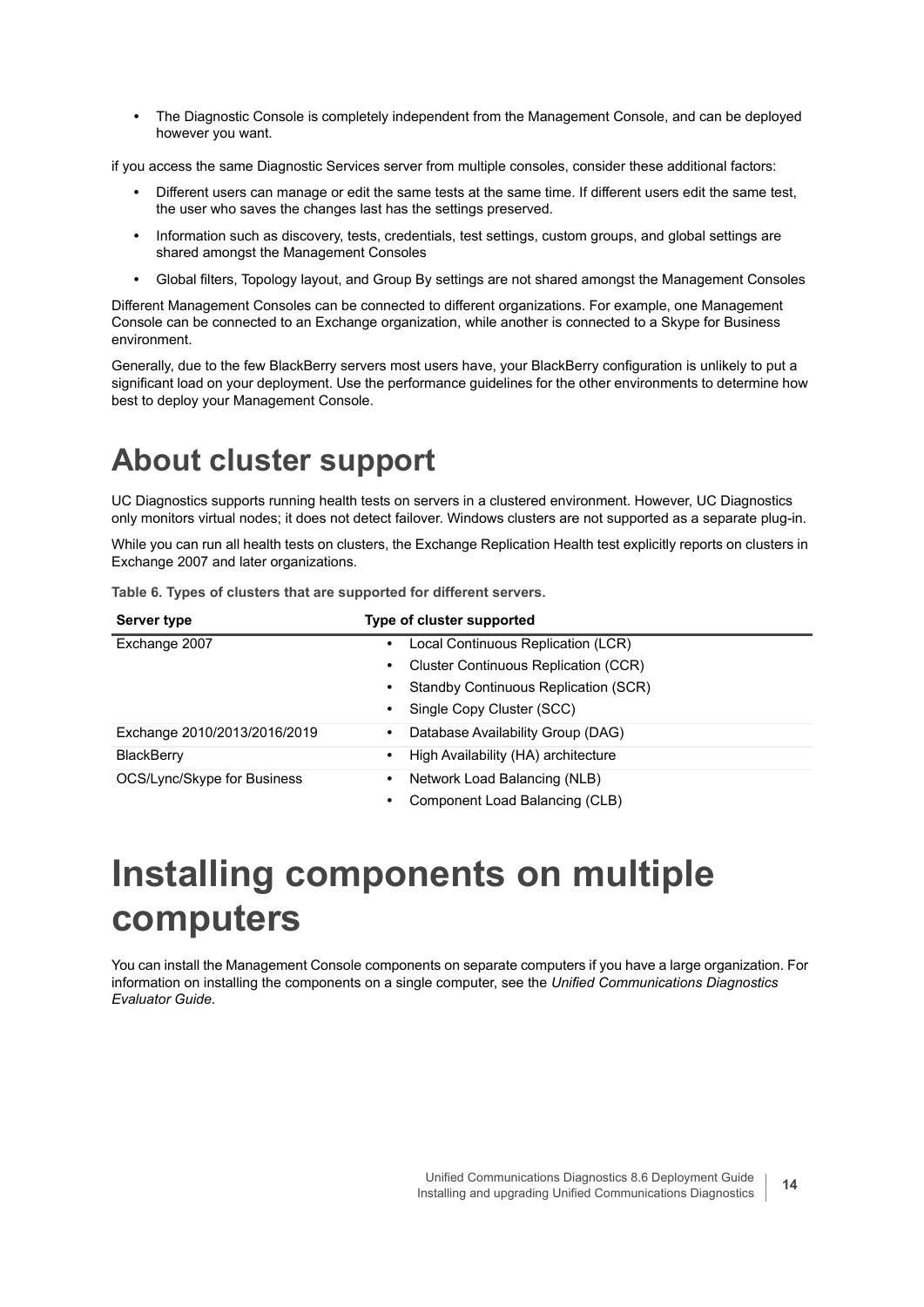## <span id="page-14-0"></span>**Limitations and recommendations**

You cannot install UC Diagnostics on a domain controller.

If you are using anti-virus software, you must exclude the UC Diagnostics directories from the anti-virus software.

If you are installing for the first time or upgrading each component on its own computer, install the components in the following order:

- 1 Database
- 2 Diagnostic Services
- 3 Web Reports
- 4 Console

If you are upgrading, you must perform the upgrade on each computer in the specified order where you have each component installed.

If your Diagnostic Services, Web Reports, or database components are deployed across multiple computers and you must upgrade them individually, manually stop the IIS services, the Spotlight Distributed Collector services, and the Spotlight Diagnostic Test Engine. If you installed the Diagnostic Services and Database on a single computer, or if you installed your database on a remote computer, you do not have to stop these services.

You can install the Diagnostic Console at any time.

#### *To install components on multiple computers*

- 1 Log on to your computer using an account that has local administrative privileges.
- 2 Download UC Diagnostics, and click **Autorun.exe** in the root directory.
- 3 Click the **Install** tab.
- 4 Click the **Unified Communications Diagnostics** link.
- 5 If you are installing UC Diagnostics for the first time, click **Next** in the **Welcome to Unified Communications Diagnostics Setup Wizard** dialog box, read and accept the license agreement, then click **Next**.

If you are upgrading from a previous version of UC Diagnostics, you do not need to uninstall the previous versions. When you install UC Diagnostics, click **Next** in the **Welcome to the Unified Communications Diagnostics Upgrade Wizard** dialog box, read and accept the license agreement, then click **Next**.

6 Indicate the features you want to install on the local hard drive, and click **Next**.

The following table identifies the different configuration pages that appear, depending on the features that you have selected for the local computer:

| Component                  | <b>Configuration Pages Displayed</b>                                                                                                                                 |  |
|----------------------------|----------------------------------------------------------------------------------------------------------------------------------------------------------------------|--|
| Console                    | None<br>٠                                                                                                                                                            |  |
| <b>Diagnostic Services</b> | SQL Server to allow you to specify the location of your SQL Server<br>$\bullet$<br>database.                                                                         |  |
|                            | Server Account Setup to allow you to enter the credentials under<br>$\bullet$<br>which discovery and test all run by default. This must be a local<br>administrator. |  |
|                            | The database can be installed before or at the same time you install the<br>Diagnostic Services.                                                                     |  |

**Table 7. Configuration pages for each component.**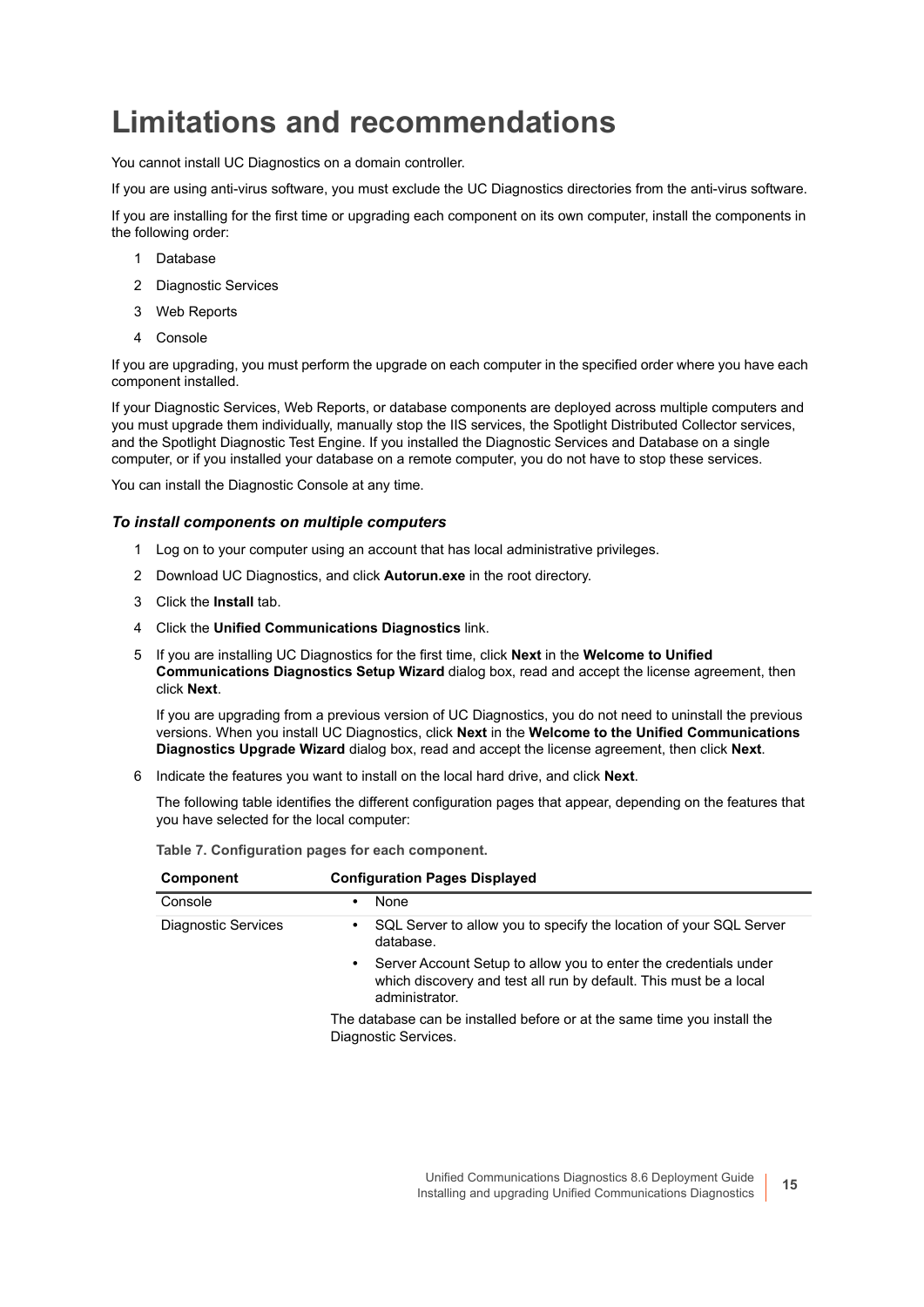**Table 7. Configuration pages for each component.**

| Component   | <b>Configuration Pages Displayed</b>                                                                                                                                                                                                                                                                                                                          |  |  |  |
|-------------|---------------------------------------------------------------------------------------------------------------------------------------------------------------------------------------------------------------------------------------------------------------------------------------------------------------------------------------------------------------|--|--|--|
| Database    | SQL Server to allow you to specify the server where the database<br>$\bullet$<br>instance should be installed.                                                                                                                                                                                                                                                |  |  |  |
|             | If you are installing the database on a remote computer, ensure remote<br>connections are enabled on the SQL Server, and you have sufficient rights to<br>create/modify the database.                                                                                                                                                                         |  |  |  |
|             | If you are using SQL Server Always On, you must specify an availability group<br>listener that connects to the primary replica.                                                                                                                                                                                                                               |  |  |  |
|             | NOTE: If you are upgrading from a previous version to version 8.6, click Yes<br>to use the existing database. If you are installing UC Diagnostics 8.6 for the<br>first time, you do not see this dialog box. For more information on upgrading<br>your database, For more information, see Manually upgrading the<br>Management Console database on page 17. |  |  |  |
| Web Reports | SQL Server to allow you to specify the location of your SQL Server<br>database.                                                                                                                                                                                                                                                                               |  |  |  |
|             | Select Web Site to allow you to select the default Web Site or another<br>٠<br>Web Site where Web Reports will be installed.                                                                                                                                                                                                                                  |  |  |  |
|             | Web Reports Optional Settings to allow you to set criteria for<br>$\bullet$<br>subscriptions, such as SMTP server and sender email address.<br>Subscriptions allow you to schedule when you want specific reports to<br>run.                                                                                                                                  |  |  |  |
|             | The database can be installed before or at the same time you install Web<br>Reports.                                                                                                                                                                                                                                                                          |  |  |  |
|             | <b>NOTE:</b> If you are installing Web Reports on a remote computer, you must use<br>SQL Authentication.                                                                                                                                                                                                                                                      |  |  |  |

7 Click **Install** to begin the installation.

# <span id="page-15-0"></span>**Manually installing the Management Console database**

You can manually install your database using the Install Scripts from the Install tab of the Autorun dialog box.

#### *To manually install your database*

- 1 Open Microsoft SQL Server Management Studio (or similar application to open SQL scripts).
- 2 Click **File | Open | File**.
- 3 Open **CreateDatabase.sql**.
- 4 Select **Query | Execute**.
- 5 Repeat steps 3 and 4 to install the following SQL script files in the following order:
	- **▪** UserFunctions.sql
	- **▪** DatabaseSchema.sql
	- **▪** ImportData.sql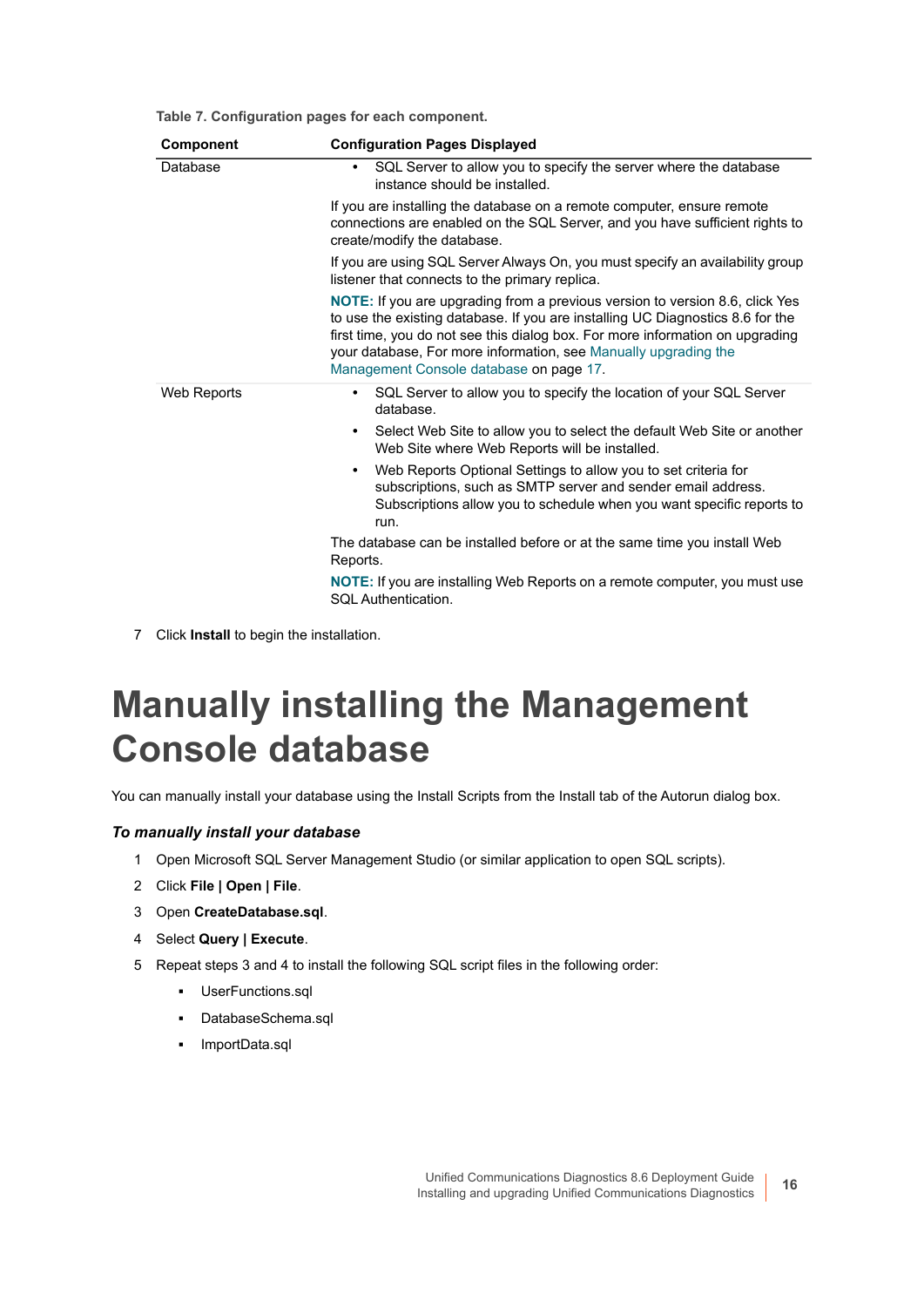## <span id="page-16-0"></span>**Manually upgrading the Management Console database**

If you installed the database manually, you must upgrade it manually incrementally per minor release. For example, if you are upgrading from version 7.0, you must first upgrade from 7.0 to 7.1, then from 7.1 to 7.2, and so on.

You can manually upgrade your database using the Upgrade Scripts from the Install tab of the Autorun dialog box.

#### *To manually upgrade your database*

- 1 Stop your Diagnostic Services.
- 2 Open Microsoft SQL Server Management Studio (or similar application to open SQL scripts).
- 3 Click **File | Open | File**.
- 4 Depending on the version from which you are upgrading, install the two or more of the following scripts in the following order:
	- **▪** UpgradeSchema1.sql
	- **▪** UpgradeSchema2.sql
	- **▪** UpgradeData.sql
	- **▪** UpgradeData2.sql
- 5 Select **Query | Execute**.

The Diagnostic Services restart once the upgrade of the Diagnostic Services is complete.

# <span id="page-16-1"></span>**Configuring existing UC Diagnostics to work with SQL Always On**

If you recently configured SQL Server Always On and have an existing UC Diagnostics deployment, you must make some changes in SQL and in UC Diagnostics to support the new configuration.

- **•** In SQL server, you must create an availability group listener that connects to the primary replica. Suppose that you have created a listener called UCDAGListener.
- **•** For the UC Diagnostics Management Console, you must change the SQL server name used for the SQL server connection to use the availability group listener name by editing the registry.
- **•** For Web Reports, you must edit the WebReports.udl file used to connect to Web Reports to the SQL server and modify the SQL server name to the availability group listener name.

#### *To edit the registry for the Management Console*

- 1 Stop the Diagnostic Services.
- 2 From the Registry Editor, go to HKEY\_LOCAL\_MACHINE | SOFTWARE | Quest | Spotlight Management Framework | Diagnostic Services.
- 3 Double-click **DatabaseConnectionString**.
- 4 Modify the Data Source to specify the availability group listener name that you created in SQL, such as tcp: UCDAGListener.
- 5 Modify the SqlServer to use the availability group listener name that you created in SQL.
- 6 Click **OK**.
- 7 Restart the Diagnostic Services.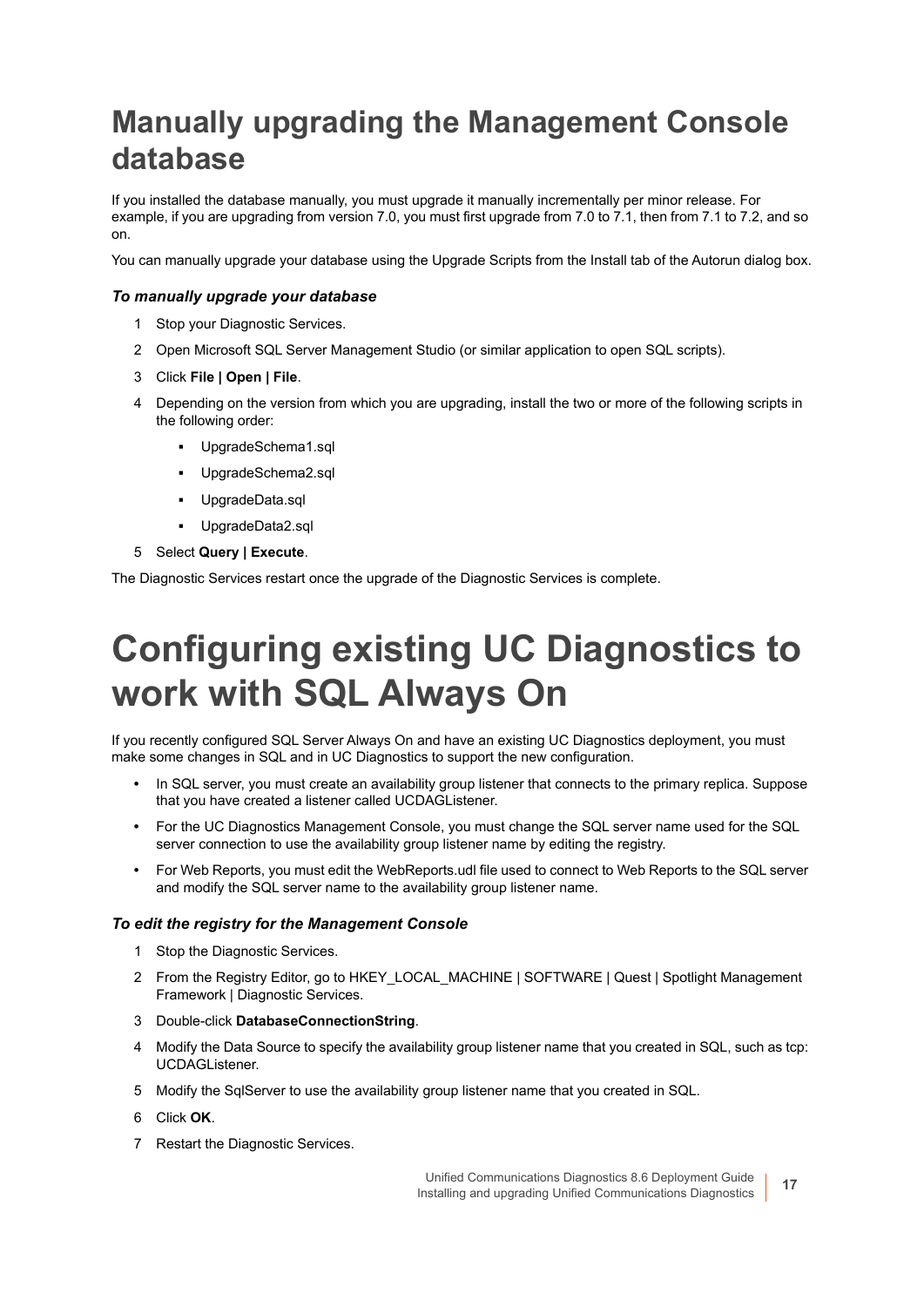#### *To modify the UDL (Universal Data Link) file for Web Reports*

1 Locate and open the WebReports.udl file ( …\Quest\UC Diagnostics\Web Reports).

The file is located where you have Web Reports installed. Once open, the Data Link Properties dialog box is displayed.

- 2 Click the **Connection** tab.
- 3 Modify the SQL server name to be the availability group listener name such as tcp: UCDAGListener.
- 4 Enter the account and password that must be used for SQL authentication.

**NOTE:** SQL authentication must be used for Web Reports if you have implemented SQL Always On.i I

5 Select the **Allow saving password** check box and click **OK**.

# <span id="page-17-0"></span>**Backing up and restoring UC Diagnostics**

Use the following sections to back up and to restore the database and information settings for the Management Console and for the Diagnostic Console.

## <span id="page-17-1"></span>**Backing up and restoring the settings and database for the Management Console**

#### *To back up the settings and database for the Management Console*

- 1 Backup your SQL database using Microsoft's best practices.
- 2 To back up your topology and MMC customizations, back up the UC Diagnostics.msc file.

The .msc file is located at %userprofile%\Application Data\Microsoft\MMC.

You can also export your topology layout to a file to backup your topology settings.

#### *To restore the settings and database for the Management Console*

- 1 Restore the SQL database.
- 2 Install UC Diagnostics.
- 3 At the SQL Server dialog box during installation, click **Yes** to use the existing database.
- 4 Add the UC Diagnostics.msc file back to %userprofile%\Application Data\Microsoft\MMC. If you have exported your topology layout, re-import it.

## <span id="page-17-2"></span>**Backing up and restoring the Diagnostic Console information**

#### *To back up the connection, configuration, and template information*

**•** Save each connection as a template file.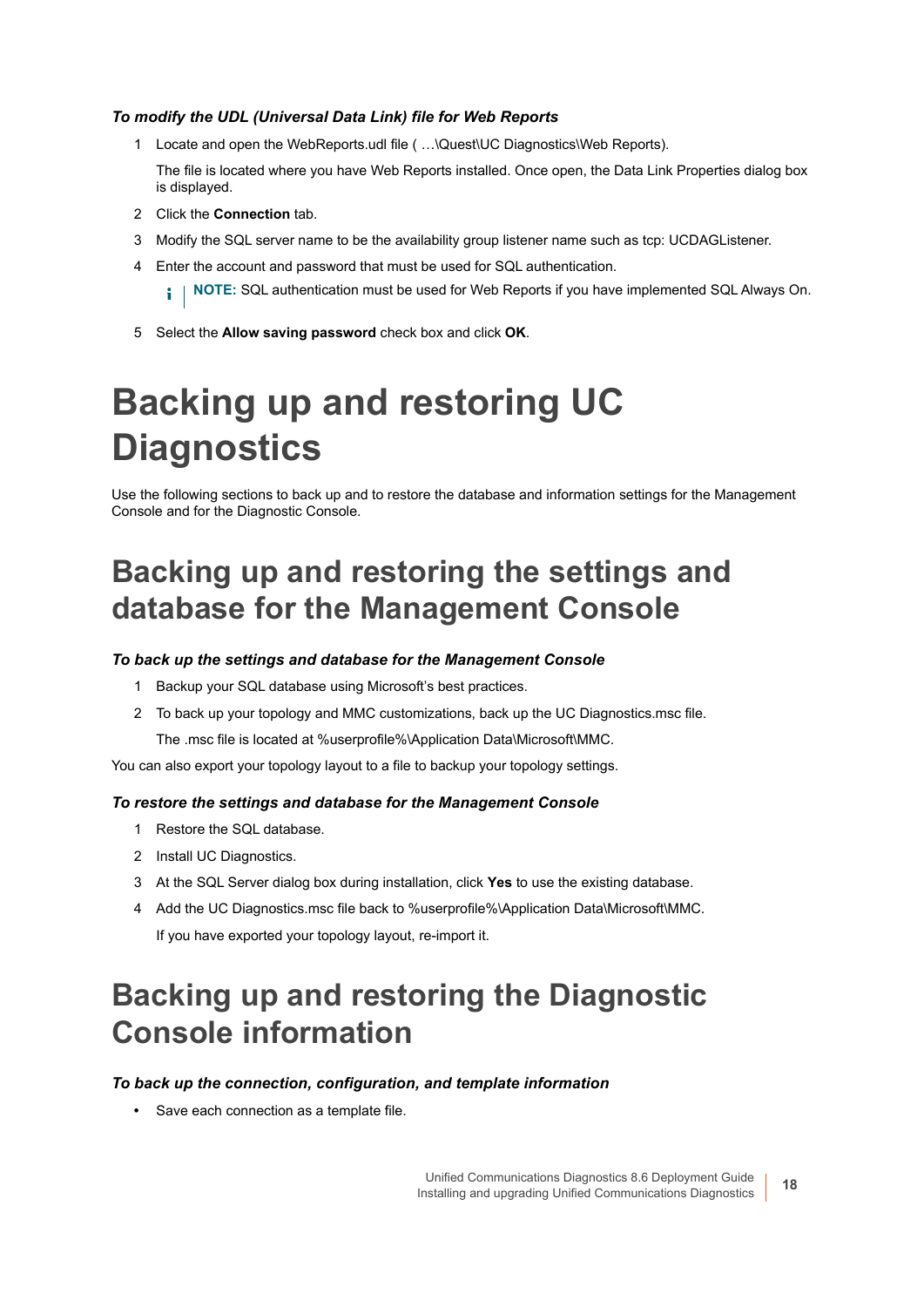#### *To restore the connection, configuration, and template information*

- 1 Install UC Diagnostics.
- 2 Create a connection using the backed up template files.

# <span id="page-18-0"></span>**Moving UC Diagnostics to a another server**

#### *To move UC Diagnostics to another server*

- 1 Follow the steps for [Backing up and restoring the settings and database for the Management Console on](#page-17-1)  [page 18](#page-17-1).
- 2 Copy the MMC settings to the new server.

All the Management Console settings are stored in the .msc file. If you are using the default shortcut, that file is cached to %userprofile%\Application Data\Microsoft\MMC.

3 Follow the steps for [Backing up and restoring the Diagnostic Console information on page 18.](#page-17-2)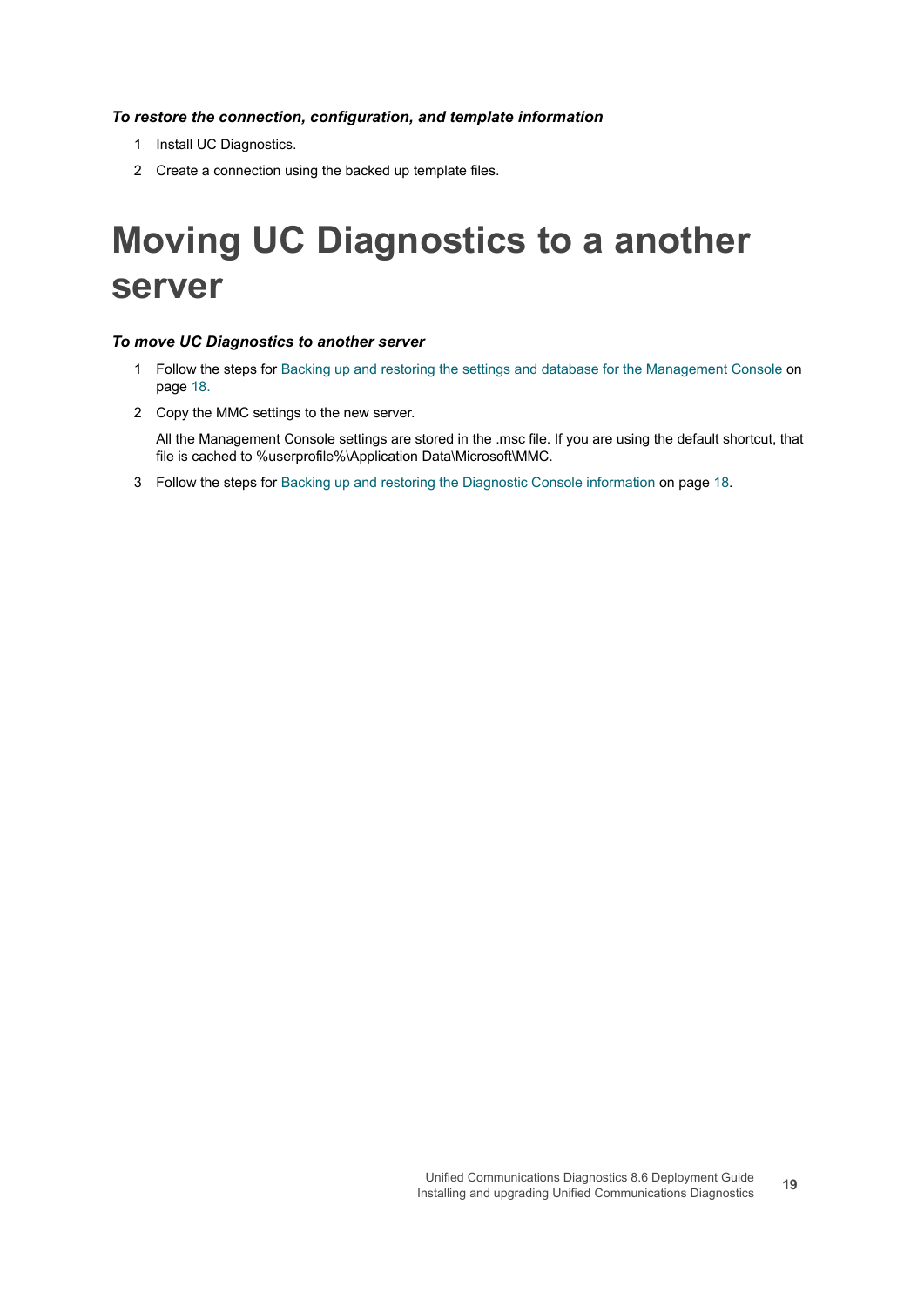# <span id="page-19-0"></span>**Technical Information for UC Diagnostics for Exchange**

- **•** [About the Management Console for Exchange](#page-19-1)
- **•** [Discovering the Exchange organization](#page-19-2)
- **•** [About the Exchange Health Tests](#page-20-0)
- **•** [Historical Reporting Database Usage Estimates](#page-34-1)
- **•** [Exchange Diagnostic Console Technical Information](#page-36-0)
- **•** [Web Reports Technical Information](#page-37-1)

# <span id="page-19-1"></span>**About the Management Console for Exchange**

You can use UC Diagnostics to monitor the health and performance of individual servers or your entire Exchange organization. Health tests detect problems by collecting and analyzing data or simulating user interaction with the Exchange servers at regular intervals.

Review this section to determine the prerequisites that must be met for each of the Exchange health tests. For information about creating test mailboxes and configuring the different health tests, see the *Unified Communications Diagnostics User Guide*.

## <span id="page-19-2"></span>**Discovering the Exchange organization**

When you connect to an Exchange organization, the Management Console discovers and displays your entire Exchange organization. Discovery is initially configured to run automatically once a day to detect changes to your environment. See the following table for the permissions needed by the diagnostics services account.

**Table 1. Permissions required for the diagnostic services account.**

| <b>Exchange Version</b>               | Permissions required for diagnostic services account                                                                                                                                    |
|---------------------------------------|-----------------------------------------------------------------------------------------------------------------------------------------------------------------------------------------|
| All                                   | Member of Local Administrators group on each Exchange server to<br>retrieve the site and domain information for servers.                                                                |
|                                       | For additional required permissions, see the individual test prerequisites.                                                                                                             |
| Exchange 2007                         | Member of View-Only Exchange Administrators group to enumerate<br>Exchange objects in Active Directory and to enumerate computer,<br>site, and domain objects in the domain partitions. |
| Exchange 2010, 2013, 2016 and<br>2019 | Member of View-Only Organization Management group to enumerate<br>Exchange objects in Active Directory and to enumerate computer,<br>site, and domain objects in the domain partitions. |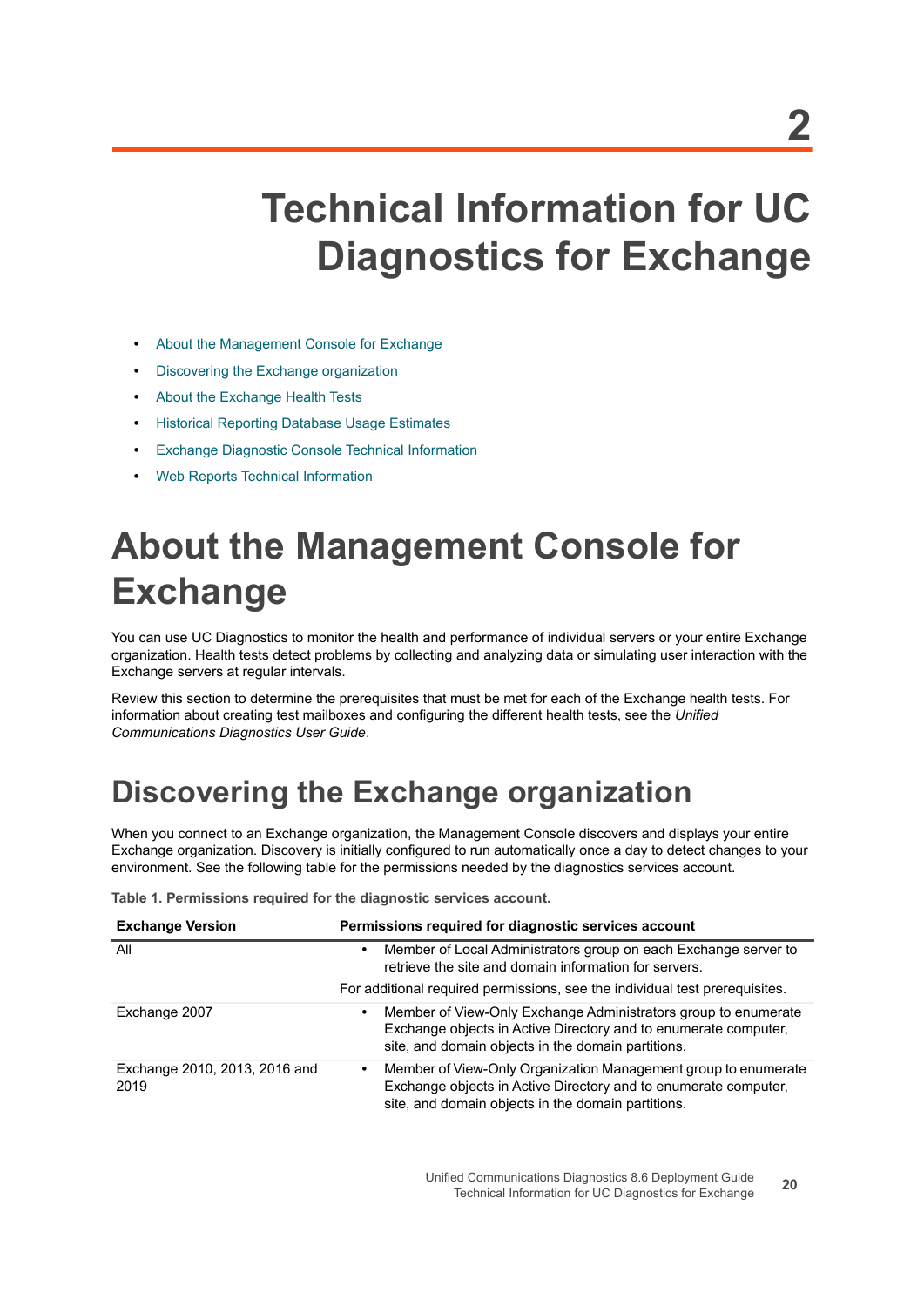# <span id="page-20-0"></span>**About the Exchange Health Tests**

UC Diagnostics contains the following health tests that each monitor one aspect of your Exchange servers:

- **•** [Exchange Server Health Test](#page-20-1)
- **•** [Exchange Internal Server Delivery Health Test](#page-22-0)
- **•** [Exchange Internal Mailbox Delivery Health Test](#page-24-0)
- **•** [Exchange External Message Delivery Health Test](#page-25-0)
- **•** [Exchange Modern Message Delivery Health Test](#page-26-0)
- **•** [Exchange Storage Health Test](#page-28-0)
- **•** [Exchange Queue Health Test](#page-29-0)
- **•** [Internal Outlook Web Access \(OWA\) Availability Health Test](#page-30-0)
- **•** [External Outlook Web Access \(OWA\) Availability Health Test](#page-31-0)
- **•** [Exchange Replication Health Test](#page-32-0)
- **•** [Exchange System Health Test](#page-33-0)
- **•** [Active Directory Account Lockout Health Test](#page-34-0)
- **•** [Web Reports security recommendations](#page-37-2)

This section describes the different Exchange health tests and provides information about the test targets, software and permissions prerequisites, and required configuration for each test.

By default, you should run these tests every 30 minutes, except for the Server health test. You can configure two server health tests - one test without monitoring event logs with an interval of 30 minutes and the second test for monitoring event logs that run only once a day. For more information on test settings, see the *Unified Communications Diagnostics User Guide*.

### **Edge server support for Exchange 2007 and later**

By default, any Edge servers that are not in the same forest as your Exchange organization cannot be fully discovered or monitored by health tests. The credentials under which discovery and the health tests run do not have permissions to access the Edge server.

Microsoft does provide a workaround to allow access to servers outside of the forest. If you create a local user on the Edge server, with the same name and password as the credentials under which discovery or the health tests run, UC Diagnostics can access the server.

If you use the Microsoft workaround, you can run only the Server Health test.

## <span id="page-20-1"></span>**Exchange Server Health Test**

The Exchange Server health test allows you to monitor the basic health of your Exchange servers. This test allows you to monitor the following types of information:

- **•** Network availability (such as ping time)
- **•** Operating system disk space usage
- **•** Any Performance Counter
- **•** Any Windows service
- **•** Any Event Log entry

You can run the server health test against any version of Exchange.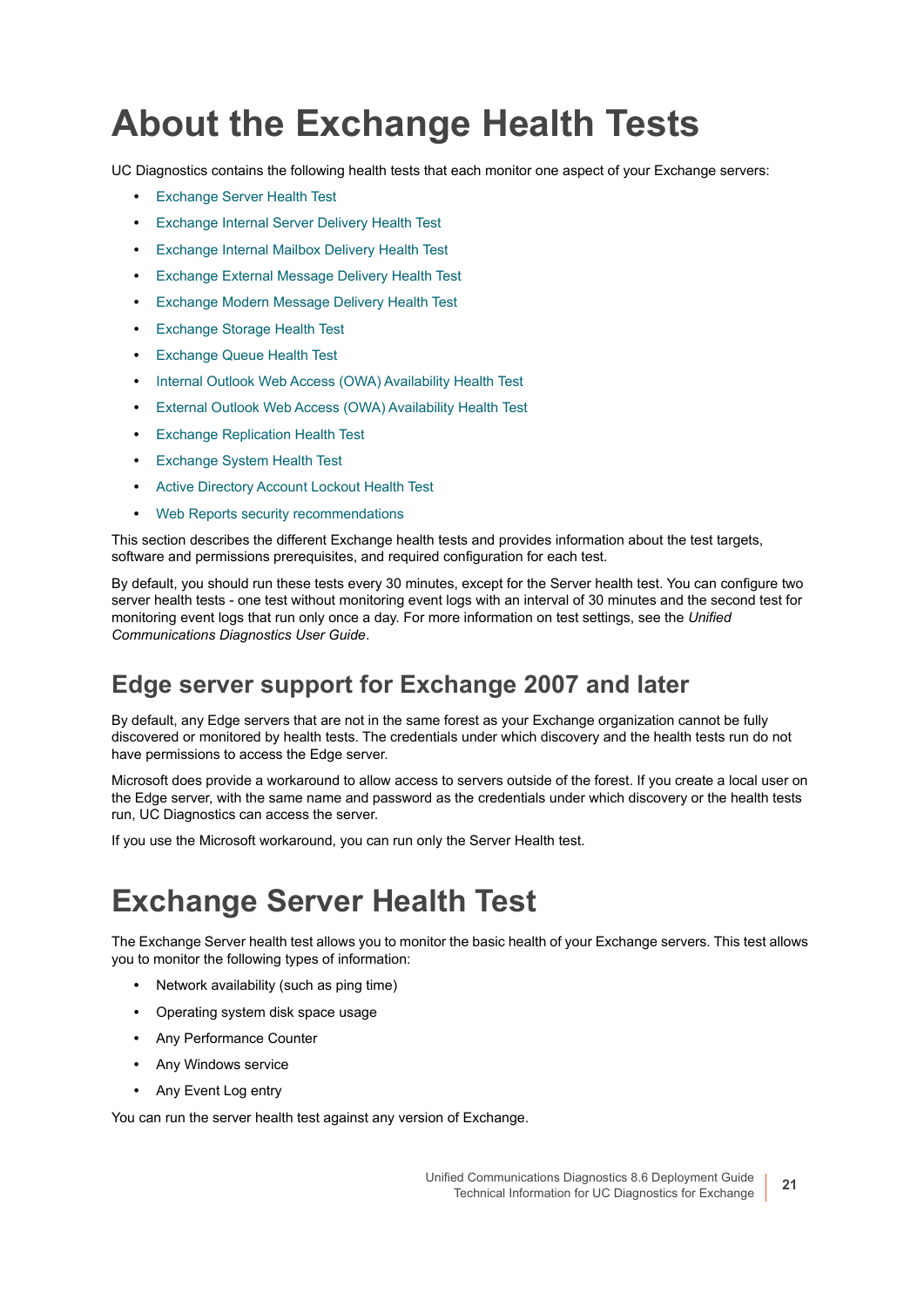### **Test prerequisites**

See the following tables for the required configuration, and the required permissions for this test.

The Exchange server must be configured as follows:

**Table 2. Exchange server health test configuration.**

| <b>Exchange server version</b> | <b>Required Configuration</b>                                                                                                                                                                                                                                               |
|--------------------------------|-----------------------------------------------------------------------------------------------------------------------------------------------------------------------------------------------------------------------------------------------------------------------------|
| All                            | Enable WMI on each Exchange server                                                                                                                                                                                                                                          |
|                                | <b>NOTE:</b> WMI is required to support retrieving accurate disk space<br>information when using mount points. If you do not use mount points,<br>you can disable the requirement for WMI by clicking the Data Collection<br>options link in the Server Health test wizard. |

The test credentials must have the following permissions.

**Table 3. Exchange server health test permissions.**

| <b>Exchange server version</b> | <b>Permissions Required for Test Credentials</b>                                       |  |  |
|--------------------------------|----------------------------------------------------------------------------------------|--|--|
| All                            | Member of Local Administrators group on each Exchange server. This<br>is required for: |  |  |
|                                | Read access to system drive to retrieve disk space<br>٠                                |  |  |
|                                | Read access to Windows system directory to access Event<br>$\bullet$<br>Logs           |  |  |
|                                | Read access to Service Control Manager<br>$\bullet$                                    |  |  |
|                                | Read access to Registry to access Performance Counters and<br>$\bullet$<br>Event Logs  |  |  |

# <span id="page-21-0"></span>**About the Exchange Delivery Health Tests**

The Exchange delivery health tests allow you to monitor the ability of your servers to deliver email traffic. The Exchange delivery health tests include the following tests:

- **•** [Exchange Internal Server Delivery Health Test](#page-22-0)
- **•** [Exchange Internal Mailbox Delivery Health Test](#page-24-0)
- **•** [Exchange External Message Delivery Health Test](#page-25-0)
- **•** [Exchange Modern Message Delivery Health Test](#page-26-0)

You must meet the following software prerequisites to run the Exchange delivery health tests:

**Table 4. Software required for the Exchange delivery health tests.**

| <b>Exchange Version</b> | <b>Required Software</b>                                                                               |
|-------------------------|--------------------------------------------------------------------------------------------------------|
| Exchange 2007/2010/2013 | Install MAPI & CDO version 8.3.0.8353.000 or later). You can<br>$\bullet$<br>download MAPI & CDO here: |
|                         | https://www.microsoft.com/download/details.aspx?id=42040                                               |
| Exchange 2010 and later | PowerShell 2.0 or later                                                                                |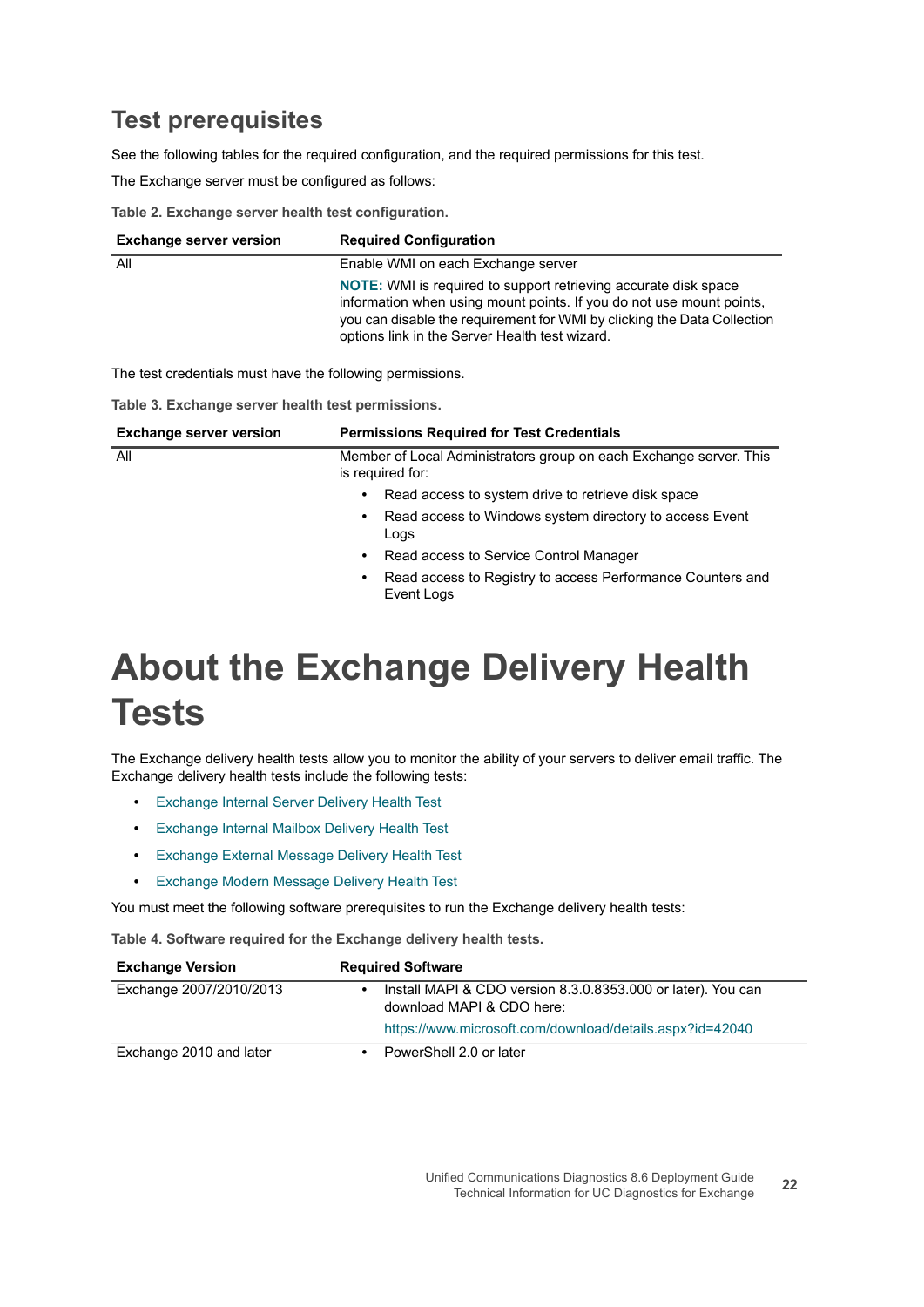# <span id="page-22-0"></span>**Exchange Internal Server Delivery Health Test**

The Exchange Internal Server Delivery health test monitors the ability to deliver email within your organization. This test sends a test message from each target server in the test to every other target server.



**Figure 1. A test message is sent from each server to every other server.**

For example, if you select an Exchange organization as the test target and the organization has five mailbox servers, the test sends 20 test messages (5 source servers x 4 destination servers) at each monitoring interval.

You must manually create test mailboxes and match the name to the mailbox mask specified in the test configuration. For information about creating test mailboxes, see the *Unified Communications Diagnostics User Guide.*

When the test runs on Exchange 2007 and earlier servers, the test looks for a test mailbox on each server. The test mailbox can be on any store on that server. If there are multiple test mailboxes on each server, the test uses the first one it finds. By default, the test mailbox creation scripts create one test mailbox per store.

This health test is not supported for Exchange 2013 and later. This test is also not useful for Exchange 2010 organizations that have implemented Database Availability Groups (DAGs) since mailboxes in a DAG are not linked to a specific server.

For Exchange 2007, you can use the Internal Mailbox Delivery Health test to monitor the sending and receiving of messages between mailboxes. For Exchange 2010 and later, you can use the Exchange Modern Message Delivery Health test.

### **Recommendations for Performance Optimization**

For large organizations, select a subset of the servers to reduce the amount of traffic generated. For example, select one server per geographical region. You can also decrease the monitoring frequency.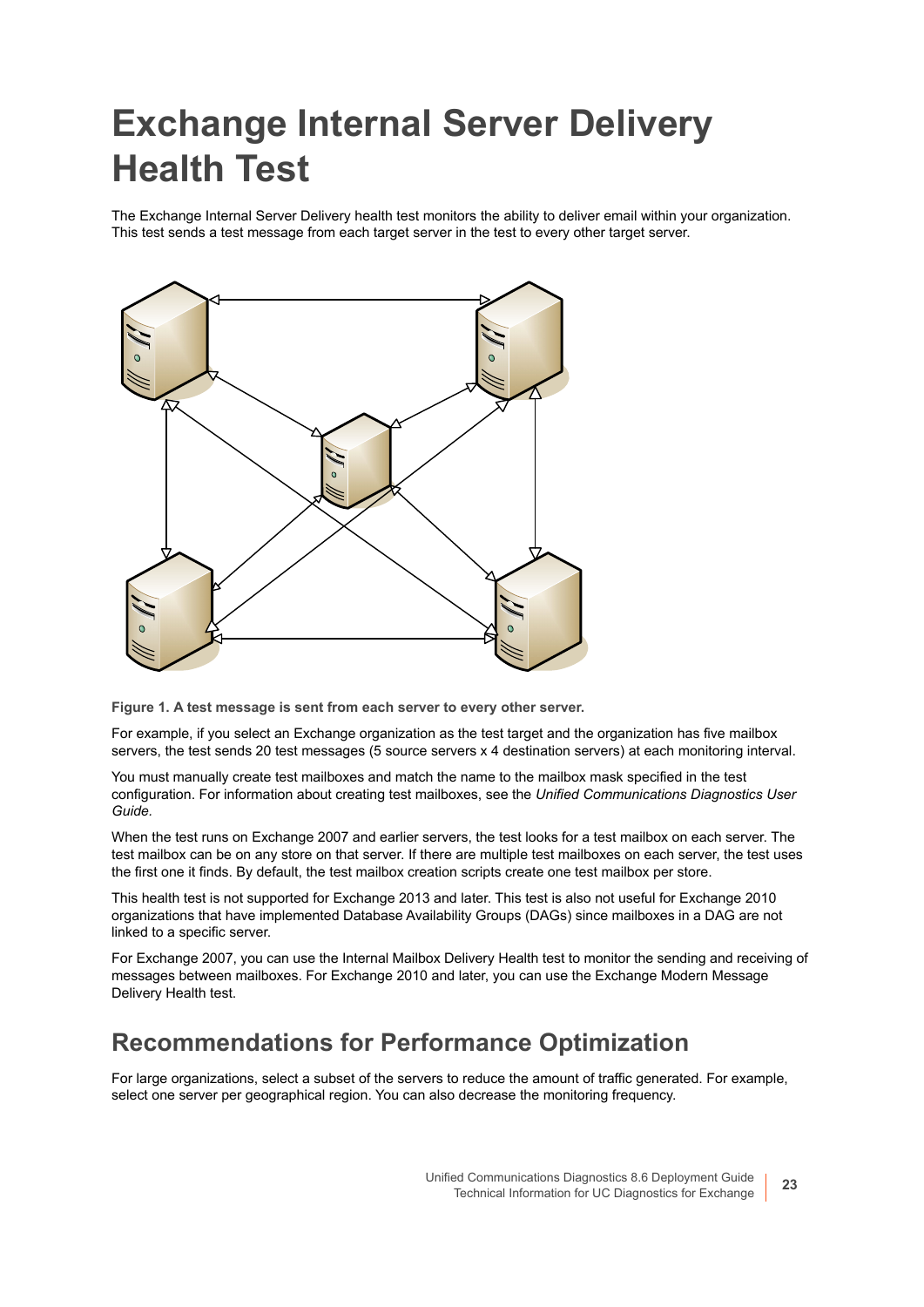While the test is executing, storage groups and stores are enumerated in alphabetical order. If the test takes a long time to complete, you can create a test mailbox in the first storage group in the first store (in alphabetical order) on every server to speed up the query.

For example, you have a server called AMER-MBX-01 with the following stores:

- **•** First-Mailbox-Store (in storage group First-Storage-Group)
- **•** Second-Mailbox-Store (in storage group First-Storage-Group)
- **•** Third-Mailbox-Store (in storage group Second-Storage-Group)

If the mailbox mask specified in the test is the default mask

(SOM\_<ServerName>\_<StorageGroupName>\_<StoreName>, then the test looks for the following mailboxes for AMER-MBX-01 until it finds one that is accessible:

- **•** SOM\_AMER-MBX-01\_First-Storage-Group\_First-Mailbox-Store
- **•** SOM\_AMER-MBX-01\_First-Storage-Group\_Second-Mailbox-Store
- **•** SOM\_AMER-MBX-01\_Second-Storage-Group\_Third-Mailbox-Store

On Exchange 2010 servers, when the test runs, it looks for a test mailbox on each server. The test mailbox is in a mailbox database. If there are multiple test mailbox boxes on each server, the test uses the first one it finds. By default, the test mailbox creation scripts create one test mailbox per mailbox database.

For example, you have a server called AMER-MBX-01 containing Database1 and Database2. If the mailbox mask specified in the test is the default mask (SOM\_<ServerName>\_<DatabaseName>, then the test looks for the following mailboxes for AMER-MBX-01 until it finds one that is accessible:

- **•** SOM\_AMER-MBX-01\_Database1
- **•** SOM\_AMER-MBX-01\_Database2
	- <DatabaseName> token is optional.

All test messages sent are automatically deleted from the internal test mailboxes. But other mail, such as NDR messages, is not automatically deleted. You must manually clean out your test mailboxes periodically.

### **Test prerequisites**

See the following tables for the test targets, required configuration, and the required permissions for this test. The Exchange Internal Server Delivery health test does not support Exchange 2013 or later.

You can run the test against the following target servers.

**Table 5. Internal server delivery health test targets.**

| <b>Exchange server version</b> | Target type  |
|--------------------------------|--------------|
| Exchange 2007/2010             | Mailbox role |

The Exchange server must be configured as follows:

**Table 6. Internal server delivery health test configuration.**

| <b>Exchange server version</b> | <b>Configuration required</b>                                                                                                                                                                                             |
|--------------------------------|---------------------------------------------------------------------------------------------------------------------------------------------------------------------------------------------------------------------------|
| All                            | Create test mailboxes on each server that match the mailbox mask<br>specified in the test configuration. For information about how to<br>create test mailboxes, see the Unified Communications Diagnostics<br>User Guide. |
|                                | To track test messages, enable Tracking Logs on each Exchange<br>$\bullet$<br>server through which the test message passes.                                                                                               |

The test credentials must have the following permissions.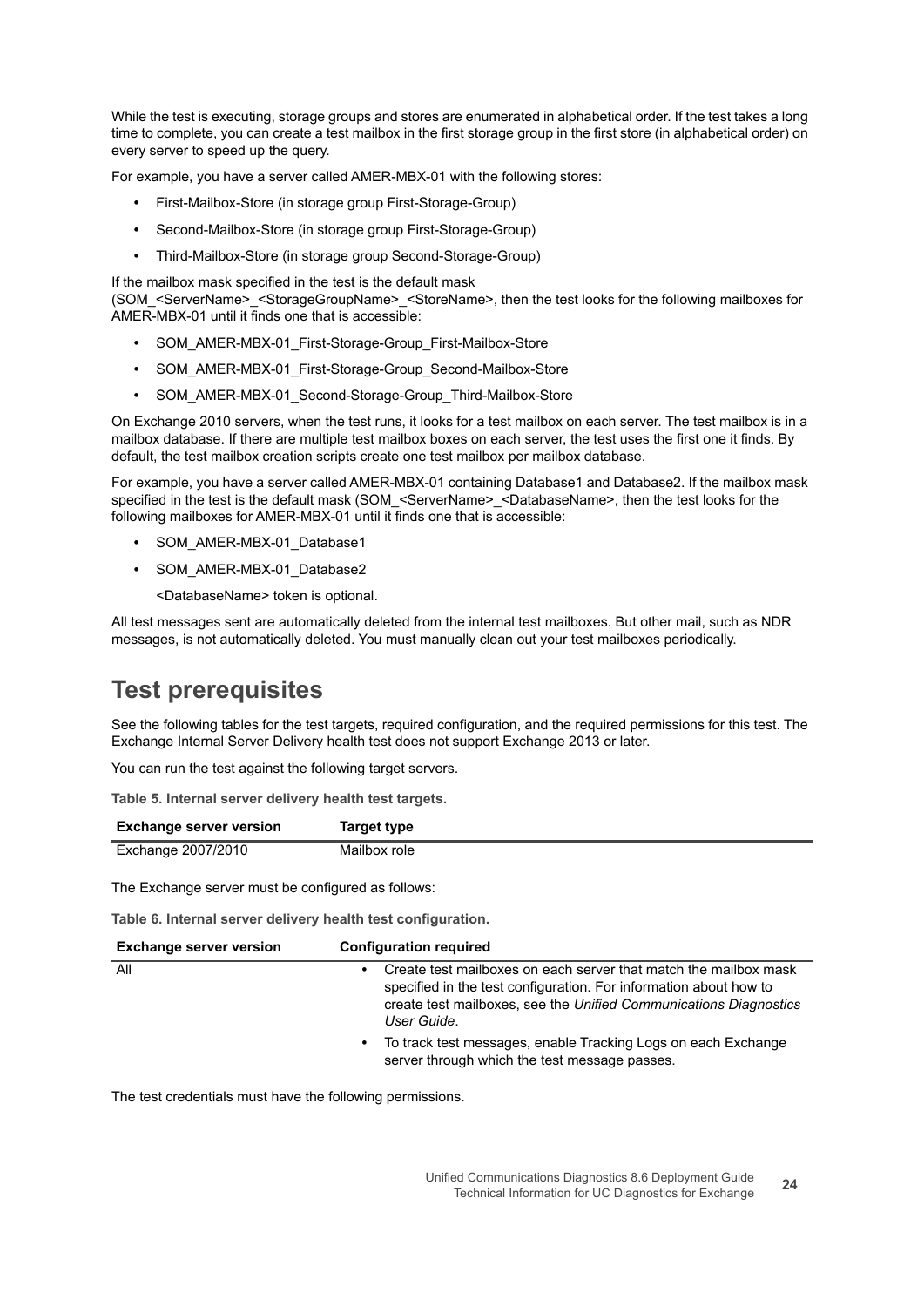|  |  |  | Table 7. Internal server delivery health test permissions. |
|--|--|--|------------------------------------------------------------|
|  |  |  |                                                            |

| <b>Exchange version</b> | Permissions required for test credentials                                                                     |  |  |
|-------------------------|---------------------------------------------------------------------------------------------------------------|--|--|
| Exchange 2007/2010      | Full access permissions to each test mailbox to access the mailbox<br>inbox to send and receive test messages |  |  |
|                         | Member of Local Administrators group on each Exchange server<br>٠<br>through which the message passes         |  |  |
| Exchange 2007           | Must be a member of View-Only Exchange Administrators group<br>٠                                              |  |  |
| Exchange 2010           | Must be a member of View-Only Organization Management group<br>٠                                              |  |  |

## <span id="page-24-0"></span>**Exchange Internal Mailbox Delivery Health Test**

You can use the Exchange Internal Mailbox Delivery health test to monitor the sending and receipt of messages between mailboxes in an Exchange organization. This test supports DAG.

### **Test prerequisites**

See the following tables for the test targets, required configuration, and the required permissions for this test.

You can run the test against the following target servers.

**Table 8. Internal mailbox delivery health test targets.**

| <b>Exchange Server version</b> | Target type  |
|--------------------------------|--------------|
| Exchange 2007/2010/2013        | Mailbox role |

**TIP:** For Exchange 2010 and later, it is recommended that you run the Exchange Modern Message Delivery í Health Test instead, especially in scenarios in which the CAS server is behind a load balancer

The Exchange server must be configured as follows:

**Table 9. Internal mailbox delivery health test configuration.**

| <b>Exchange Server version</b> | <b>Configuration required</b>                                           |
|--------------------------------|-------------------------------------------------------------------------|
| All                            | Create user mailboxes or dedicated test mailboxes for source and target |
|                                | mailbox pairs. For more information, see Historical Reporting Database  |
|                                | Usage Estimates on page 35.                                             |

The test credentials must have the following permissions.

**Table 10. Internal mailbox delivery health test permissions needed by test credentials.**

| <b>Exchange</b><br><b>Version</b> | In an organization without Exchange<br>2013                                                                        | In an organization with Exchange 2013                                                                                 |
|-----------------------------------|--------------------------------------------------------------------------------------------------------------------|-----------------------------------------------------------------------------------------------------------------------|
| All Exchange<br>versions          | Member of the Local Administrators<br>٠<br>group on each Exchange server<br>through which the message passes       | Member of the Local Administrators<br>٠<br>group on each Exchange server through<br>which the message passes          |
|                                   | • Full access permissions to each test<br>mailbox to access the mailbox inbox<br>to send and receive test messages | Full access permissions to each test<br>٠<br>mailbox to access the mailbox inbox to<br>send and receive test messages |
| Additional for<br>Exchange 2007   | Member of the Exchange View-Only<br>٠<br>Administrators group                                                      | Member of the Exchange View-Only<br>$\bullet$<br>Administrators group                                                 |
|                                   |                                                                                                                    | Send on Behalf permission to each test<br>$\bullet$<br>mailbox to allow to send email on behalf<br>of the mailbox     |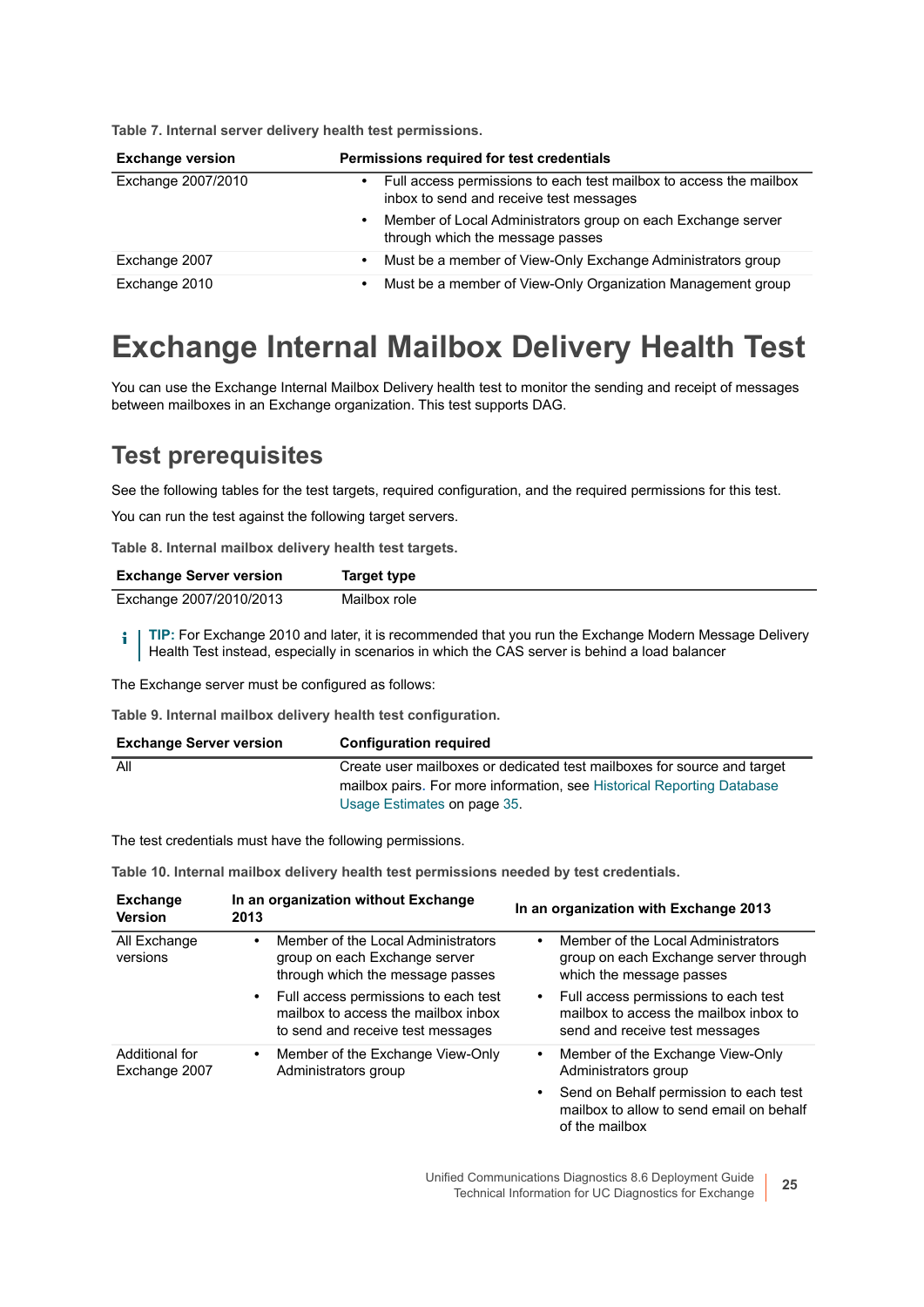| <b>Exchange</b><br><b>Version</b> | In an organization without Exchange<br>2013                                                                                   | In an organization with Exchange 2013                                                                                                                                                                                                              |
|-----------------------------------|-------------------------------------------------------------------------------------------------------------------------------|----------------------------------------------------------------------------------------------------------------------------------------------------------------------------------------------------------------------------------------------------|
| Additional for<br>Exchange 2010   | Member of View-Only Organization<br>$\bullet$<br>Management group<br>Member of Public Folder<br>$\bullet$<br>Management group | Member of View-Only Organization<br>$\bullet$<br>Management group<br>Member of Public Folder Management<br>$\bullet$<br>group<br>Send on Behalf permission to each test<br>$\bullet$<br>mailbox to allow to send email on behalf<br>of the mailbox |
| Additional for<br>Exchange 2013   | Not applicable                                                                                                                | Member of View-Only Organization<br>٠<br>Management group<br>Member of Public Folder Management<br>$\bullet$<br>group<br>All extended rights permission to each<br>$\bullet$<br>test mailbox in Active Directory.                                  |

**Table 10. Internal mailbox delivery health test permissions needed by test credentials.**

## <span id="page-25-0"></span>**Exchange External Message Delivery Health Test**

The Exchange External Message Delivery health test allows you to monitor the ability to send and receive email from sources outside your Exchange organization.

To monitor round-trip messages, the external mailbox must be configured to automatically bounce the message back to the original mailbox, then enable the Round-Trip Delivery counter in the test.

All test messages sent are automatically deleted from the external test mailbox. But any other mail, like NDR messages, is not automatically deleted. You may need to periodically clean out your test mailboxes.

### **Test prerequisites**

See the following tables for the test targets, required configuration, and the required permissions for this test.

You can run the test against the following target servers.

**Table 11. External message delivery health test targets.**

| <b>Exchange version</b> | Target type           |
|-------------------------|-----------------------|
| Exchange 2007/2010/2013 | Exchange organization |

**TIP:** For Exchange 2010 and later, it is recommended that you run the Exchange Modern Message Delivery i. Health Test instead, especially in scenarios in which the CAS server is behind a load balancer

The Exchange server must be configured as follows:

**Table 12. External message delivery health test configuration**

| <b>Exchange mailbox version</b> | <b>Configuration required</b>                                                                                                          |
|---------------------------------|----------------------------------------------------------------------------------------------------------------------------------------|
| All                             | Create a source test mailbox. For information about creating test<br>mailboxes, see the Unified Communications Diagnostics User Guide. |
|                                 | For Organization Exit counters, enable Tracking Logs on each<br>Exchange server through which the test message passes.                 |

The test credentials must have the following permissions.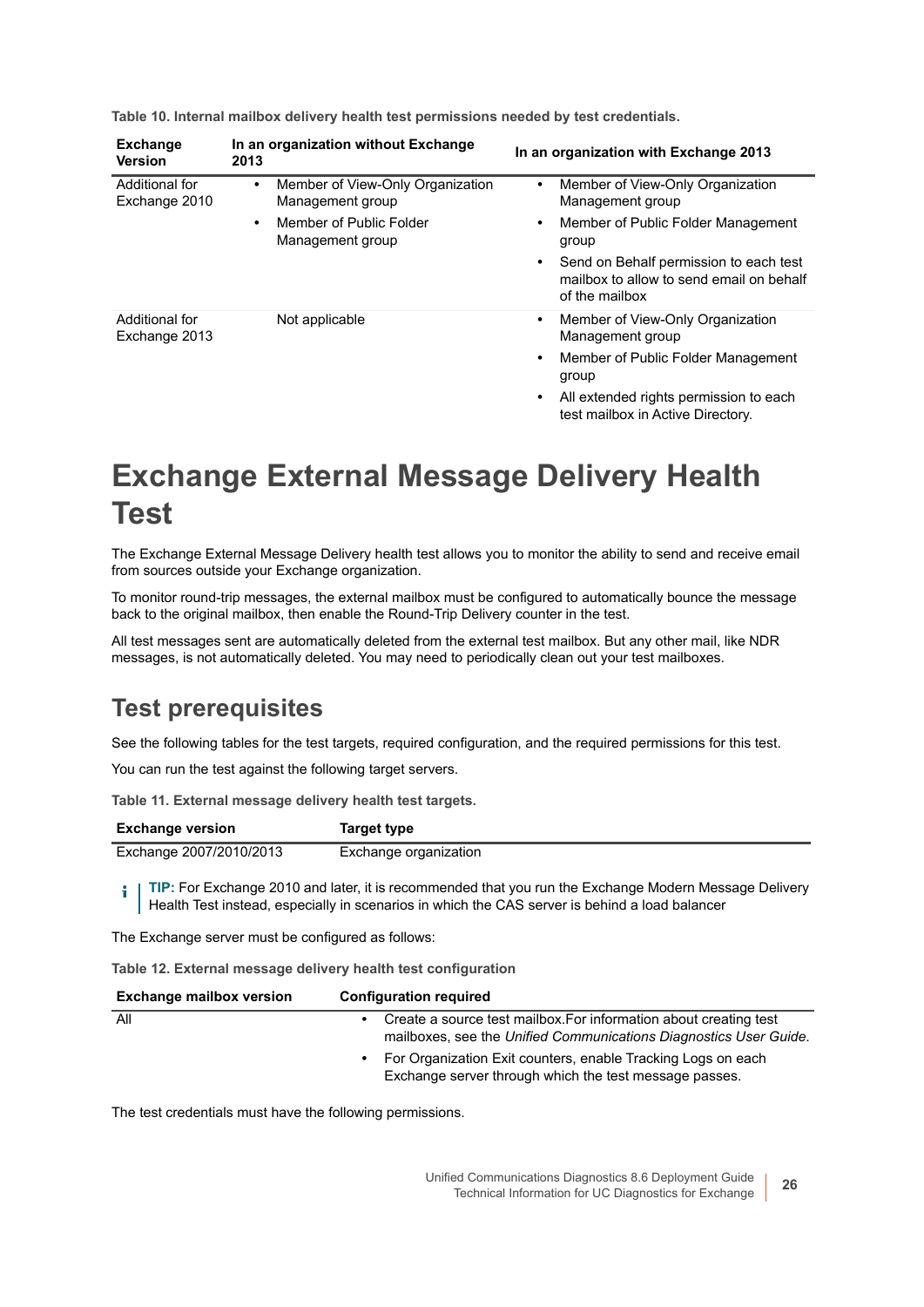| <b>Exchange</b><br>version      | In an organization without<br>Exchange 2013                                                                                                                                                                                                                | In an organization with<br>Exchange 2013                                                                                                                                                                                                           |
|---------------------------------|------------------------------------------------------------------------------------------------------------------------------------------------------------------------------------------------------------------------------------------------------------|----------------------------------------------------------------------------------------------------------------------------------------------------------------------------------------------------------------------------------------------------|
| All Exchange<br>versions        | Member of the Local Administrators<br>$\bullet$<br>group on each Exchange server<br>through which the message passes<br>s<br>Full access permissions to each test<br>$\bullet$<br>mailbox to access the mailbox inbox<br>to send and receive test messages | Member of the Local Administrators<br>group on each Exchange server through<br>which the message passes<br>Full access permissions to each test<br>$\bullet$<br>mailbox to access the mailbox inbox to<br>send and receive test messages           |
| Additional for<br>Exchange 2007 | Member of View-Only Organization<br>٠<br>Management group<br>Member of Public Folder<br>$\bullet$<br>Management group                                                                                                                                      | Member of View-Only Organization<br>$\bullet$<br>Management group<br>Member of Public Folder Management<br>$\bullet$<br>group<br>Send on Behalf permission to each test<br>$\bullet$<br>mailbox to allow to send email on behalf<br>of the mailbox |
| Additional for<br>Exchange 2010 | Member of View-Only Organization<br>$\bullet$<br>Management group<br>Member of Public Folder<br>$\bullet$<br>Management group                                                                                                                              | Member of View-Only Organization<br>٠<br>Management group<br>Member of Public Folder Management<br>$\bullet$<br>group<br>Send on Behalf permission to each test<br>$\bullet$<br>mailbox to allow to send email on behalf<br>of the mailbox         |
| Additional for<br>Exchange 2013 | Not applicable                                                                                                                                                                                                                                             | Member of View-Only Organization<br>$\bullet$<br>Management group<br>Member of Public Folder Management<br>$\bullet$<br>group<br>All extended rights permission to each<br>$\bullet$<br>test mailbox in Active Directory.                          |

**Table 13. External message delivery health test required permissions for test credentials.**

## <span id="page-26-0"></span>**Exchange Modern Message Delivery Health Test**

The Exchange Modern Message Delivery Health test monitors overall message delivery health for Exchange 2010, Exchange 2013, and Exchange 2016. The test provides information about both internal and external message delivery.

Depending on how you configure the test, it sends a test email to a target email address or tracks the time it takes an email to leave the Exchange organization. By default, the organization exit counters are enabled and the round trip counters are disabled.

The Modern Exchange Message Delivery Health test uses Exchange Web Services (EWS) for internal and external message delivery tests, and also uses the Exchange message tracking logs for internal and external message delivery tests. The prerequisites for the modern message delivery health test are as follows.

### **Test prerequisites**

See the following tables for the test targets, required configuration, and the required permissions for this test.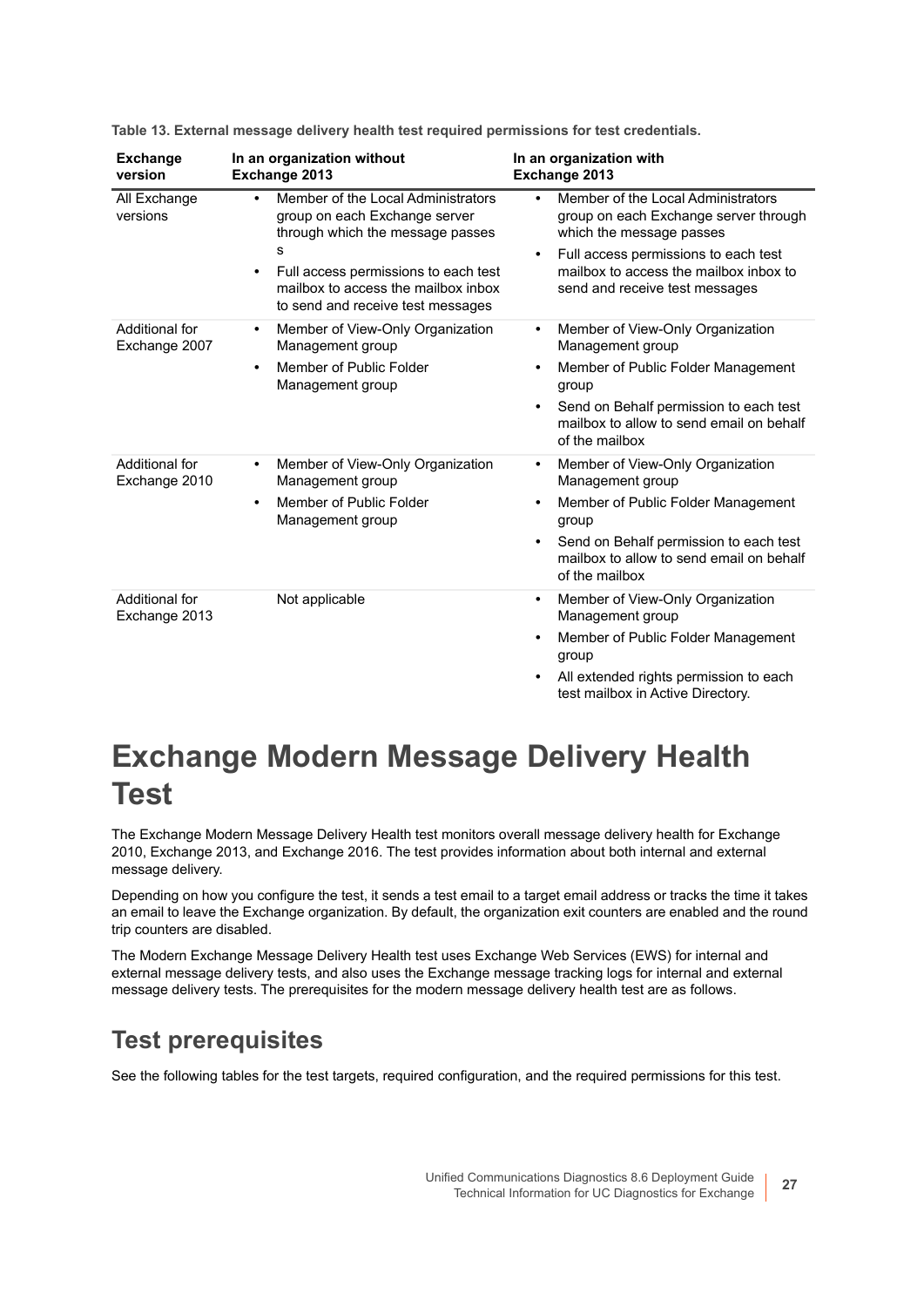**Table 14. Exchange modern message delivery health test targets**

| <b>Exchange version</b>      | Target type           |
|------------------------------|-----------------------|
| Exchange 2010/2013/2016/2019 | Exchange organization |

**Table 15. Exchange modern message delivery health test general (internal and external message delivery) configuration.**

| <b>Exchange version</b>      | <b>Required configuration</b>                                                                               |
|------------------------------|-------------------------------------------------------------------------------------------------------------|
| Exchange 2010/2013/2016/2019 | Create an Exchange 2010 or later mailbox for the test credentials.<br>You must enable MAPI for the mailbox. |

For the modern internal message delivery test, the Exchange servers must be configured as follows:

**Table 16. Exchange modern internal message delivery health test configuration.**

| <b>Exchange version</b>      | <b>Required configuration</b>                                                                                                                                                                           |
|------------------------------|---------------------------------------------------------------------------------------------------------------------------------------------------------------------------------------------------------|
| Exchange 2010/2013/2016/2019 | Create user mailboxes or dedicated test mailboxes for source and<br>target mailbox pairs. For information about how to create test<br>mailboxes, see the Unified Communications Diagnostics User Guide. |

For the modern external message delivery test, the Exchange servers must be configured as follows:

**Table 17. Exchange modern external message delivery health test configuration.**

| <b>Exchange version</b>      | <b>Required configuration</b>                                                                                                                                                      |
|------------------------------|------------------------------------------------------------------------------------------------------------------------------------------------------------------------------------|
| Exchange 2010/2013/2016/2019 | Create a source test mailbox and create an external test mailbox. For<br>information about how to create test mailboxes, see the Unified<br>Communications Diagnostics User Guide. |
|                              | For Organization Exit counters, enable the message tracking logs on<br>each Exchange server through which the test message passes.                                                 |

The test credentials must have the following permissions.

**Table 18. Modern message delivery health test permissions needed by test credentials.**

|                    | <b>Exchange version</b> Required permissions                                                                                                                                                                     |  |
|--------------------|------------------------------------------------------------------------------------------------------------------------------------------------------------------------------------------------------------------|--|
| Exchange           | Member of View-Only Organization Management group<br>٠                                                                                                                                                           |  |
| 2010/2013/2016/201 | Member of the Local Administrators group on each Exchange server<br>٠                                                                                                                                            |  |
| 9                  | Credentials used to access the test mailboxes require Exchange impersonation<br>٠<br>access. For information about configuring Exchange impersonation, see the<br>Unified Communications Diagnostics User Guide. |  |

# <span id="page-27-0"></span>**Additional Exchange Health Tests for Monitoring**

Other Exchange health tests allow you to monitor your Exchange storage subsystems, message queues, transaction log replication, and to verify whether mailboxes can be successfully accessed using Outlook Web Access (OWA).

The following sections provide the test prerequisites for the following Exchange health tests:

**•** [Exchange Storage Health Test](#page-28-0)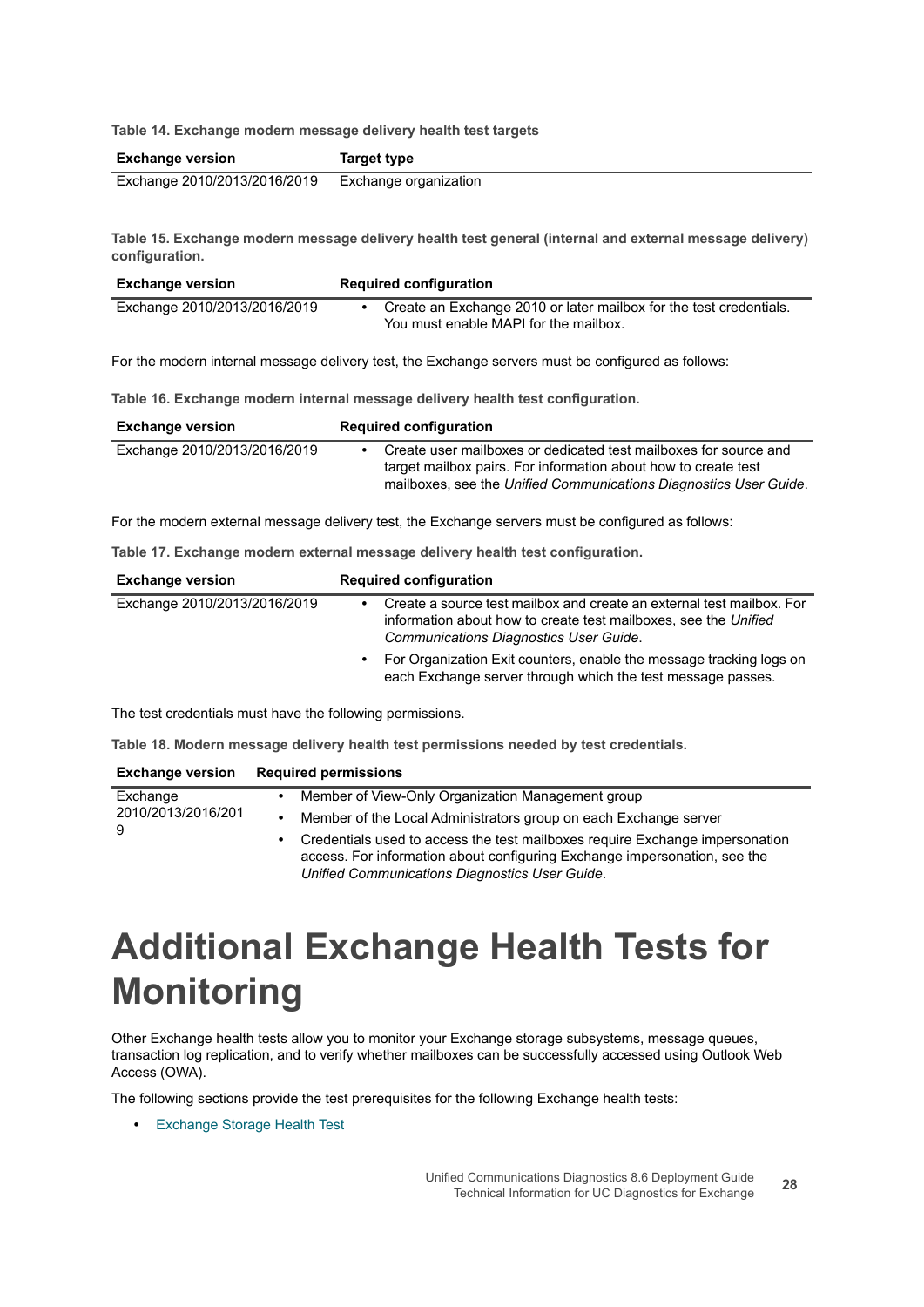- **•** [Exchange Queue Health Test](#page-29-0)
- **•** [Internal Outlook Web Access \(OWA\) Availability Health Test](#page-30-0)
- **•** [External Outlook Web Access \(OWA\) Availability Health Test](#page-31-0)
- **•** [Exchange Replication Health Test](#page-32-0)
- **•** [Exchange System Health Test](#page-33-0)

## <span id="page-28-0"></span>**Exchange Storage Health Test**

The Exchange Storage health test allows you to monitor the overall health of your Exchange storage subsystems. This test allows you to ensure the following:

- **•** All of your stores or databases are mounted or healthy
- **•** There is sufficient disk space on your Exchange system drive
- **•** There is sufficient disk space for your transaction logs
- **•** There is sufficient disk space for your mailbox database and public folder

Stores in that are in recovery storage groups have the following special behavior:

- **•** For Exchange 2010/2013/2016/2019 servers, all the recovery database copies are not monitored.
- **•** For Exchange 2007 servers, the store status counter is reported, but the error or warning condition is ignored. For example, if the counter is configured to alarm when the store is offline, no alarm or notification is generated, and the result for the counter is reported as "Informational".

### **Test prerequisites**

See the following tables for the test targets, required configuration, and the required permissions for this test.

You can run the test against the following target servers.

**Table 19. Exchange storage health test targets.**

| <b>Exchange version</b>      | Target type  |
|------------------------------|--------------|
| Exchange 2007/2010/2013/2016 | Mailbox role |

You must meet the following software prerequisites to run the Exchange storage health tests:

**Table 20. Exchange storage health test software prerequisites.**

| <b>Exchange version</b> | Software required on UC Diagnostics computer |
|-------------------------|----------------------------------------------|
| Exchange 2010/2013/2016 | PowerShell 2.0 or later                      |
| Exchange 2007           | EMC SP 1 Rollup 1 or later                   |

The Exchange server must be configured as follows:

**Table 21. Exchange storage health test configuration.**

| <b>Exchange version</b> | <b>Configuration required</b>                                                                                                                                                                                                                                         |
|-------------------------|-----------------------------------------------------------------------------------------------------------------------------------------------------------------------------------------------------------------------------------------------------------------------|
| All                     | Enable WMI                                                                                                                                                                                                                                                            |
|                         | NOTE: WMI is required to support retrieving accurate disk space information<br>when using mount points. If you do not use mount points, you can disable the<br>requirement for WMI by clicking the Data Collection options link in the<br>Storage Health test wizard. |

The test credentials must have the following permissions.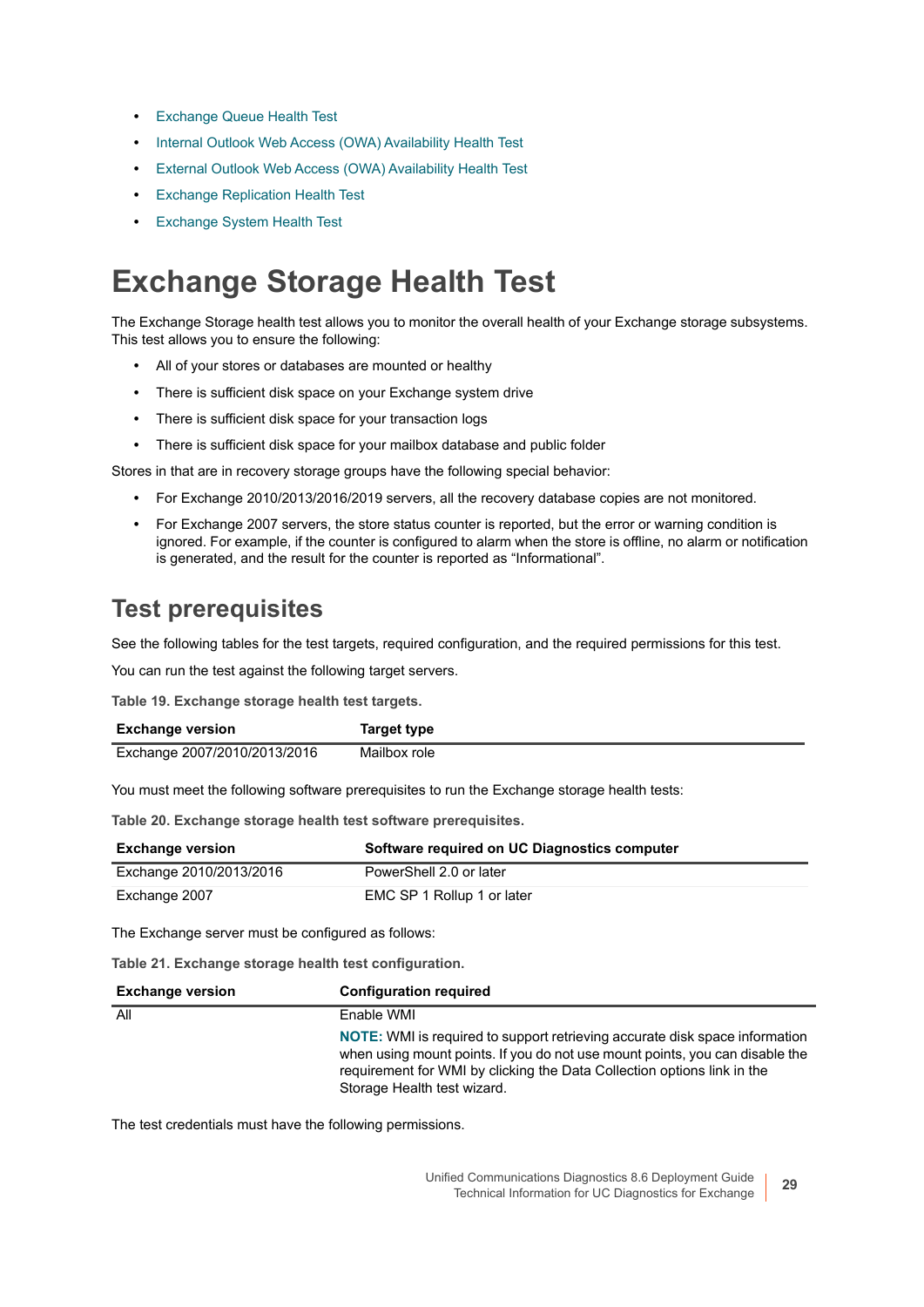**Table 22. Exchange storage health test permissions.**

| <b>Exchange Version</b>               | Permissions required for test credentials                                    |
|---------------------------------------|------------------------------------------------------------------------------|
| All                                   | Member of Local Administrators group to retrieve disk space                  |
| Exchange 2007                         | Member of View-Only Exchange Administrators group to collect store<br>status |
| Exchange 2010, 2013, 2016 and<br>2019 | Member of View-Only Organization Management group to collect<br>store status |

## <span id="page-29-0"></span>**Exchange Queue Health Test**

The Exchange Queue health test allows you to monitor the health of your Exchange message queues. This test allows you to ensure the following:

- **•** Messages are not backing up (that is, messages are being delivered in a timely manner)
- **•** Large number of queues are not being created (for example in virus outbreaks)

### **Test prerequisites**

See the following tables for the test targets, required configuration, and the required permissions for this test.

You can run the test against the following target servers.

**Table 23. Exchange queue health test targets.**

| <b>Exchange server version</b> | Target type  |
|--------------------------------|--------------|
| Exchange 2013/2016             | Mailbox role |
| Exchange 2007/2010             | Hub role     |

You must meet the following software prerequisites to run the Exchange queue health tests:

**Table 24. Exchange queue health test software prerequisites.**

| <b>Exchange server version</b> | Software required on UC Diagnostics computer             |
|--------------------------------|----------------------------------------------------------|
| Exchange 2010/2013/2016/2019   | PowerShell 2.0 or later                                  |
| Exchange 2007                  | Exchange Management Console (EMC) SP 1 Rollup 1 or later |

The test credentials must have the following permissions.

**Table 25. Exchange queue health test permissions.**

| <b>Exchange version</b>      | <b>Permissions Required for Test Credentials</b>                                                                                                                                                                                   |
|------------------------------|------------------------------------------------------------------------------------------------------------------------------------------------------------------------------------------------------------------------------------|
| All                          | Member of Local Administrators group<br>$\bullet$                                                                                                                                                                                  |
| Exchange 2007                | Member of View-Only Exchange Administrators group<br>$\bullet$                                                                                                                                                                     |
| Exchange 2010/2013/2016/2019 | Member of View-Only Organization Management group<br>$\bullet$<br><b>NOTE:</b> To run the Exchange Queue Health Test against Exchange<br>2010 SP3 RU 6, you must add the test credentials to the Organization<br>Management group. |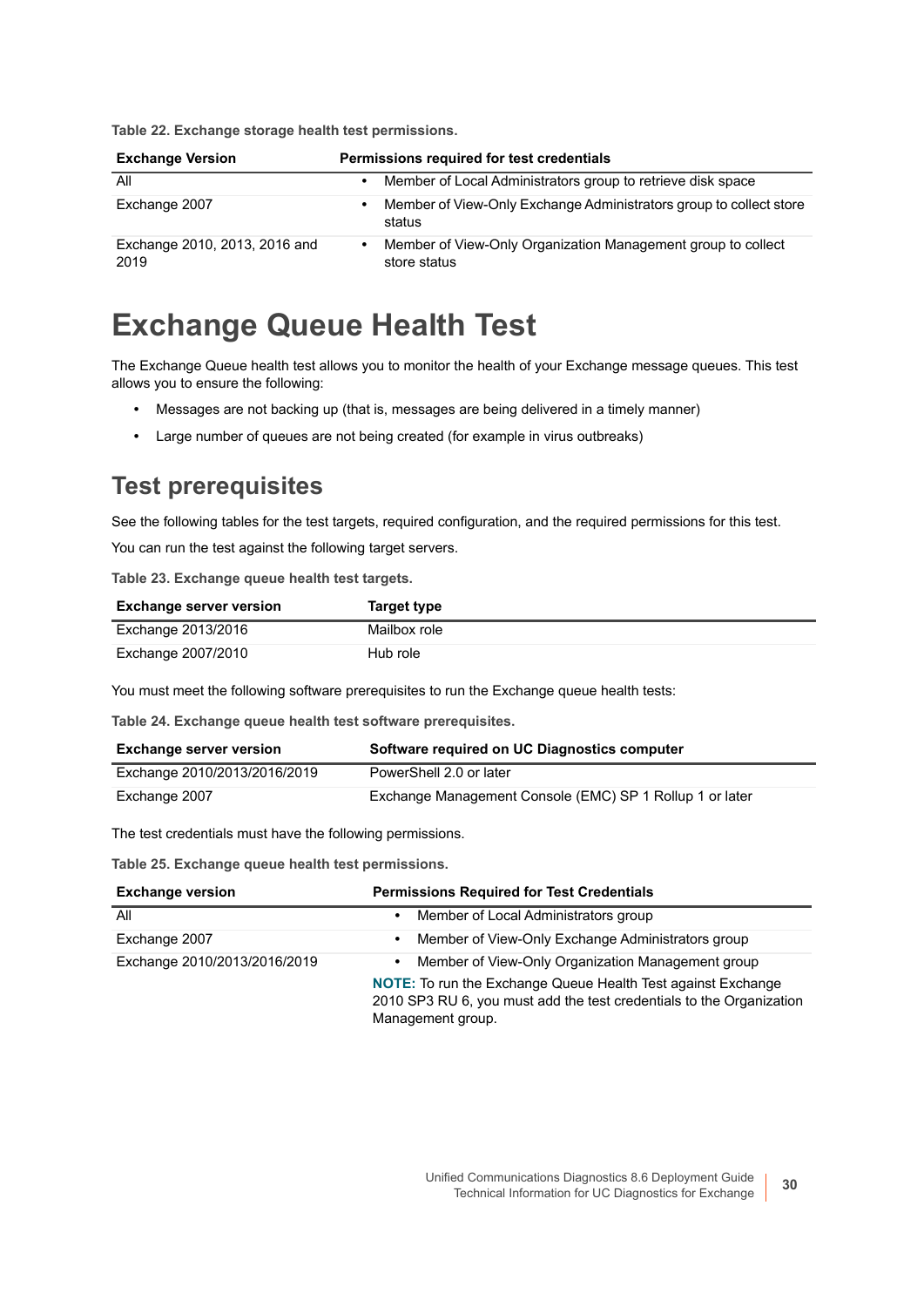## <span id="page-30-0"></span>**Internal Outlook Web Access (OWA) Availability Health Test**

The Exchange Internal Outlook Web Access Availability Health test verifies that a user can log on to a mailbox through Outlook Web Access (OWA) from inside your organization. This test uses internal server URL names only. It does not test external availability or OWA using your public URL.

This test does not run on Exchange 2013 or later because the Microsoft Exchange Management Shell does not support OWA Connectivity testing for these versions. For Exchange 2013 or Exchange 2016, you can use the Exchange System Health test to monitor OWA health.

The Exchange Internal Outlook Web Access Availability Health test monitors all sites configured within a CAS server. You cannot monitor one site at a time.

This test allows you to ensure the following:

- **•** Mailbox is accessible
- **•** Mailbox logon latency is within expected threshold

### **About the Internal OWA Availability Health Test for Exchange 2007/2010**

For Exchange 2010 Client Access (CAS) servers, UC Diagnostics attempts to log on to Exchange 2010 mailbox in the same site, if one exists. For Exchange 2007 Client Access (CAS) servers, UC Diagnostics attempts to log on to either:

**•** an Exchange 2007 mailbox if there are Exchange 2007 mailbox servers in the same site. If logon fails or no mailbox servers are found, UC Diagnostics logs on to any Exchange 2007 mailbox server in the organization.

The Internal OWA Availability health test for Exchange 2010 requires that at least one Exchange 2007 mailbox server exists within your organization.

The Internal OWA Availability health test for Exchange 2010 requires that at least one Exchange 2010 mailbox server exists in the same site.

The Internal OWA Availability health test for Exchange 2007/2010 does not use specified alternate credentials. Before you run this test, use the Exchange PowerShell script (provided by Microsoft) to create test mailboxes. This test automatically manages mailbox credentials while it logs onto the mailboxes. For more information, see the *Unified Communications Diagnostics User Guide.*

For Exchange 2007/2010, you must specify a logon method and timeout to signify the maximum amount to time to wait between logon attempts.

### **Test prerequisites**

See the following tables for the test targets, required configuration, and the required permissions for this test.

You can run the test against the following target servers.

**Table 26. Internal OWA availability health test targets.**

| <b>Exchange server version</b> | Target type        |
|--------------------------------|--------------------|
| Exchange 2007/2010             | Client Access role |

You must meet the following software prerequisites to run the Internal OWA availability health tests: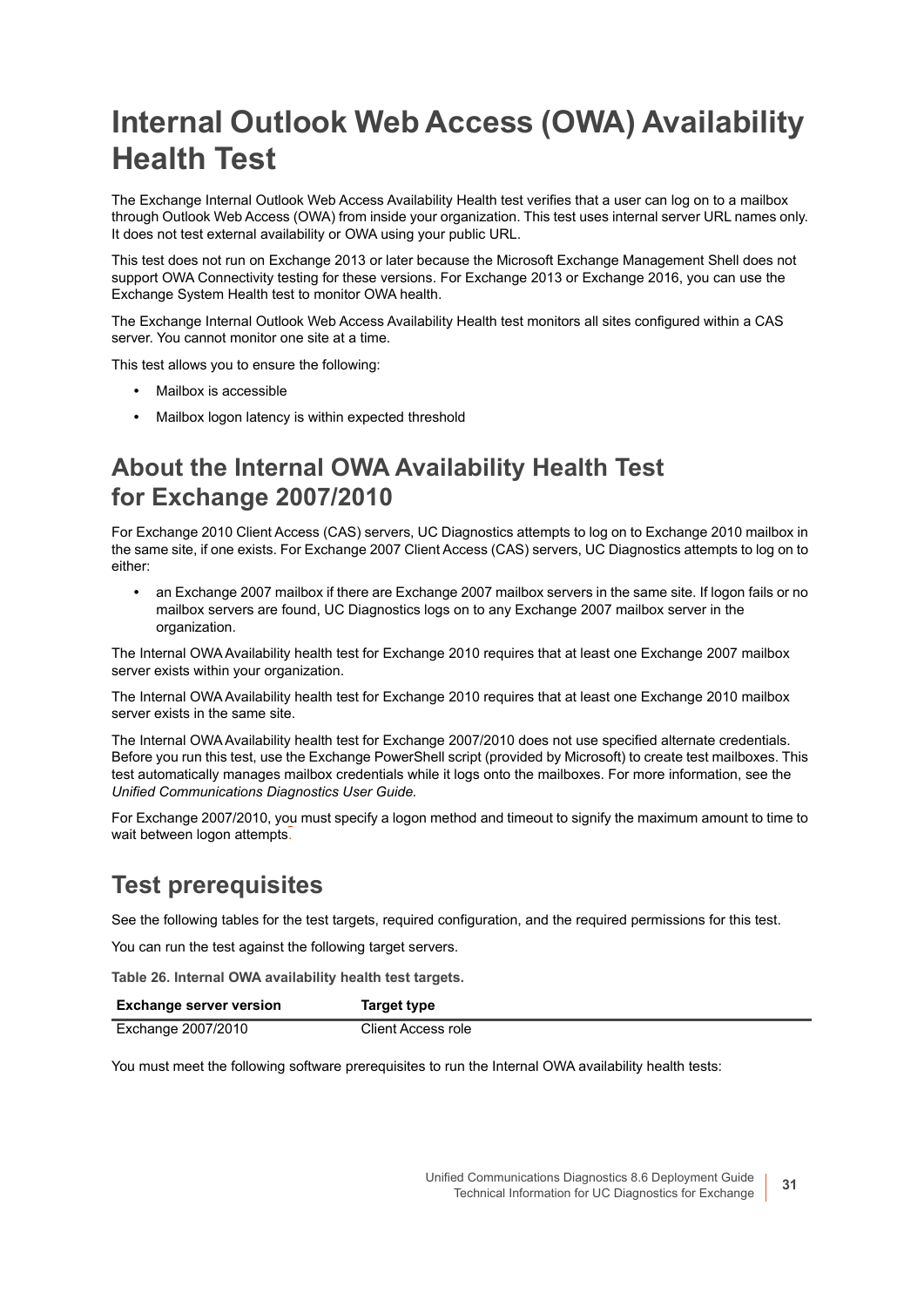**Table 27. Internal OWA availability health test required software.**

| Exchange server version | Software required on UC Diagnostics computer             |
|-------------------------|----------------------------------------------------------|
| Exchange 2010           | PowerShell 2.0 or later                                  |
| Exchange 2007           | Exchange Management Console (EMC) SP 1 Rollup 1 or later |

The Exchange server must be configured as follows:

**Table 28. Internal OWA availability health test configuration.**

| <b>Exchange server version</b>                               | <b>Configuration required</b>                                                                                                                                       |
|--------------------------------------------------------------|---------------------------------------------------------------------------------------------------------------------------------------------------------------------|
| Exchange 2007/2010                                           | Create at least one test mailbox. For more information, For information<br>about creating test mailboxes, see the Unified Communications Diagnostics<br>User Guide. |
| The test credentials must have the following permissions.    |                                                                                                                                                                     |
| Table 29. Internal OWA availability health test permissions. |                                                                                                                                                                     |
| <b>Exchange server version</b>                               | Permissions required for test credentials                                                                                                                           |
| All                                                          | Receive As permission to the test mailbox to be able to log on                                                                                                      |

## <span id="page-31-0"></span>**External Outlook Web Access (OWA) Availability Health Test**

The External OWA Availability health test monitors the availability of OWA functionality in your organization through an external URL. This test uses an external or an internal URL. This test verifies that the users associated with the alternate credentials can logon to their mailboxes through an external OWA URL. If an external URL is specified, ensure that the DNS server can resolve this URL.

This test allows you to ensure the following:

- **•** Mailbox is accessible
- **•** Mailbox logon latency is within expected threshold.

This test is only applicable to organizations with at least one Exchange 2007 or Exchange 2010 server. This test does not run on Exchange 2013 or later because the Microsoft Exchange Management Shell does not support OWA Connectivity testing for these versions. For Exchange 2013 or Exchange 2016, you can use the Exchange System Health test to monitor OWA health.

This test uses mailboxes associated with alternate credentials. You must explicitly choose the alternate credentials on the Test Settings page when you create this test. You cannot configure test if you have selected the **Use Diagnostic Services Credentials** option.

For an Exchange 2010 mailbox, a PowerShell 2.0 cmdlet is run on each Exchange 2010 CAS server in the organization until the mailbox logon attempt is successful.

For an Exchange 2007 mailbox, logons to the mailbox are attempted using a local Exchange 2007 Management Shell cmdlet.

### **Recommendation**

If you want to test External OWA functionality using both types of mailboxes, you must configure two tests - one using credentials of the user who has 2007 mailbox, and the second using credentials of the user with 2010 mailbox.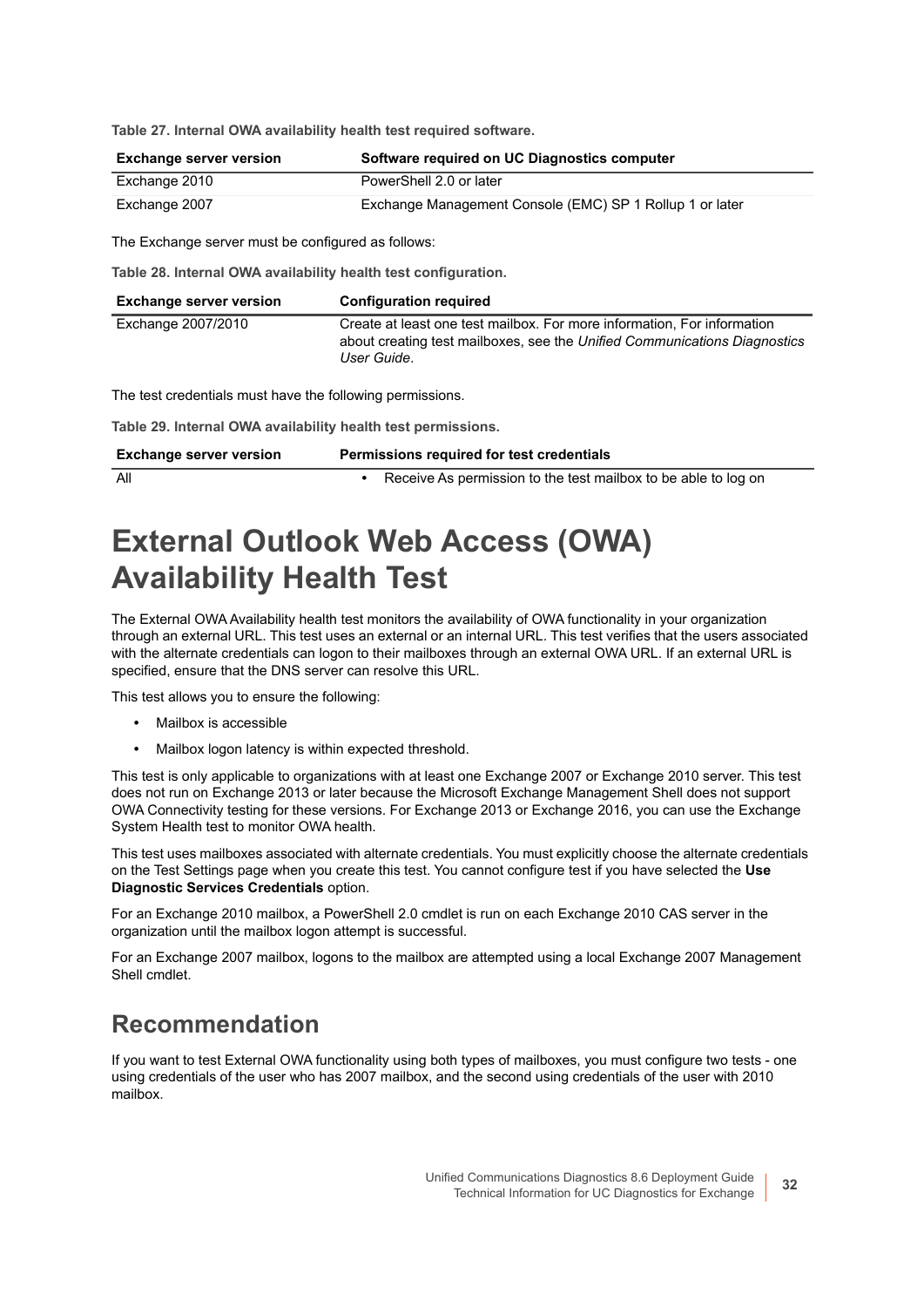### **Test prerequisites**

See the following tables for the test targets, required configuration, and the required permissions for this test. You can run the test against the following target servers.

**Table 30. External OWA availability health test targets.**

| <b>Exchange server version</b> | Target type           |
|--------------------------------|-----------------------|
| All                            | Exchange organization |

You must meet the following software prerequisites to run the external OWA availability health tests:

**Table 31. External OWA availability health test required software.**

| <b>Exchange mailbox version</b> | Software required on UC Diagnostics computer                  |
|---------------------------------|---------------------------------------------------------------|
| Exchange 2010                   | PowerShell 2.0 or later                                       |
| Exchange 2007                   | Exchange 2007 Management Console (EMC) SP 1 Rollup 1 or later |

The Exchange server must be configured as follows:

**Table 32. External OWA availability health test configuration.**

| <b>Exchange mailbox version</b> | <b>Configuration required</b>                                                                                   |
|---------------------------------|-----------------------------------------------------------------------------------------------------------------|
| Exchange 2010                   | Account specified in the alternative credentials for the test must have mailbox<br>on the Exchange 2010 server. |
| Exchange 2007                   | Account specified in the alternative credentials for the test must have mailbox<br>on the Exchange 2007 server. |

The test credentials must have the following permissions.

**Table 33. External OWA availability health test permissions.**

| <b>Exchange version</b> | Permissions required for test credentials                                                                                                                                         |
|-------------------------|-----------------------------------------------------------------------------------------------------------------------------------------------------------------------------------|
| Exchange 2007/2010      | Account specified in alternate credentials must have an Exchange<br>٠<br>2007/2010 mailbox, and sufficient rights to browse the Exchange<br>container in Active Directory.        |
| Exchange 2007           | Diagnostic services account must have sufficient rights to execute<br>٠<br>Exchange 2007 Management Shell SP 1.0 cmdlets on the server where<br>UC Diagnostics is installed.      |
| Exchange 2010           | Diagnostic services account must have sufficient rights to execute<br>٠<br>Exchange cmdlets using PowerShell 2.0 on the Exchange 2010 CAS<br>server in the Exchange organization. |

## <span id="page-32-0"></span>**Exchange Replication Health Test**

The Exchange Replication health test allows you to monitor the overall health of your transaction log replication on your Exchange 2007, Exchange 2010, Exchange 2013, and Exchange 2016 mailbox servers.

### **Test prerequisites**

See the following tables for the test targets and the required permissions for this test.

You can run the test against the following target servers.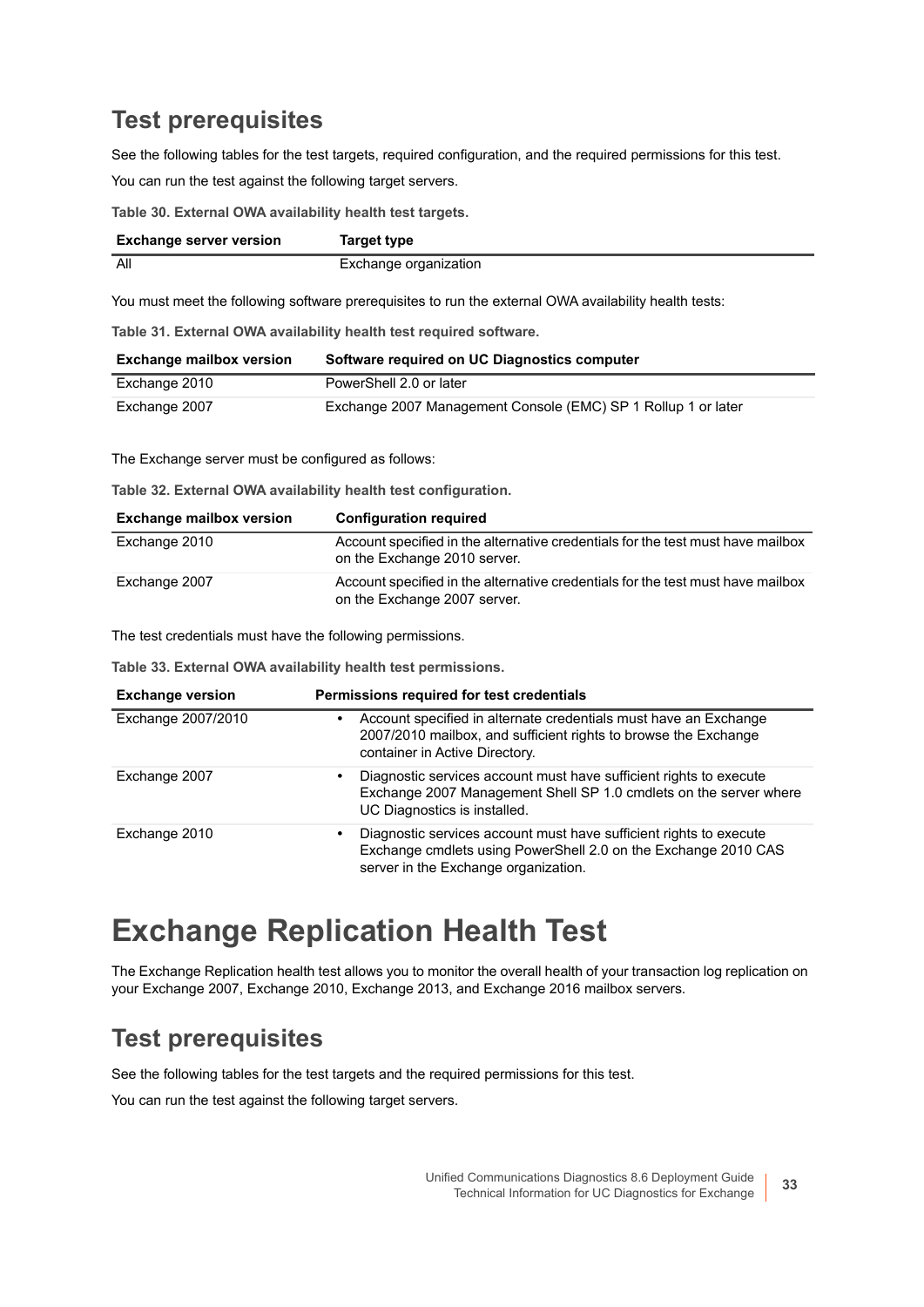**Table 34. Exchange replication health test targets.**

| <b>Exchange server version</b>    | Target type  |
|-----------------------------------|--------------|
| Exchange 2007/2010/2013/2016/2019 | Mailbox role |

You must meet the following software prerequisites to run the Exchange replication health tests:

**Table 35. Exchange replication health test required software.**

| <b>Exchange server version</b>                            | Software required on UC Diagnostics computer             |  |
|-----------------------------------------------------------|----------------------------------------------------------|--|
| Exchange 2010/2013/2016/2019                              | PowerShell 2.0 or later                                  |  |
| Exchange 2007                                             | Exchange Management Console (EMC) SP 1 Rollup 1 or later |  |
| The test credentials must have the following permissions. |                                                          |  |

**Table 36. Exchange replication health test permissions.**

| <b>Exchange version</b>               | Permissions required for test credentials                                                                                                               |
|---------------------------------------|---------------------------------------------------------------------------------------------------------------------------------------------------------|
| Exchange 2007                         | Member of View-only Exchange Administrators group to enumerate<br>storage groups and replication configurations in Active Directory                     |
| Exchange 2010, 2013, 2016 and<br>2019 | Member of View-only Organization Management group to enumerate<br>storage groups and replication configurations in Active Directory<br>using PowerShell |

## <span id="page-33-0"></span>**Exchange System Health Test**

The Exchange System Health Test monitors health sets (groups of monitors) and health information on your Exchange 2013/2016 server, verifying the state of each health set's monitors. Monitors that are similar or are related to a component's architecture are grouped to form a health set. Health sets provide the health information for applications and services such as Outlook Web App, Exchange ActiveSync, the Information Store service, content indexing, and transport services on your Exchange 2013 and Exchange 2016 servers.

This test allows you to ensure the health state of health set (whether health or unhealthy).

You can run the system health test against Exchange 2013 and later.

### **Test prerequisites**

See the following tables for the test targets and the required permissions for this test.

You can run the test against the following target servers.

**Table 37. Exchange system health test targets.**

| <b>Exchange server version</b> | Target type                     |
|--------------------------------|---------------------------------|
| Exchange 2013                  | Client Access Server (CAS) role |
|                                | Mailbox role                    |
| Exchange 2016                  | Mailbox role                    |

You must meet the following software prerequisites to run the Exchange system health tests:

**Table 38. Exchange system health test required software.**

| <b>Exchange server version</b> | Software required on UC Diagnostics computer |
|--------------------------------|----------------------------------------------|
| Exchange 2013/2016             | PowerShell 2.0 or later                      |

The test credentials must have the following permissions.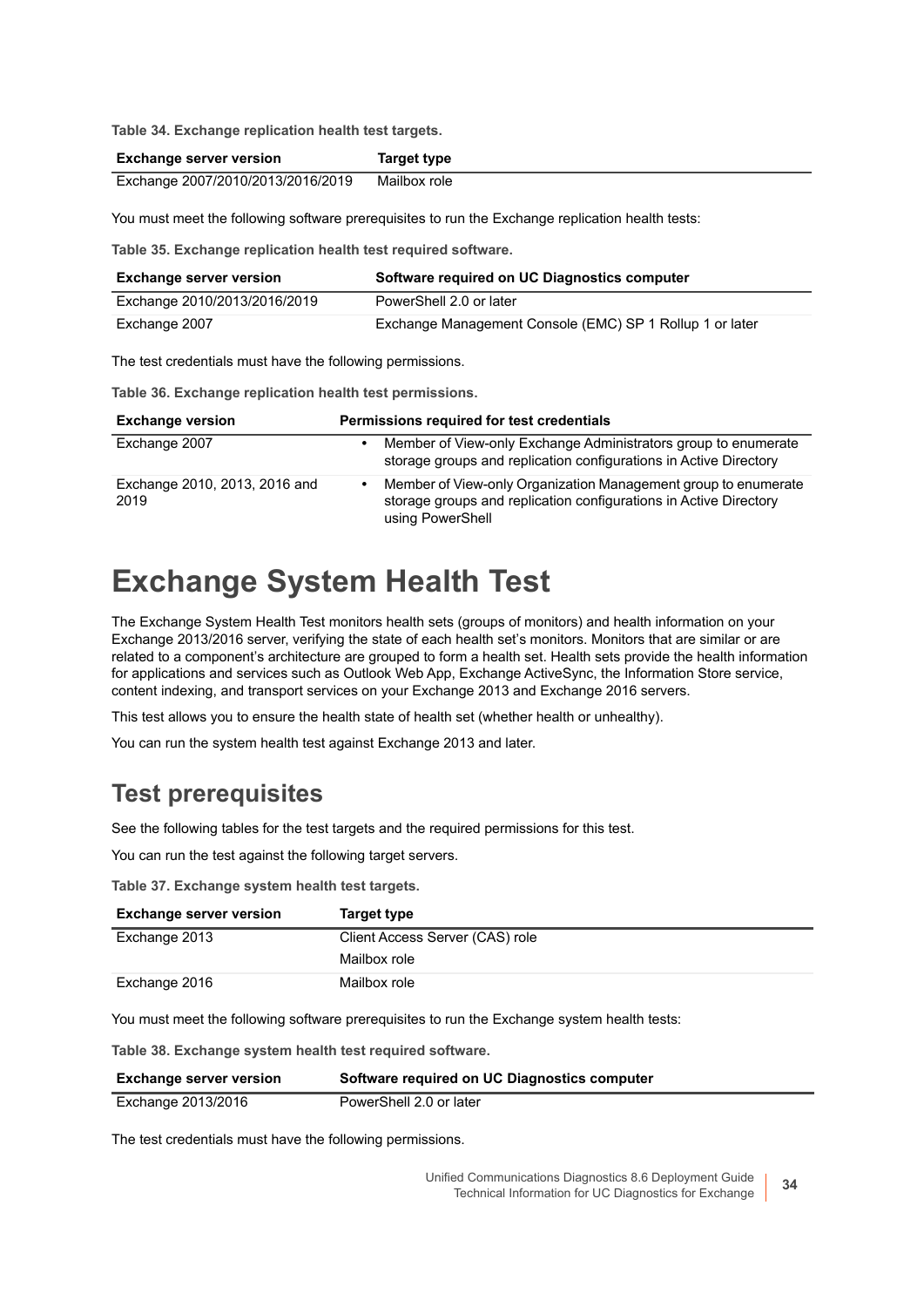**Table 39. Exchange system health test permissions.**

**Exchange server version Permissions Required for Test Credentials**

All **•** Member of View-only Organization Management

<span id="page-34-0"></span>**Active Directory Account Lockout Health Test**

The Active Directory Account Lockout Health test provides information about how many and which Active Directory accounts are currently locked out. The test shows accounts that are locked out due to invalid passwords being submitted and accounts that are locked because the password has expired.

### **Test prerequisites**

The following tables show the test targets for the test and the permissions required by the test credentials.

**Table 40. Active Directory Account Lockout Health test targets.**

| <b>Platform Versions</b>                   | <b>Target Type</b> |
|--------------------------------------------|--------------------|
| Exchange 2007/2010/2013/2016               | Organization       |
| Lync 2010/2013 and Skype for Business 2015 | Environment        |

The test credentials must have read permission on User objects in Active Directory.

**Table 41. Active Directory Account Lockout Health test credential required permissions.**

| <b>Platform</b>         | <b>Permissions Required for Test Credentials</b> |                                                                                                  |
|-------------------------|--------------------------------------------------|--------------------------------------------------------------------------------------------------|
| Exchange                |                                                  | Member of View-Only Exchange Administrators group or View-Only<br>Organization Management group. |
| Lync/Skype for Business |                                                  | Member of CSHelpDesk, CSServerAdministrator, or CSViewOnlyAdministrator<br>group                 |

# <span id="page-34-1"></span>**Historical Reporting Database Usage Estimates**

The following table lists the approximate amount of space required for each test each monitoring interval when running Web Reports and when storing test history:

## <span id="page-34-2"></span>**Exchange 2013/2016 space usage**

**Table 42. Space required for web reports and test history - Exchange 2013/2016.**

| <b>Health Test</b>                         | <b>Total Space Required per Server per</b><br><b>Monitoring Interval (Web Reports)</b> | <b>Total Space Required per Server per</b><br><b>Monitoring Interval (Test History)</b> |
|--------------------------------------------|----------------------------------------------------------------------------------------|-----------------------------------------------------------------------------------------|
| Server Health                              | 1.2 KB                                                                                 | 242 KB                                                                                  |
| Internal Mailbox<br>Delivery Health        | 0.1 KB (per source/destination delivery<br>pair)                                       | 75 KB (for a test with 50 pairs)                                                        |
| <b>External Message</b><br>Delivery Health | $0.1$ KB                                                                               | 37 KB                                                                                   |

Unified Communications Diagnostics 8.6 Deployment Guide Technical Information for UC Diagnostics for Exchange **<sup>35</sup>**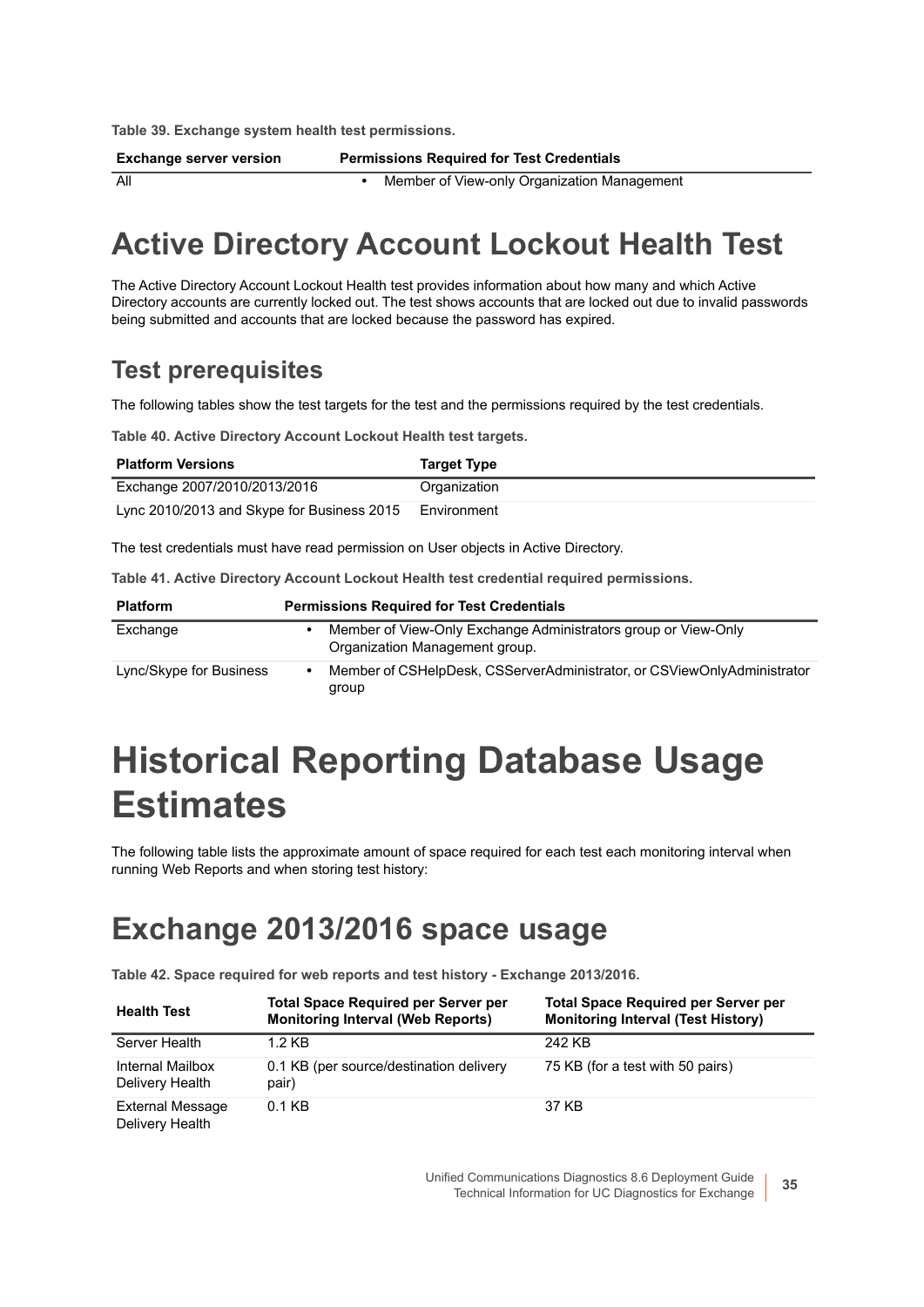| <b>Health Test</b>        | <b>Total Space Required per Server per</b><br><b>Monitoring Interval (Web Reports)</b> | <b>Total Space Required per Server per</b><br><b>Monitoring Interval (Test History)</b> |
|---------------------------|----------------------------------------------------------------------------------------|-----------------------------------------------------------------------------------------|
| Storage Health            | 0.3 KB (per store and per storage group)                                               | 52 KB                                                                                   |
| Queue Health              | 0.2 KB (per queue)                                                                     | 41 KB (per queue)                                                                       |
| <b>Replication Health</b> | 0.3 KB (per storage group)                                                             | 35 KB                                                                                   |

**Table 42. Space required for web reports and test history - Exchange 2013/2016.**

## <span id="page-35-0"></span>**Exchange 2007/2010 space usage**

**Table 43. Space required for web reports and test history - Exchange 2007/2010.**

| <b>Health Test</b>                  | <b>Total Space Required per Server per</b><br><b>Monitoring Interval (Web Reports)</b> | <b>Total Space Required per Server per</b><br><b>Monitoring Interval (Test History)</b> |
|-------------------------------------|----------------------------------------------------------------------------------------|-----------------------------------------------------------------------------------------|
| Server Health                       | $1.2$ KB                                                                               | 242 KB                                                                                  |
| Internal Server<br>Delivery Health  | 0.1 KB (per target server)                                                             | 36 KB                                                                                   |
| Internal Mailbox<br>Delivery Health | 0.1 KB (per source/destination delivery pair) 75 KB (for a test with 50 pairs)         |                                                                                         |
| External Message<br>Delivery Health | $0.1$ KB                                                                               | 37 KB                                                                                   |
| Storage Health                      | 0.3 KB (per store and per storage group)                                               | 52 KB                                                                                   |
| Queue Health                        | 0.2 KB (per queue)                                                                     | 41 KB (per queue)                                                                       |
| Internal OWA Health                 | $0.1$ KB                                                                               | 37 KB                                                                                   |
| External OWA Health                 | $0.1$ KB                                                                               | 37 KB                                                                                   |
| <b>Replication Health</b>           | 0.3 KB (per storage group)                                                             | 35 KB                                                                                   |

For example, to run Exchange 2007 Server Health on one server, the maximum space required (with default parameters) would be:

- **•** Raw data: 1.2 KB x 1 day x 48 bi-hourly values= 58 KB
- **•** Hourly data: 1.2 KB x 7 days x 24 hourly values = 202 KB
- **•** Daily data: 1.2 KB x 30 days x 1 daily value = 36 KB

For example, you have a medium-sized environment with the following characteristics:

- **•** Monitoring 50 Exchange servers
- **•** Each Exchange server has an average of 5 stores
- **•** Each Exchange server has an average of 10 queues
- **•** Running one of each test using the default counters
- **•** Using default monitoring of 30 minutes for all tests
- **•** Using default data retention of 7 days for hourly aggregation data
- **•** Using default data retention of 30 days for daily aggregation data
- **•** Running Internal Server Delivery Health fully meshed with all servers

The approximate space required for historical data would be:

**Table 44. Estimated space requirements for specific tests.**

| <b>Health Test</b> | <b>Total Space Required</b> |
|--------------------|-----------------------------|
| Server Health      | 9.3 MB                      |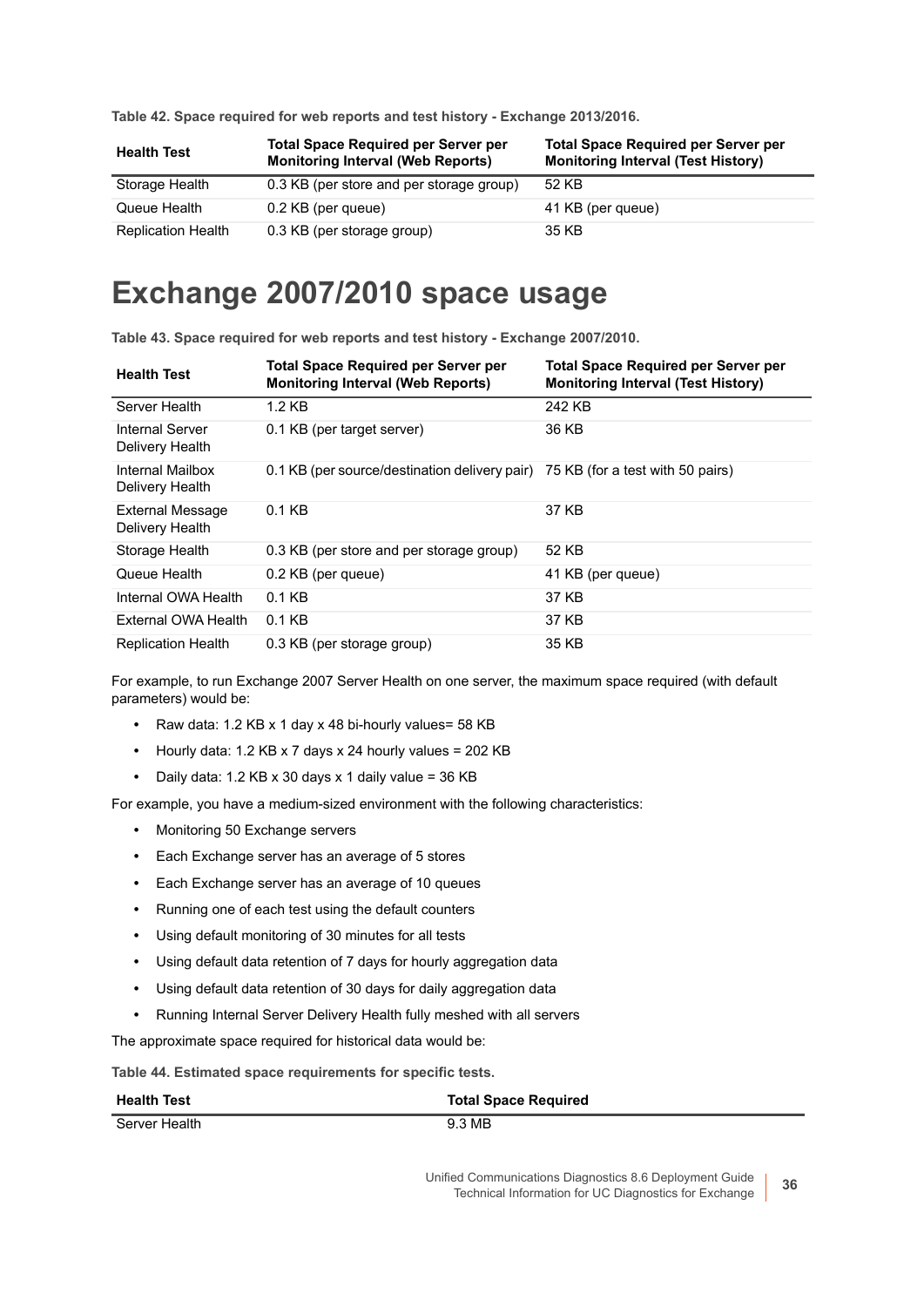**Table 44. Estimated space requirements for specific tests.**

| <b>Health Test</b>               | <b>Total Space Required</b> |
|----------------------------------|-----------------------------|
| Internal Server Delivery Health  | 15.3 MB                     |
| External Message Delivery Health | 0.6 <sub>MB</sub>           |
| Storage Health                   | 6.2 MB                      |
| Queue Health                     | 9.3 MB                      |
| Internal OWA Health              | 0.6 <sub>MB</sub>           |
| External OWA Health              | 0.6 <sub>MB</sub>           |
| <b>Replication Health</b>        | 2.3 MB                      |
| Total                            | 41 MB                       |

## **Exchange Diagnostic Console Technical Information**

The Exchange Diagnostic Console provides you with a real-time representation of the messaging system processes and components within Exchange.

You can diagnose and resolve issues using the Exchange Diagnostic Console.

### **Prerequisite software**

The following software must be installed on the UC Diagnostics computer to run the diagnostic console.

**Table 45. Exchange diagnostic console required software.**

| <b>Exchange server version</b> | Software required on UC Diagnostics computer    |
|--------------------------------|-------------------------------------------------|
| Exchange 2010/2013/2016        | PowerShell 2.0 or later                         |
| Exchange 2007                  | Exchange Management Console (EMC) SP 1 or later |

## **Required configuration**

The following configuration is required on the Exchange server.

**Table 46. Exchange diagnostic console configuration.**

| <b>Exchange server version</b> | <b>Configuration required</b> |
|--------------------------------|-------------------------------|
| All                            | Enable WMI                    |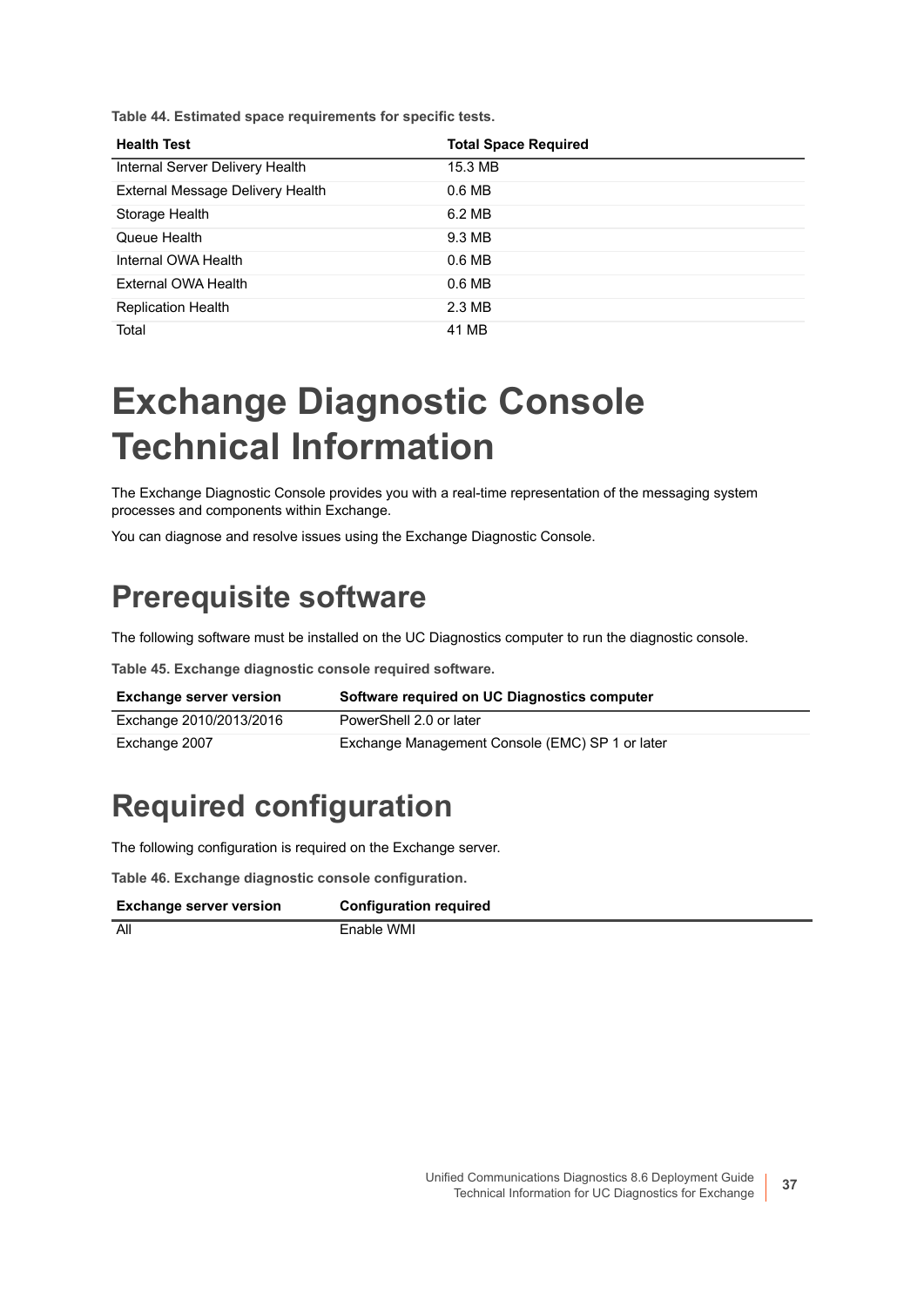## **Required permissions for Exchange**

The following permissions are required on the Exchange servers.

**Table 47. Exchange diagnostic console permissions.**

| <b>Exchange server version</b>  | Permissions required to access Exchange server                                                                     |
|---------------------------------|--------------------------------------------------------------------------------------------------------------------|
| Exchange<br>2010/2013/2016/2019 | Member of Local Administrators group to have:<br>$\bullet$                                                         |
|                                 | Read access to operating system drive to retrieve disk information                                                 |
|                                 | Read access to Service Control Manager                                                                             |
|                                 | Read access to WMI to retrieve disk information                                                                    |
|                                 | Read access to Registry to access Performance Counters, DNS settings,<br>and Exchange information                  |
|                                 | Read access to PowerShell cmdlets for queue and mailbox database<br>information                                    |
|                                 | Member of View-Only Exchange Administrator or the View-Only<br>$\bullet$<br>Organization Management group to have: |
|                                 | Read access to PowerShell cmdlets for queue and mailbox database<br>information                                    |
| Exchange 2007                   | Member of Local Administrators group to have:<br>$\bullet$                                                         |
|                                 | Read access to operating system drive to retrieve disk information                                                 |
|                                 | Read access to Service Control Manager                                                                             |
|                                 | Read access to WMI to retrieve disk information                                                                    |
|                                 | Read access to Registry to access Performance Counters, DNS settings,<br>and Exchange information                  |
|                                 | Read access to PowerShell cmdlets for queue, storage group, store, and<br>mailbox information                      |
|                                 | Member of View-Only Exchange Administrator to have:<br>$\bullet$                                                   |
|                                 | Read access to PowerShell cmdlets for queue, storage group, store, and<br>mailbox information                      |

# <span id="page-37-1"></span>**Web Reports Technical Information**

UC Diagnostics has a separate web-based reporting component called UC Diagnostics Web Reports.

UC Diagnostics Web Reports provides a collection of reports called Preconfigured Reports. Preconfigured Reports allow report consumers to view data across multiple subsections of your organization. You can change relevant report parameters immediately using Quick Filters. Web Reports also provides a Web Report Wizard, which allows you to create customized reports based on any data available in your Web Reports database.

### <span id="page-37-0"></span>**Web Reports security recommendations**

UC Diagnostics Web Reports supports both Windows Authentication and SQL Server Authentication for Exchange. When you select SQL Server Authentication, the installer creates a Universal Data Link (UDL) file to store your SQL credentials.

If you would like to protect your credentials to your UC Diagnostics database, you can do the following depending if you have installed Web Reports on the same computer as SQL database, or if you have Web Reports installed on a separate computer.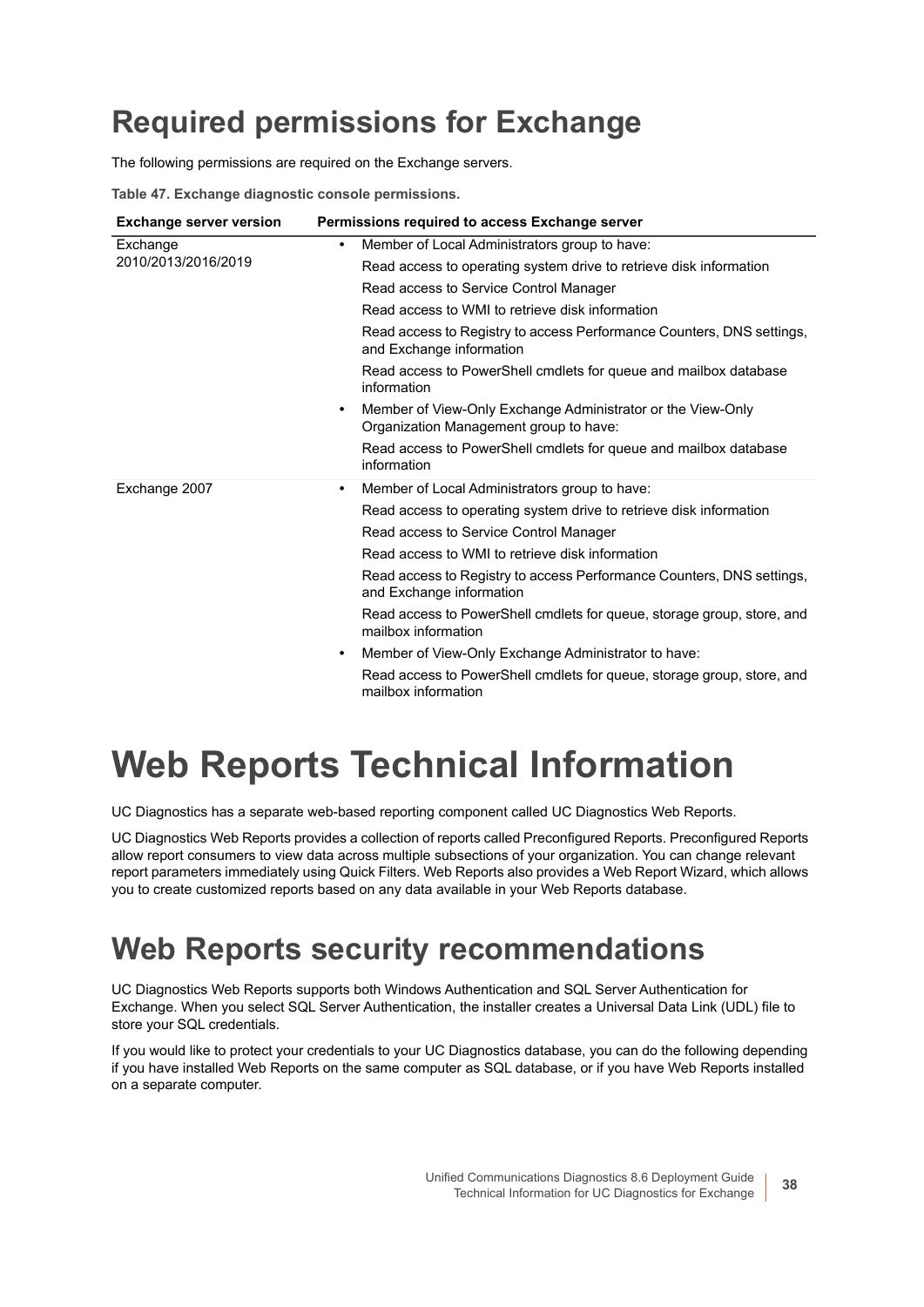**Table 48. Security considerations for the web reports.**

| lf.                                                                        | Then                                                                                                                                                                                                                                 |
|----------------------------------------------------------------------------|--------------------------------------------------------------------------------------------------------------------------------------------------------------------------------------------------------------------------------------|
| Web Reports are installed on the same<br>machine as your SQL database      | Change authentication from SQL Server Authentication to Windows<br>Authentication.                                                                                                                                                   |
| Web Reports are installed on a separate<br>computer than your SQL database | Protect the UDL file using New Technologies File System (NTFS) file<br>permissions to guard against connection information being exposed<br>or modified. Then restrict the SQL account to have read-only rights to<br>your database. |

### **Security settings**

Web Reports includes a flexible solution for report security which allows you to assign certain permissions to users, and enable different views of the reporting tree depending on user needs and security requirements.

Web Reports supports two types of security:

- **•** Role-based Security which is inherent in Web Reports.
- **•** File-System Based Security which requires NTFS manipulation of your network.

For more information on security settings, see the Web Reports Online Help.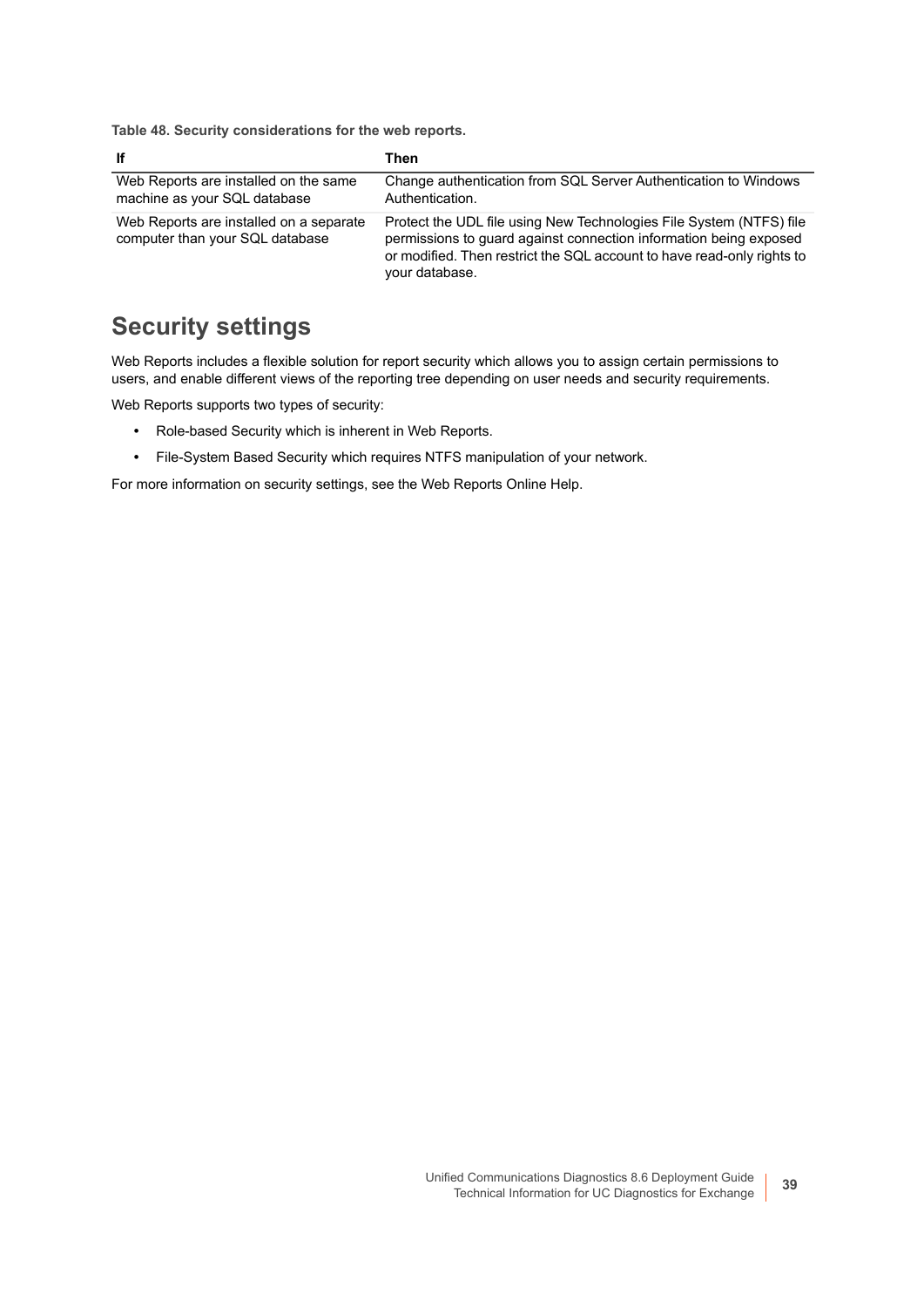# **Technical Information for Office 365**

- **•** [About the Management Console for Office 365](#page-39-0)
- **•** [Discovering the Office 365 environment](#page-39-1)
- **•** [About the Office 365 health tests](#page-39-2)

## <span id="page-39-0"></span>**About the Management Console for Office 365**

You can use UC Diagnostics to monitor the health and performance of your Office 365 environment, to verify network connectivity, and review licensing plan status.

Review this section to determine the prerequisites that must be met for each of the Office 365, Exchange Online, and Skype for Business Online health tests.

For information about configuring the different health tests, see the *Unified Communications Diagnostics User Guide*.

# <span id="page-39-1"></span>**Discovering the Office 365 environment**

When you connect to a native Office 365 tenant, the Management Console discovers and displays nodes for Exchange Online and Skype for Business Online are displayed if your Office 365 licensing plan has these services enabled.

Discovery is initially configured to run automatically once a day to detect changes to your environment. You must connect using valid Office 365 credentials for the Office 365 tenant.

## **Connecting to hybrid Office 365**

If you have a hybrid environment, you can connect to Exchange Online or Skype for Business Online when you create or edit your UC Diagnostics connection to your on-premise Exchange or Skype for Business environment. There is an option on the connection page, and on the connection properties page, to select either Exchange Online or Skype for Business Online.

# <span id="page-39-2"></span>**About the Office 365 health tests**

UC Diagnostics contains the following health tests that each monitor one aspect of your Office 365 deployment:

- **•** [Exchange Online Connectivity Health Test](#page-40-0)
- **•** [Exchange Online Mailbox Logon Health Test](#page-40-1)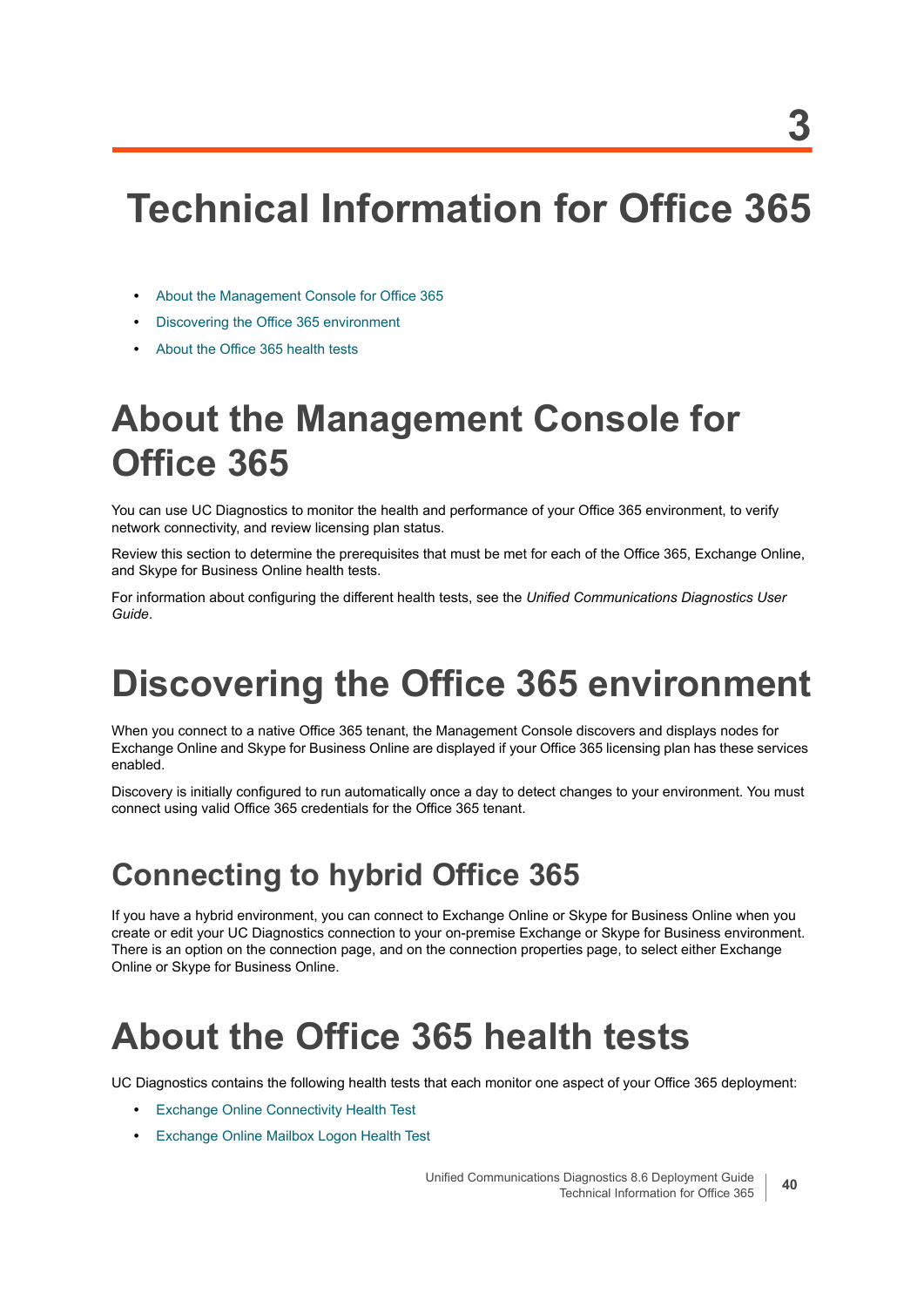- **•** [Exchange Online Message Delivery Health Test](#page-41-0)
- **•** [Office 365 Subscription Health Test](#page-42-0)
- **•** [Skype for Business Online DNS Connectivity Health Test](#page-43-0)

## <span id="page-40-0"></span>**Exchange Online Connectivity Health Test**

The Exchange Online Connectivity Health test allows you to determine network quality and identify issues that can affect network performance between your client computers and Exchange Online.

You can view the time (in milliseconds) a round trip takes from your computer to Exchange Online (Office 365). You can also view any warnings and errors for the different ports used to access Exchange Online services.

### **Test prerequisites**

See the following tables for the test targets and required software for this test.

**Table 1. Exchange Online connectivity health test targets.**

| <b>Platform</b> | <b>Target Type</b> |
|-----------------|--------------------|
| Office 365      | Exchange Online    |

**Table 2. Exchange Online connectivity health test required software.**

| <b>Platform</b> | Software required on the UC Diagnostics computer           |
|-----------------|------------------------------------------------------------|
| Office 365      | Windows PowerShell 5.0 or later                            |
|                 | Microsoft Online Service Sign-in Assistant<br>٠            |
|                 | Windows Azure Active Directory for Windows PowerShell<br>٠ |
|                 | Microsoft Exchange Online PowerShell Module<br>٠           |

## <span id="page-40-1"></span>**Exchange Online Mailbox Logon Health Test**

The Exchange Online Mailbox Logon Health test verifies mailbox accessibility by logging on to Exchange Online. The test uses the Office 365 credential that you specified for either a hybrid Exchange Online connection or for a native Office 365 connection. The credential must have an associated Exchange Online mailbox.

If you are using OAuth 2.0 to connect to Office 365, you must provide Application ID, Tenant ID, and Client Secret that were assigned when the UC Diagnostics application was registered with the Microsoft Azure portal. For more information, see the section titled "Registering UC Diagnostics with the Microsoft Azure portal" in the *UC Diagnostics User Guide*.

### **Test prerequisites**

See the following tables for the test targets, required software, and the required permissions for this test.

**Table 3. Exchange Online mailbox logon health test targets.**

| <b>Platform</b> |
|-----------------|
|-----------------|

Office 365 Exchange Online

**Target Type**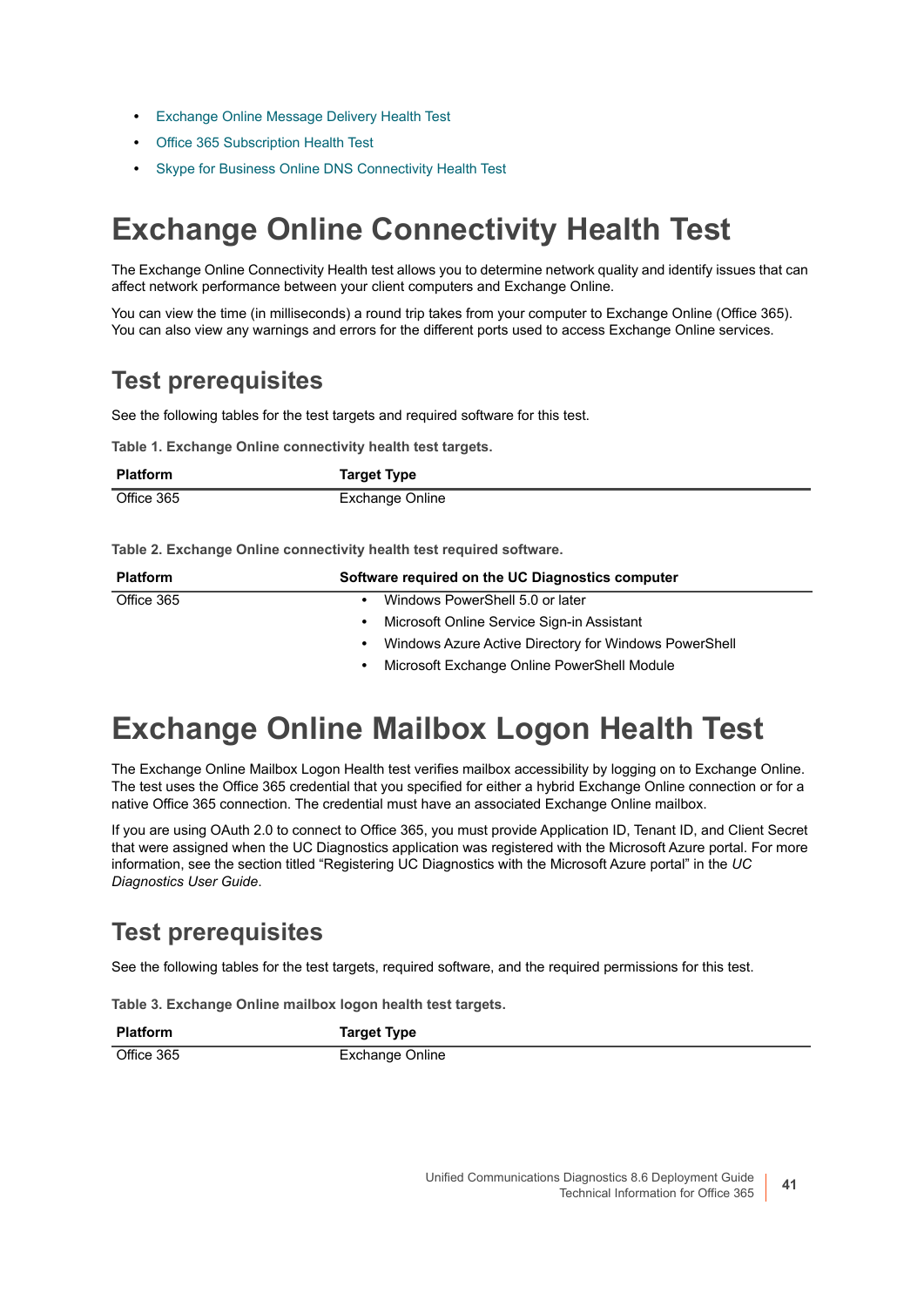**Table 4. Exchange Online mailbox logon health test required software.**

| <b>Platform</b> | Software required on the UC Diagnostics computer           |
|-----------------|------------------------------------------------------------|
| Office 365      | Windows PowerShell 5.0 or later                            |
|                 | Microsoft Online Service Sign-in Assistant<br>$\bullet$    |
|                 | Windows Azure Active Directory for Windows PowerShell<br>٠ |
|                 | Microsoft Exchange Online PowerShell Module                |

**Table 5. Exchange Online mailbox logon health test credential required permissions.**

| <b>Platform</b> | <b>Permissions Required for Test Credentials</b>                                                        |
|-----------------|---------------------------------------------------------------------------------------------------------|
| Office 365      | Be a valid Office 365 credential that is assigned the Exchange Online<br>service with an active mailbox |

If you are using OAuth 2.0 authentication for the test, the required API permissions are:

**Table 6. Exchange Online mailbox logon health test required API permissions.**

| <b>Platform</b> | <b>Required API Permissions for OAuth 2.0 authentication</b> |  |
|-----------------|--------------------------------------------------------------|--|
| Office 365      | EWS.AccessAsUser.All                                         |  |
|                 | full access as app                                           |  |

If the password of the Office 365 credential is changed, you must also change the credential password on either the native Office 365 or hybrid Exchange connection properties.

### <span id="page-41-0"></span>**Exchange Online Message Delivery Health Test**

The Exchange Online Message Delivery Health test monitors overall message delivery health for both hybrid and native Exchange Online, including test messages sent internally and externally.

- **•** Internal message delivery can be between Exchange on-premise mailboxes and Exchange Online mailboxes, or between mailboxes within Exchange Online.
- **•** External message delivery detects message delivery between Exchange Online and the internet.

If you are using OAuth 2.0 to connect to Office 365, you must provide Application ID, Tenant ID, and Client Secret that were assigned when the UC Diagnostics application was registered with the Microsoft Azure portal. For more information, see the section titled "Registering UC Diagnostics with the Microsoft Azure portal" in the *UC Diagnostics User Guide*.

**i** | NOTE: This test does not support Exchange 2007

### **Test prerequisites**

See the following tables for the test targets, required configuration, and the required permissions for this test.

**Table 7. Exchange Online message delivery health test targets**

| <b>Platform</b>        | <b>Target Type</b>    |
|------------------------|-----------------------|
| Exchange Online hybrid | Exchange organization |
| Exchange Online native | Office 365 tenant     |

For the internal message delivery test, Exchange Online must be configured as follows: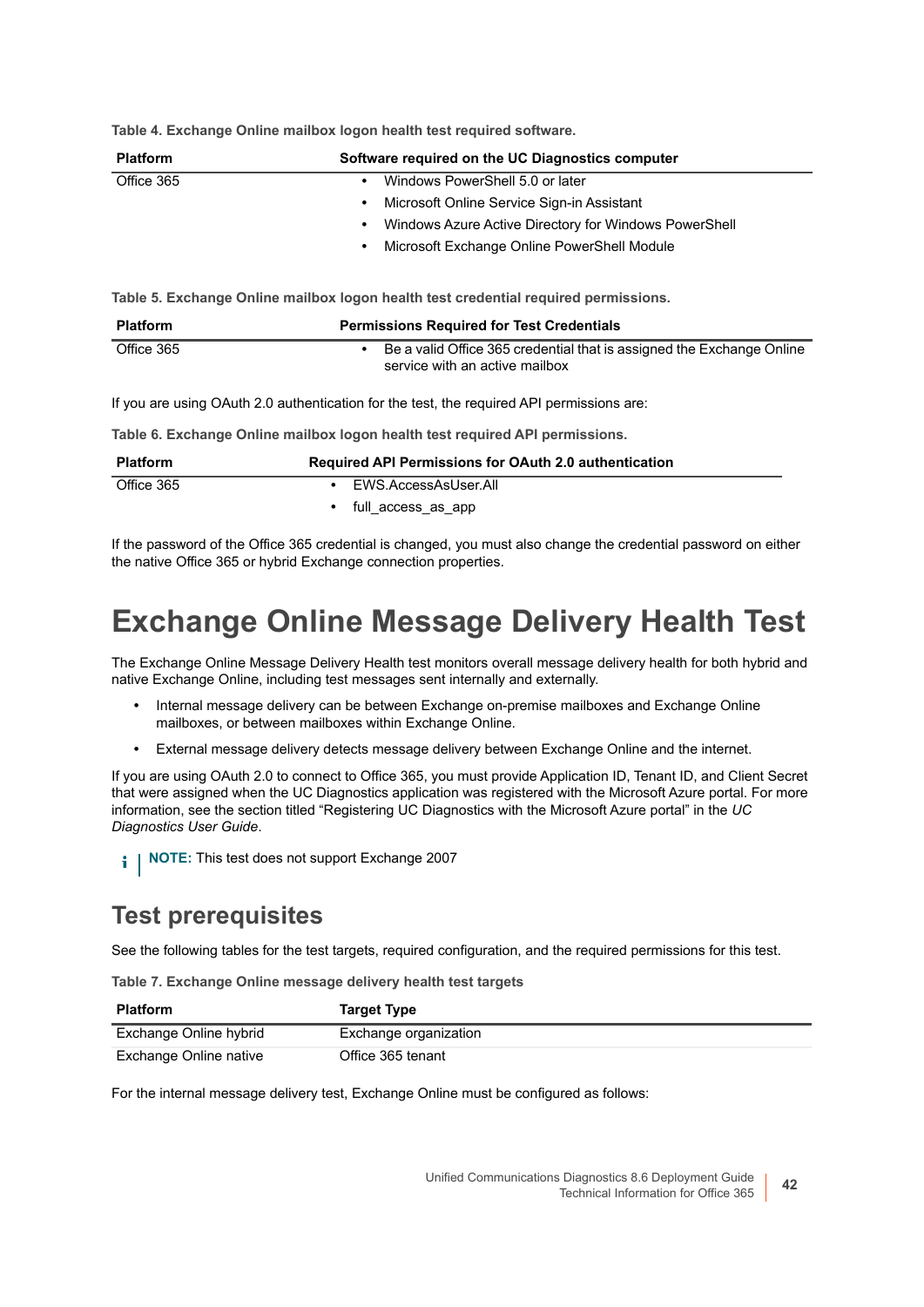**Table 8. Exchange Online internal message delivery health test configuration.**

| <b>Platform</b>                     | <b>Required Configuration</b>                                                                                                                |
|-------------------------------------|----------------------------------------------------------------------------------------------------------------------------------------------|
| <b>Exchange Online</b>              | Create user mailboxes or dedicated test mailboxes for source and                                                                             |
| (native and hybrid)                 | target mailbox pairs.                                                                                                                        |
|                                     | For the external message delivery test, Exchange Online must be configured as follows:                                                       |
|                                     | Table 9. Exchange Online external message delivery health test configuration.                                                                |
| <b>Platform</b>                     | <b>Required Configuration</b>                                                                                                                |
| <b>Exchange Online</b>              | Create a source test mailbox.                                                                                                                |
| (native and hybrid)                 | Create an external test mailbox.<br>$\bullet$                                                                                                |
| The following software is required. |                                                                                                                                              |
|                                     | Table 10. Exchange Online message delivery health test required software.                                                                    |
| <b>Platform</b>                     | Software Required on the UC Diagnostics computer                                                                                             |
| Office 365                          | Windows PowerShell 5.0 or later<br>$\bullet$                                                                                                 |
|                                     | Microsoft Online Service Sign-in Assistant<br>$\bullet$                                                                                      |
|                                     | Windows Azure Active Directory for Windows PowerShell<br>$\bullet$                                                                           |
|                                     | Microsoft Exchange Online PowerShell Module<br>٠                                                                                             |
|                                     | The test credentials must have the following permissions.                                                                                    |
|                                     | Table 11. Exchange Online message delivery health test permissions needed by test credentials.                                               |
| <b>Platform</b>                     | Permissions required by test credential                                                                                                      |
| Office 365                          | Must be granted impersonation rights on the internal test mailboxes.<br>The test credential is the credential used to connect to Office 365. |
|                                     | If you are using OAuth 2.0 authentication for the test, the required API permissions are:                                                    |
|                                     | Table 12. Exchange Online message delivery health test required API permissions.                                                             |
|                                     |                                                                                                                                              |

| <b>Platform</b> | Required API Permissions for OAuth 2.0 authentication |  |
|-----------------|-------------------------------------------------------|--|
| Office 365      | EWS.AccessAsUser.All                                  |  |
|                 | full access as app                                    |  |

### <span id="page-42-0"></span>**Office 365 Subscription Health Test**

The Office 365 Subscription Health test provides an overview of your Office 365 licensing plans. Licensing plans define the Office 365 services that are available to users. The test shows license activity such as the number of licenses that are currently assigned to users (used) and how many licenses are due for renewal.

### **Test prerequisites**

See the following tables for the test targets and the required permissions for this test.

**Table 13. Office 365 subscription health test targets.**

| <b>Platform</b> | <b>Target Type</b> |
|-----------------|--------------------|
|                 |                    |

Office 365 All services

The following software is required.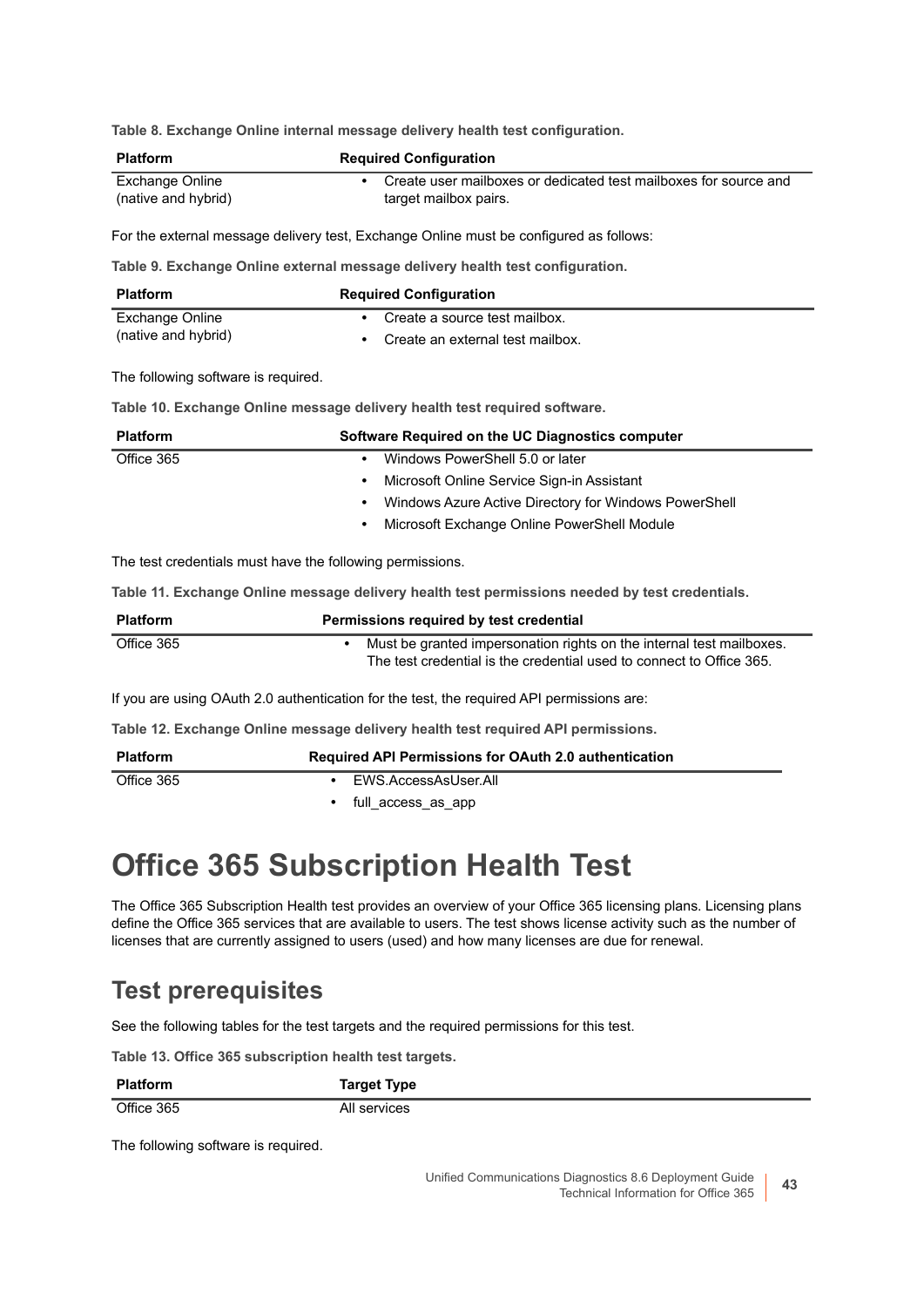**Table 14. Office 365 subscription health test required software.**

| <b>Platform</b> | Software Required on the UC Diagnostics computer                   |
|-----------------|--------------------------------------------------------------------|
| Office 365      | Windows PowerShell 5.0 or later<br>$\bullet$                       |
|                 | Microsoft Online Service Sign-in Assistant<br>$\bullet$            |
|                 | Windows Azure Active Directory for Windows PowerShell<br>$\bullet$ |
|                 | Microsoft Exchange Online PowerShell Module<br>$\bullet$           |
|                 |                                                                    |

**Table 15. Office 365 subscription health test credential required permissions.**

| <b>Platform</b> | <b>Permissions Required for Test Credentials</b>                    |
|-----------------|---------------------------------------------------------------------|
| Office 365      | Valid Office 365 credential that was used to connect to Office 365. |

If the password of the Office 365 credential is changed, you must change the password on Office 365 connection properties.

## <span id="page-43-0"></span>**Skype for Business Online DNS Connectivity Health Test**

The Skype for Business Online DNS Connectivity Health test helps you verify the correctness of your DNS configuration and identify any issues. Skype for Business Online requires four DNS records. The domain name is the name of the Session Initiation Protocol (SIP) of your organization.

### **Test prerequisites**

See the following tables for the test targets and the required permissions for this test.

**Table 16. Skype for Business Online DNS connectivity health test targets.**

| <b>Platform</b> | <b>Target Type</b>        |
|-----------------|---------------------------|
| Office 365      | Skype for Business Online |

**Table 17. Skype for Business Online DNS connectivity health test required software.**

| <b>Platform</b> | Software Required on the UC Diagnostics computer           |
|-----------------|------------------------------------------------------------|
| Office 365      | Windows PowerShell 5.0 or later                            |
|                 | Microsoft Online Service Sign-in Assistant                 |
|                 | Windows Azure Active Directory for Windows PowerShell<br>٠ |
|                 | Microsoft Exchange Online PowerShell Module<br>٠           |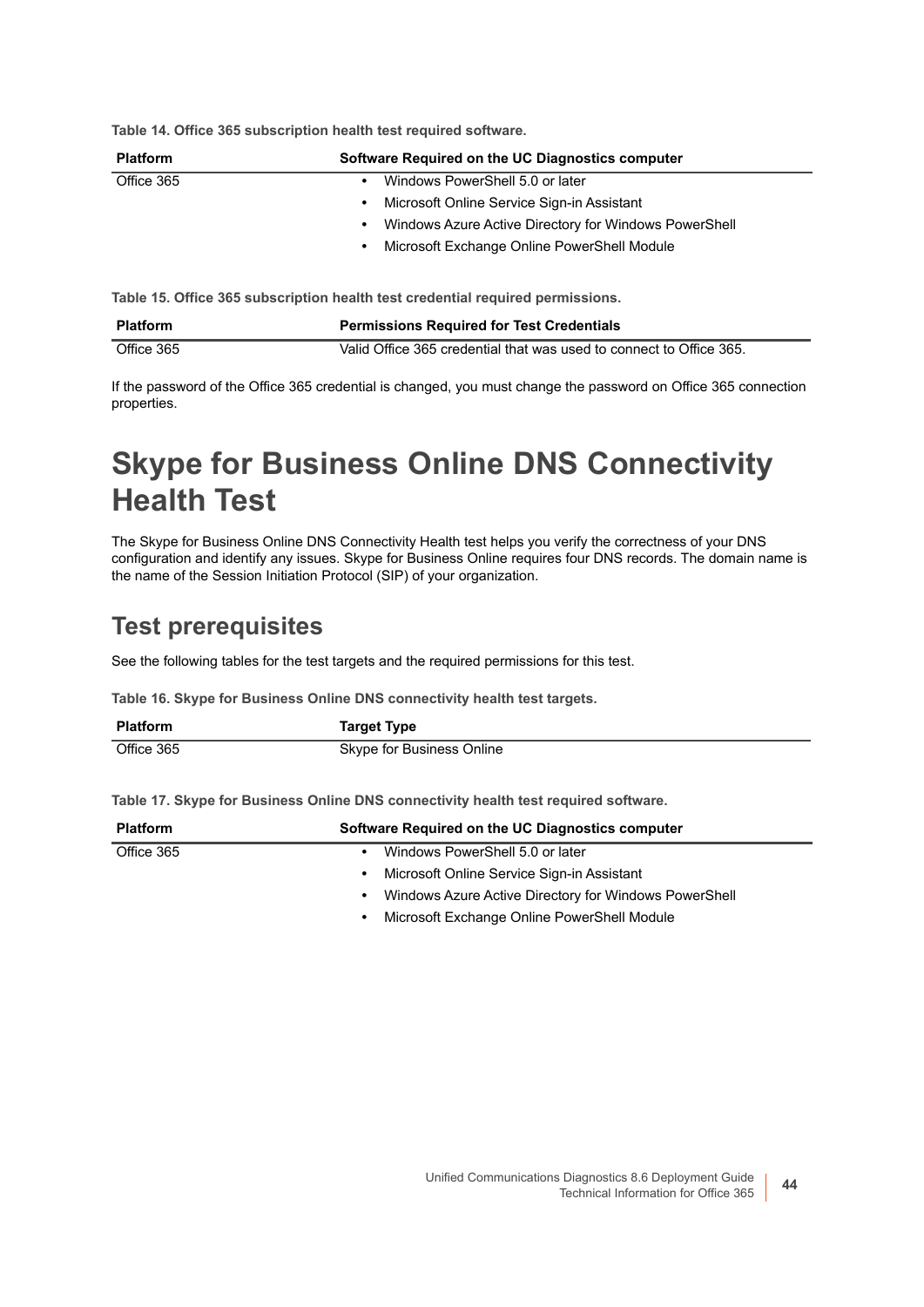# **Technical Information for UC Diagnostics for BlackBerry**

- **•** [About the Management Console for BlackBerry](#page-44-0)
- **•** [Discovering your BlackBerry environment](#page-44-1)
- **•** [BlackBerry Server Health Test](#page-45-0)
- **•** [BlackBerry Message Delivery Health Test](#page-46-0)
- **•** [Historical reporting database usage estimates](#page-47-0)
- **•** [BlackBerry Diagnostic Console prerequisites](#page-48-1)
- **•** [BlackBerry Diagnostic Console Technical Information](#page-48-0)
- **•** [Web Reports Technical Information](#page-49-0)

# <span id="page-44-0"></span>**About the Management Console for BlackBerry**

You can use UC Diagnostics to monitor the health and performance of individual servers or your entire BlackBerry environment. This, in turn, tells you the health of your whole organization. Health tests detect problems by collecting and analyzing data or simulating user interaction with the BlackBerry server at regular intervals.

### <span id="page-44-1"></span>**Discovering your BlackBerry environment**

When you connect to an organization, the Management Console discovers and displays your entire BlackBerry environment. Discovery is initially configured to run automatically once a day to detect changes to your environment.

### **Permissions required**

The following permissions are required to run the management console for BlackBerry.

**4**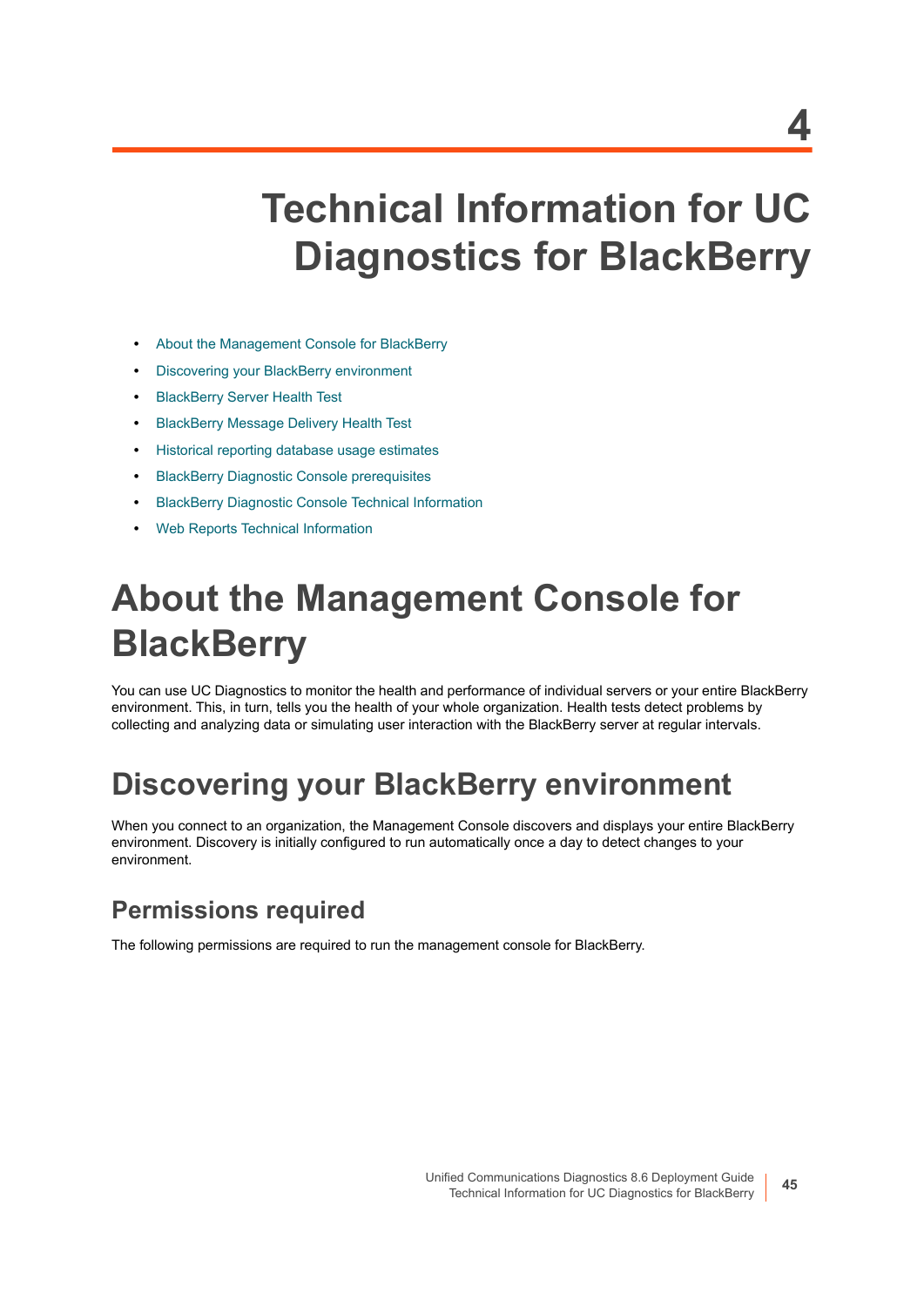| <b>User Account</b>        | <b>Permissions</b>                                                                                                                                           |
|----------------------------|--------------------------------------------------------------------------------------------------------------------------------------------------------------|
| <b>Diagnostic Services</b> | Read access to database (unless SQL authentication is used)                                                                                                  |
|                            | Local administrator on BlackBerry Exchange Server database and<br>٠<br>BlackBerry Exchange servers for retrieving domain/site information for each<br>server |
|                            | NOTE: If the account does not have local administrator privileges, a warning<br>appears upon discovery.                                                      |
| <b>Management Console</b>  | Read access to database, unless SQL authentication is used.                                                                                                  |

**Table 1. BlackBerry management console required permissions.**

## **BlackBerry Health Tests**

UC Diagnostics contains the following health tests that each monitor one part of your BlackBerry server:

- **•** [BlackBerry Server Health Test](#page-45-0)
- **•** [BlackBerry Message Delivery Health Test](#page-46-0)

By default, we recommend running these tests every 30 minutes, except for the Server health test. We recommend configuring two server health tests - one without monitoring event logs with an interval of 30 minutes and the second for monitoring event logs that run only once a day. For more information on test settings, see the *Unified Communications Diagnostics User Guide*.

### <span id="page-45-0"></span>**BlackBerry Server Health Test**

The BlackBerry Server health test allows you to monitor the basic health of all your BlackBerry servers. This test allows you to monitor the following types of information:

- **•** Network availability
- **•** Operating system disk space usage
- **•** Any Performance Counter
- **•** Any Windows service
- **•** Any Event Log entry

The BlackBerry Server health test monitors BlackBerry 4 Enterprise, BlackBerry 4 Configuration, BlackBerry 5 Enterprise, and BlackBerry 5 Configuration servers.

All SQL-related performance counters for BlackBerry Configuration Database servers target the SQL Server Enterprise version of SQL (unnamed instance). The test results show a grey icon for the BlackBerry Configuration Database servers installed on the named instance of the SQL server. Error details specify that the object is unavailable - the performance counter is either uninstalled or disabled.

For monitoring BlackBerry Configuration Database servers installed on a named instance of SQL server, you must replace the SQL-related performance counters with corresponding performance counters for the named instance. For more information, see [Troubleshooting on page 62.](#page-61-0)

### **Test prerequisites**

See the following tables for the test targets, required configuration, and the required permissions for this test.

You can run the test against the following target servers.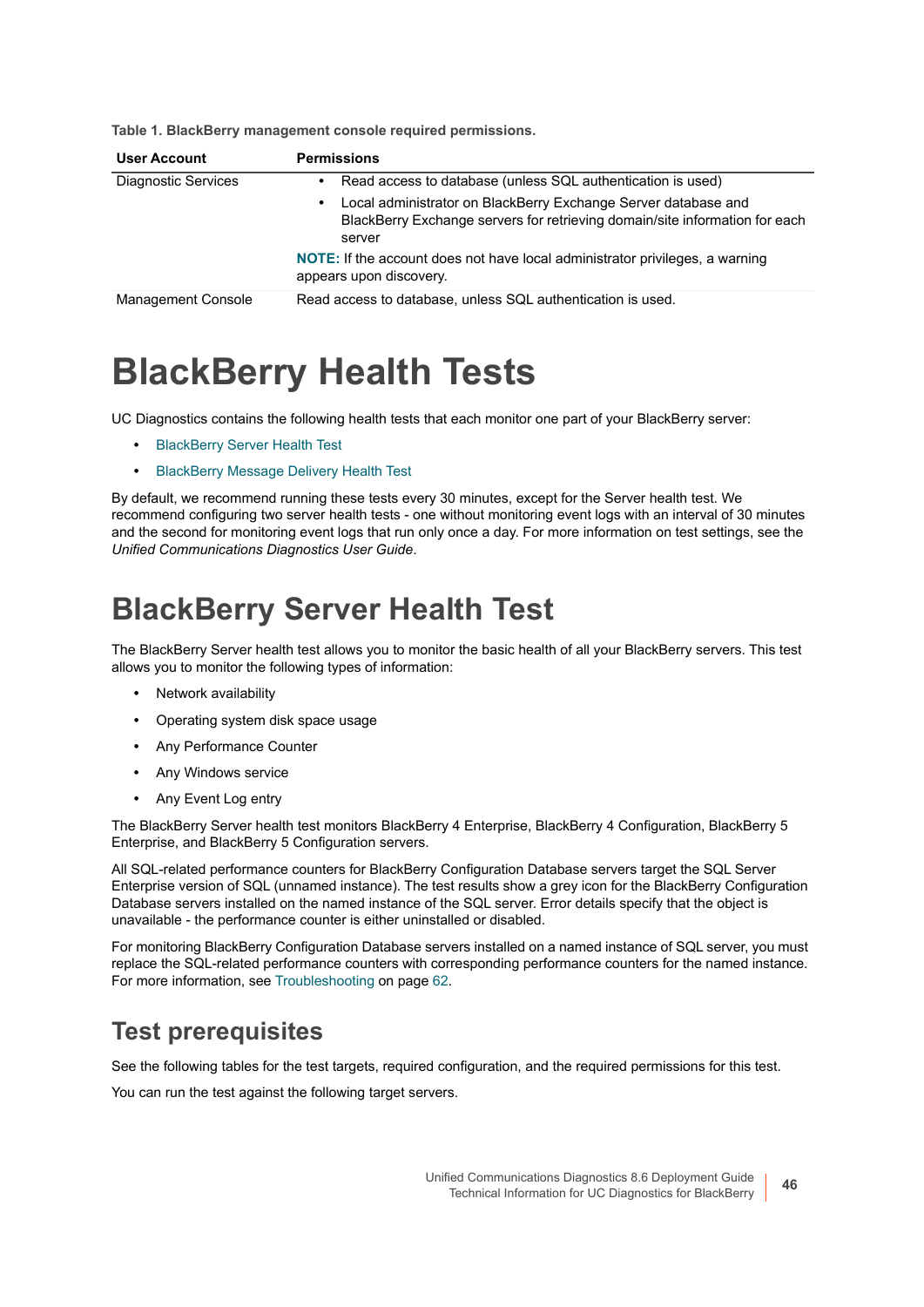**Table 2. BlackBerry server health test targets.**

| <b>BlackBerry Server Version</b>    | <b>Server Type</b>                                                   |
|-------------------------------------|----------------------------------------------------------------------|
| 4.1.2 - 5.0.4 (including 5.0.4 MR4) | BlackBerry servers and BlackBerry Enterprise Database servers        |
|                                     | <b>NOTE:</b> For information about SQL server prerequisites, see SQL |
|                                     | database operating prerequisites on page 11.                         |

The BlackBerry server must be configured as follows:

**Table 3. BlackBerry server health test configuration.**

| <b>BlackBerry Server Version</b>    | <b>Configuration required</b>                                                                                                                                                                                                                                         |
|-------------------------------------|-----------------------------------------------------------------------------------------------------------------------------------------------------------------------------------------------------------------------------------------------------------------------|
| 4.1.2 - 5.0.4 (including 5.0.4 MR4) | Enable WMI on each BlackBerry server                                                                                                                                                                                                                                  |
|                                     | <b>NOTE:</b> WMI is required to support retrieving accurate disk space<br>information when using mount points. If you do not use mounts, you can<br>disable the requirement for WMI by clicking the Data Collection options<br>link in the Server Health Test wizard. |
|                                     | Enable public or private SNMP access on BlackBerry Enterprise Server                                                                                                                                                                                                  |
|                                     | <b>NOTE:</b> For more information on configuring SNMP, see the BlackBerry<br>knowledge base.                                                                                                                                                                          |

The test credentials must have the following permissions:

**Table 4. BlackBerry server health test required permissions.**

| <b>BlackBerry Server Version</b>    | <b>Permissions Required for Test Credentials</b>                                                                |
|-------------------------------------|-----------------------------------------------------------------------------------------------------------------|
| 4.1.2 - 5.0.4 (including 5.0.4 MR4) | Member of Local Administrators group on each BlackBerry<br>server to have:                                      |
|                                     | Read access to operating system drive to retrieve disk space                                                    |
|                                     | Read access to WMI to retrieve disk information                                                                 |
|                                     | Read access to Service Control Manager                                                                          |
|                                     | Read access to registry to access Performance Counters, DNS<br>settings, Event Logs, and BlackBerry information |
|                                     | Read access to BlackBerry Configuration Database                                                                |

### <span id="page-46-0"></span>**BlackBerry Message Delivery Health Test**

The BlackBerry Message Delivery health test allows you to monitor the ability to deliver email within your BlackBerry environment. This test sends a test message from a source mailbox to one or more target BlackBerry devices or BlackBerry simulators.

You must manually create test mailboxes required for this test. Test mailboxes created for UC Diagnostics health tests can be reused as the source mailbox.

You can use BlackBerry Device Simulator software instead of a real BlackBerry device for testing message delivery health.

If the test source mailbox is hosted on an Exchange 2010 or later mailbox database, the Exchange organization must have, at least, one available Exchange 2010 or 2013 CAS server or one Exchange 2016 Mailbox server that exists on the same site as the server that hosts the active mailbox database copy.

### **Test prerequisites**

See the following tables for the test targets, required configuration, and the required permissions for this test.

You can run the test against the following target servers.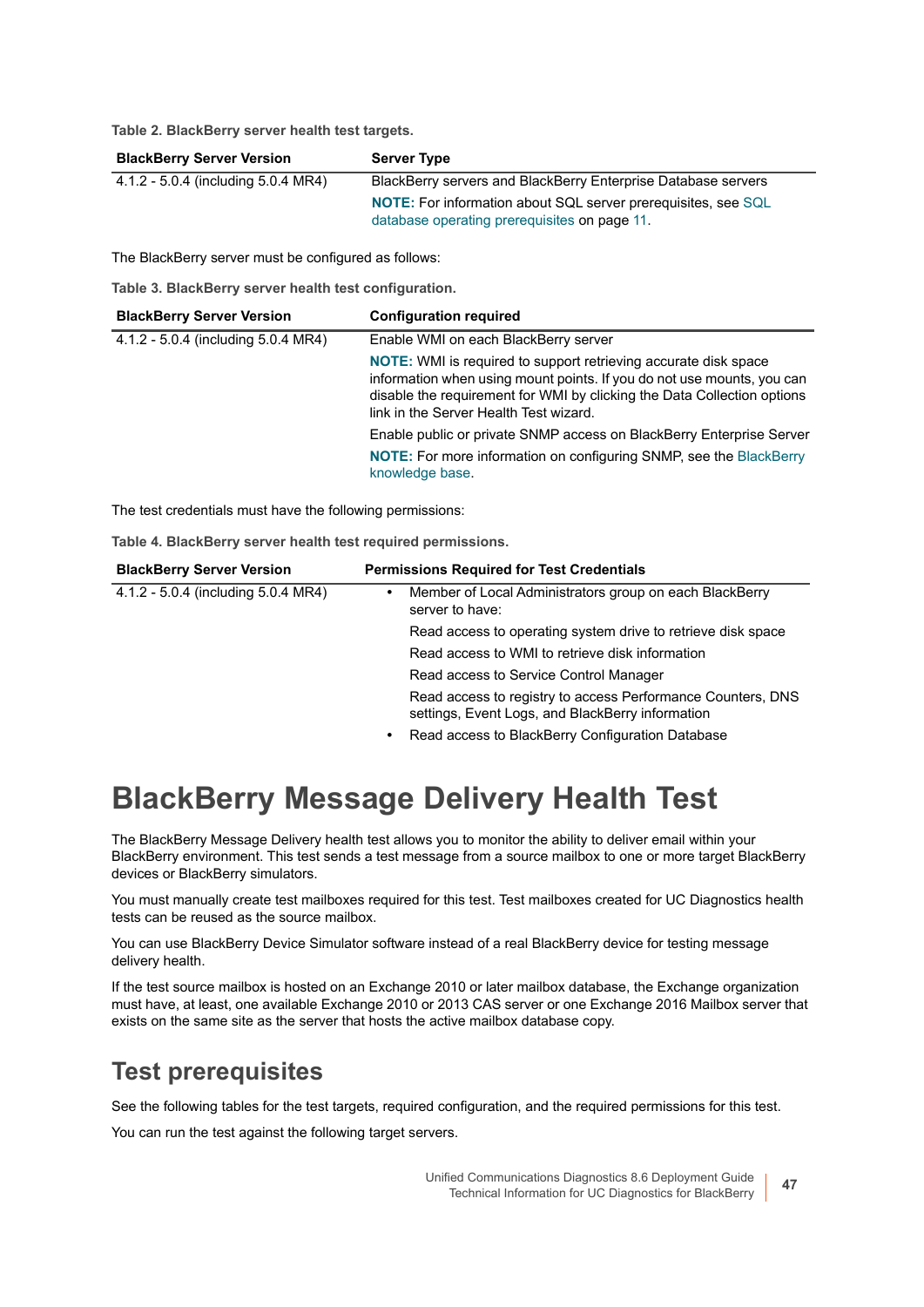**Table 5. BlackBerry message delivery health test targets.**

| <b>BlackBerry Server Version</b>    | <b>Target Type</b>       |
|-------------------------------------|--------------------------|
| 4.1.2 - 5.0.4 (including 5.0.4 MR4) | <b>BlackBerry server</b> |

The following software must be installed on the UC Diagnostics computer.

**Table 6. BlackBerry message delivery health test required software.**

| <b>BlackBerry server version</b>    | Software required on UC Diagnostics computer              |
|-------------------------------------|-----------------------------------------------------------|
| 4.1.2 - 5.0.4 (including 5.0.4 MR4) | Exchange System Manager (ESM) SP 1 or later               |
|                                     | $-OR -$                                                   |
|                                     | MAPI & CDO version 8.3.0.8353.000 or later)<br>$\bullet$  |
|                                     | <b>NOTE:</b> ESM cannot be installed on 64-bit computers. |

The BlackBerry server must be configured as follows:

**Table 7. BlackBerry message delivery health test configuration.**

| <b>BlackBerry server version</b>    | <b>Configuration required</b>                                                                                  |  |
|-------------------------------------|----------------------------------------------------------------------------------------------------------------|--|
| 4.1.2 - 5.0.4 (including 5.0.4 MR4) | Create test mailboxes.                                                                                         |  |
|                                     | To track test messages, enable Tracking Logs on each<br>Exchange server through which the test message passes. |  |

The test credentials must have the following permissions:

**Table 8. BlackBerry message delivery health permissions.**

| <b>BlackBerry server version</b>    | Permissions required for test credentials                                                                                                                                                                     |
|-------------------------------------|---------------------------------------------------------------------------------------------------------------------------------------------------------------------------------------------------------------|
| 4.1.2 - 5.0.4 (including 5.0.4 MR4) | Access to registry on BlackBerry Enterprise Server and<br>٠<br>BlackBerry logs directory                                                                                                                      |
|                                     | To track test messages, be a member of Local Administrators<br>٠<br>group on each Exchange server that the message passes<br>through to have:                                                                 |
|                                     | Read access to tracking logs                                                                                                                                                                                  |
|                                     | Full access permissions to each test mailbox to have:<br>٠                                                                                                                                                    |
|                                     | Access to mailbox to send and receive test messages                                                                                                                                                           |
|                                     | Read access for BlackBerry Configuration Database (only if you<br>٠<br>are connected to a BlackBerry server using Windows<br>Authentication. If you used SQL Authentication, read access is<br>not required.) |
|                                     |                                                                                                                                                                                                               |

### <span id="page-47-0"></span>**Historical reporting database usage estimates**

The following table lists the approximate amount of space required for each test each monitoring interval when running Web Reports and when storing test history: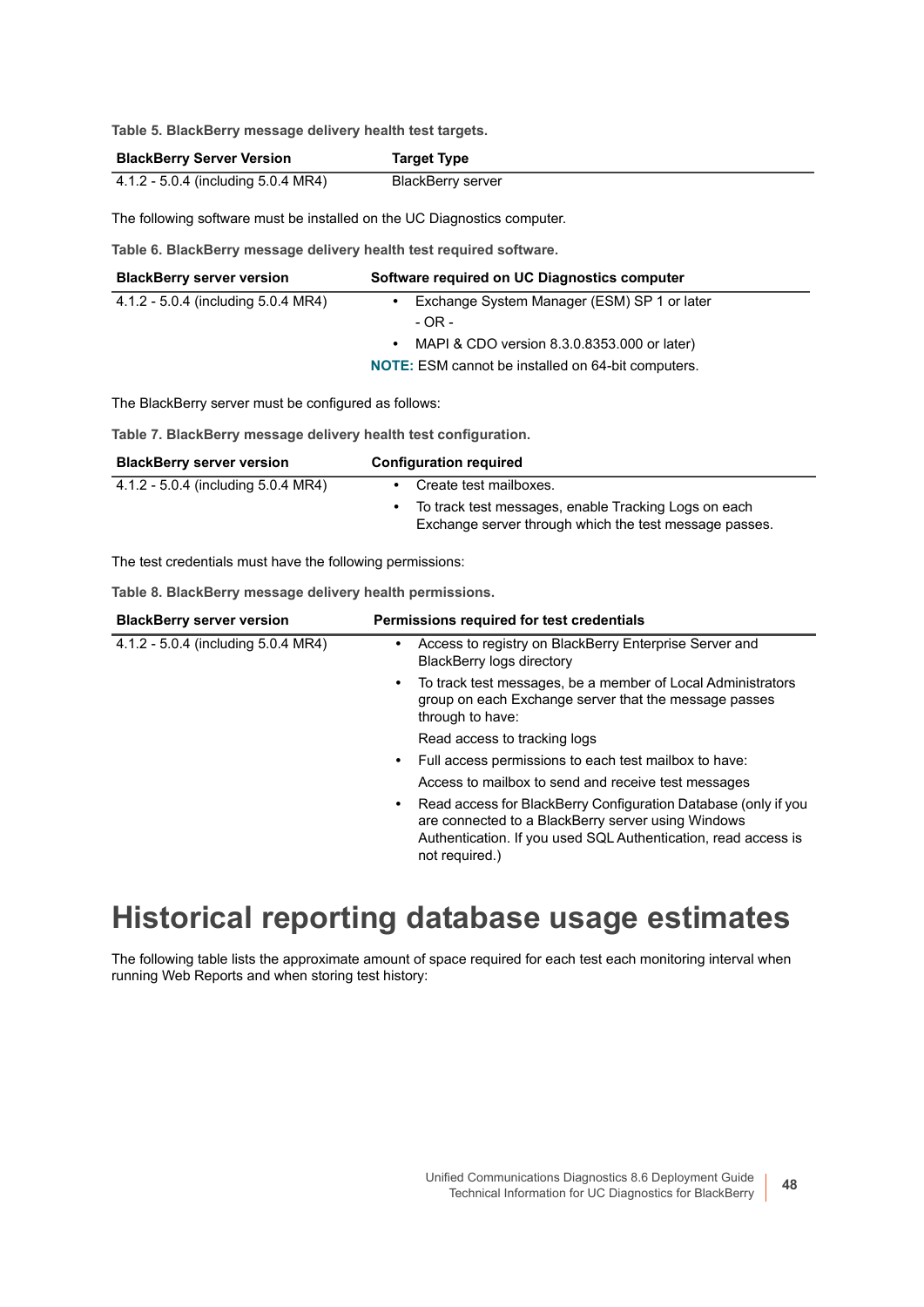**Table 9. BlackBerry health test database usage per monitoring interval.**

| <b>Health Test</b>         | Total space required per server per<br>monitoring interval (Web Reports) | Total space required per server per<br>monitoring interval (Test History)                        |
|----------------------------|--------------------------------------------------------------------------|--------------------------------------------------------------------------------------------------|
| Server Health              | $0.5$ KB                                                                 | 464 KB (Configuration Database)<br>Server)<br>307 KB (BlackBerry Enterprise Server)<br>$\bullet$ |
| Message Delivery<br>Health | 0.1 KB (per target mailbox)                                              | 72 KB                                                                                            |

For example, to run a BlackBerry Server health test on one server, the maximum space required (with default parameters) would be:

- **•** Raw data: 0.5 KB x 1 day x 48 bi-hourly values= 25 KB
- **•** Hourly data: 0.5 KB x 7 days x 24 hourly values = 89 KB
- **•** Daily data: 0.5 KB x 30 days x 1 daily value = 16 KB

For example, you have a medium-sized environment with the following characteristics:

- **•** Monitoring 10 BlackBerry Enterprise servers and 1 BlackBerry Configuration Database
- **•** Running one of each test using the default counters
- **•** Using default monitoring of 30 minutes for all tests
- **•** Using default data retention of 7 days for hourly aggregation data
- **•** Using default data retention of 30 days for daily aggregation data
- **•** Running Message Delivery Health with 1 test mailbox

The approximate space required for historical data would be:

**Table 10. BlackBerry health test database usage for historical data.**

| <b>Health Test</b>      | <b>Total Space required</b> |
|-------------------------|-----------------------------|
| Server Health           | 1.1 MB                      |
| Message Delivery Health | 0.6 <sub>MB</sub>           |
| Total                   | 1.7 MB                      |

# <span id="page-48-0"></span>**BlackBerry Diagnostic Console Technical Information**

The BlackBerry Diagnostic Console provides you with a real-time representation of the messaging system processes and components within your BlackBerry server.

You can diagnose and resolve issues using the BlackBerry Diagnostic Console.

### <span id="page-48-1"></span>**BlackBerry Diagnostic Console prerequisites**

The following tables provide information about the required configuration and permissions needed to run the diagnostic console for BlackBerry.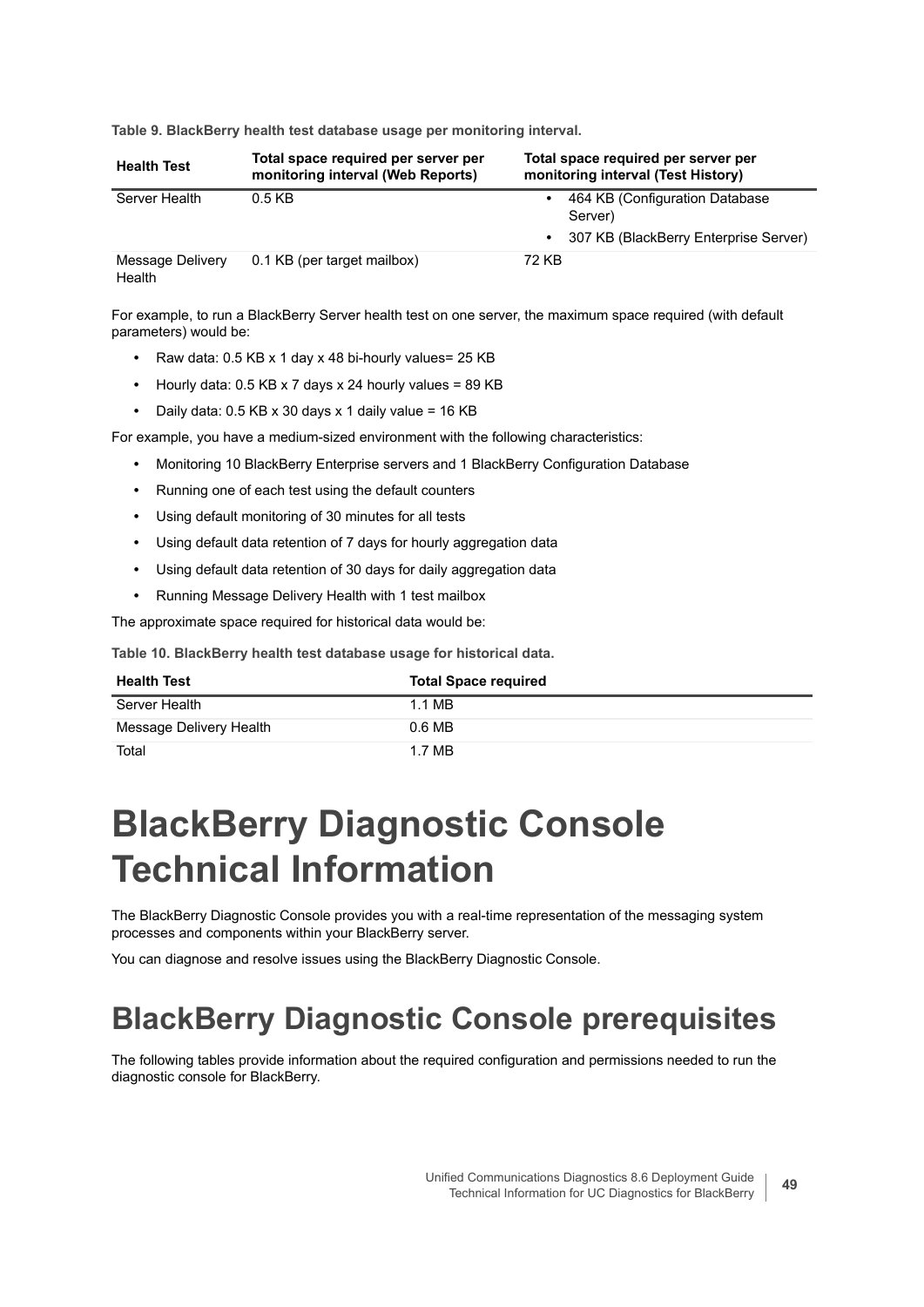| <b>BlackBerry Server Version</b>    | <b>Configuration required</b>                                                                                                 |
|-------------------------------------|-------------------------------------------------------------------------------------------------------------------------------|
| 4.1.2 - 5.0.4 (including 5.0.4 MR4) | Enable WMI on BlackBerry Enterprise Server<br>$\bullet$                                                                       |
|                                     | Enable public or private SNMP access on BlackBerry Enterprise<br>Server                                                       |
|                                     | For more information on configuring SNMP, see For more information on<br>configuring SNMP, see the BlackBerry knowledge base. |

**Table 11. BlackBerry configuration required for the diagnostic console.**

**Table 12. BlackBerry diagnostic console permissions required by the console credentials.**

| <b>BlackBerry Server Version</b>    | Permissions required to access the BlackBerry server                                                            |
|-------------------------------------|-----------------------------------------------------------------------------------------------------------------|
| 4.1.2 - 5.0.4 (including 5.0.4 MR4) | Member of Local Administrators group to have:<br>٠                                                              |
|                                     | Read access to operating system drive to retrieve disk information                                              |
|                                     | Read access to Service Control Manager                                                                          |
|                                     | Read access to WMI to retrieve disk information                                                                 |
|                                     | Read access to Registry to access Performance Counters, DNS<br>settings, Event Logs, and BlackBerry information |
|                                     | Read access to BlackBerry Configuration Database<br>٠                                                           |

# <span id="page-49-0"></span>**Web Reports Technical Information**

UC Diagnostics has a separate web-based reporting component called UC Diagnostics Web Reports.

For security recommendations for Web Reports, see [Web Reports security recommendations on page 38.](#page-37-0)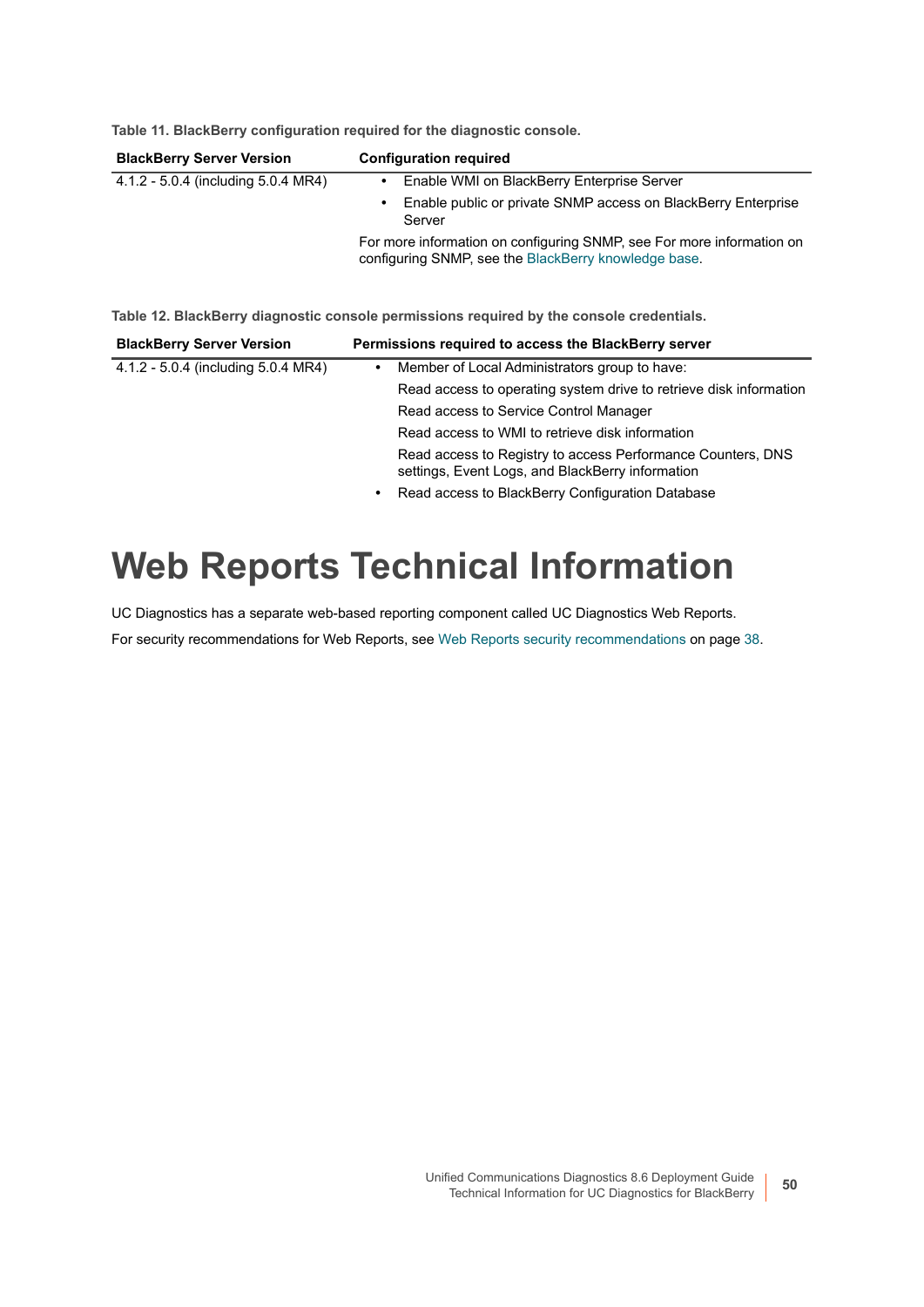# **Technical Information for UC Diagnostics for OCS**

- **•** [About the Management Console for OCS](#page-50-0)
- **•** [Discovering your OCS environment](#page-50-1)
- **•** [OCS Health Tests](#page-51-0)
- **•** [Diagnostic Console software prerequisites](#page-52-1)
- **•** [Required permissions on OCS servers](#page-52-2)
- **•** [OCS Diagnostic Console Technical Information](#page-52-0)
- **•** [Web Reports Technical Information](#page-53-0)

# <span id="page-50-0"></span>**About the Management Console for OCS**

You can use UC Diagnostics to monitor the health and performance of an individual OCS (Office Communications Server) or your entire OCS 2007 or OCS 2007 R2 environment. Health tests detect problems by collecting and analyzing data or simulating user interaction with the OCS server at regular intervals.

## <span id="page-50-1"></span>**Discovering your OCS environment**

When you connect to an environment, the Management Console discovers and displays your entire OCS 2007 or OCS 2007 R2 environment. Discovery is initially configured to run automatically once a day to detect changes to your environment.

### **Test prerequisites**

The following permissions are needed to run the management console for OCS. The required permissions apply to both OCS 2007 and OCS 2007 R2 servers.

**Table 1. Permissions required for OCS health tests.**

| <b>Scope</b>                                                                                | Permissions required for diagnostic services account                                                                                     |
|---------------------------------------------------------------------------------------------|------------------------------------------------------------------------------------------------------------------------------------------|
| Domain                                                                                      | Member of RTCUniversalServerAdmins<br>٠                                                                                                  |
| Database Server<br>(Back-End, Archiving, Quality of<br><b>Experience Monitoring Server)</b> | Ensure database is remotely accessible<br>NOTE: Use Surface Area Configurator to enable TCP/IP and named pipe<br>access.                 |
| <b>Edge Servers</b>                                                                         | Add a user account with the same login credentials as the service account.<br>Make the account a local administrator on the Edge Server. |

**5**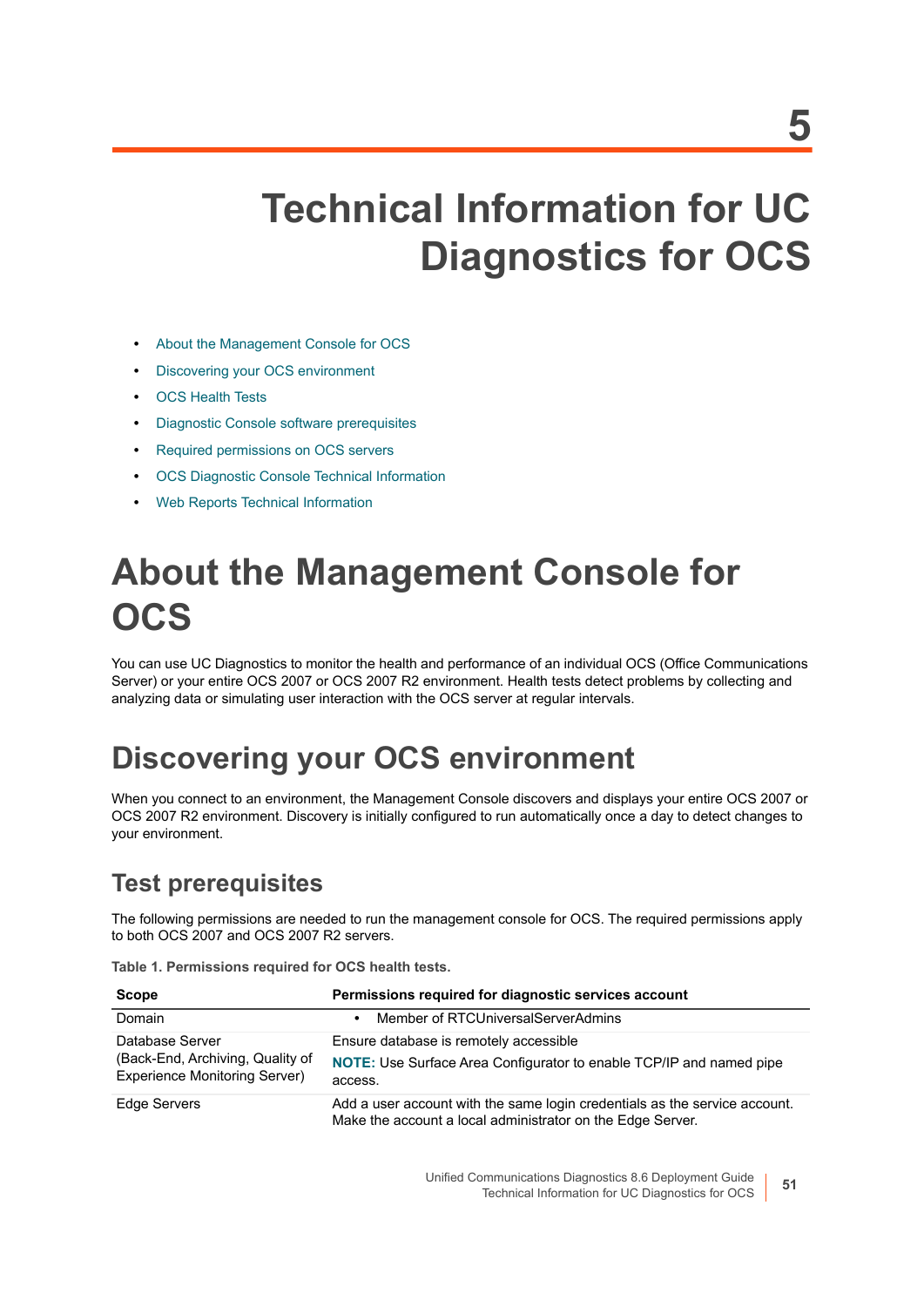# <span id="page-51-0"></span>**OCS Health Tests**

UC Diagnostics contains the following health tests that each monitor one part of your OCS 2007 or OCS 2007 R2 servers:

To monitor a mixed Lync/Skype and OCS environment, you must establish two connections to the same environment - one as a Lync/Skype connection and the other as a OCS connection.

**•** [OCS Server Health Test](#page-51-1)

## <span id="page-51-1"></span>**OCS Server Health Test**

The OCS Server health test allows you to monitor the basic health of all your OCS servers. It is recommended that you configure two server health tests - one test without monitoring event logs set with an interval of 30 minutes and a second test for monitoring event logs that runs only once a day. For more information on test settings, see the *Unified Communications Diagnostics User Guide*.

This test allows you to monitor the following types of information:

- **•** Network availability
- **•** Operating system disk space usage
- **•** Any Performance Counter
- **•** Any Windows service
- **•** Any Event Log entry

The required configurations and permissions also apply to OCS 2007 R2 servers.

### **Test prerequisites**

See the following tables for the test targets, required configuration, and the required permissions for this test.

You can run the test against the following target servers.

**Table 2. OCS server health test targets.**

| <b>OCS server version</b> | Server type                                                              |
|---------------------------|--------------------------------------------------------------------------|
| All                       | All servers                                                              |
|                           | <b>NOTE:</b> OCS Server Health test does not monitor federated partners. |

The following configuration is required on each OCS server.

**Table 3. OCS server health test configuration.**

| <b>OCS server version</b> | <b>Configuration required</b>                                                                                        |
|---------------------------|----------------------------------------------------------------------------------------------------------------------|
| All                       | Enable WMI on each OCS server                                                                                        |
|                           | Enable remote access to any back-end databases                                                                       |
|                           | <b>NOTE:</b> For information about SQL server prerequisites, see SQL database<br>operating prerequisites on page 11. |

The following permissions are required on the OCS servers.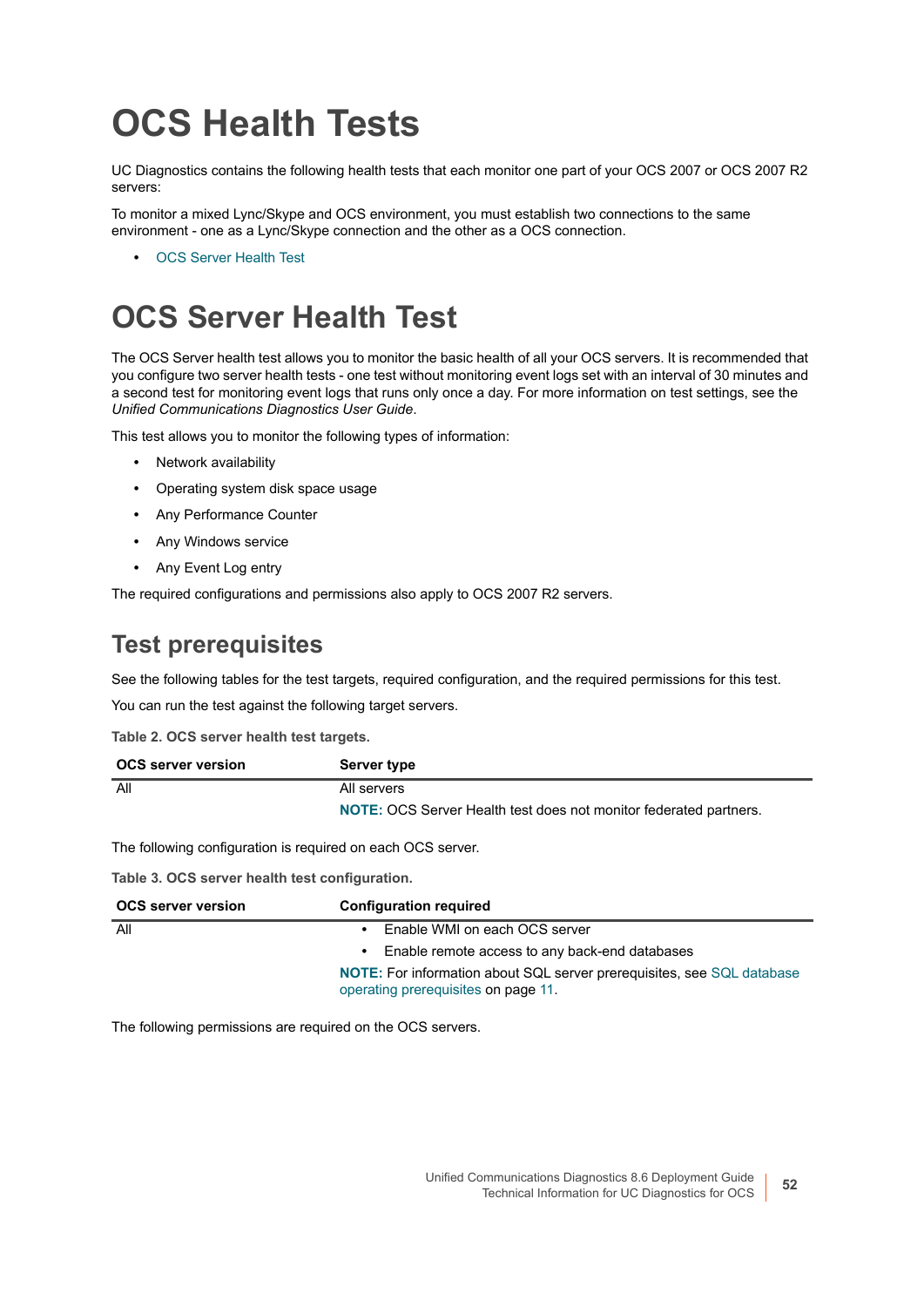**Table 4. OCS server health test permissions.**

| <b>OCS server version</b> | Permissions required for test credentials                                                                                                                                     |
|---------------------------|-------------------------------------------------------------------------------------------------------------------------------------------------------------------------------|
| All                       | Member of Local Administrators group on each OCS server to have:<br>$\bullet$                                                                                                 |
|                           | Read access to operating system drive to retrieve disk space                                                                                                                  |
|                           | Read access to Windows system directory to access Event Logs                                                                                                                  |
|                           | Read access to Service Control Manager                                                                                                                                        |
|                           | Read access to Registry to access Performance Counters and Event Logs                                                                                                         |
|                           | Read access to Back-End database tables (rtc and rtcdyn)                                                                                                                      |
|                           | Read access to Back-End stored procedures (rtc and rtcconfig)                                                                                                                 |
|                           | db datareader rights to any Back-End databases<br>$\bullet$                                                                                                                   |
|                           | You can become a member of RTCUniversalServerAdmin to update the Back-End<br>databases to give the db_datareader user role for the rtc, rtcconfig, and rtcdyn<br>tables.      |
|                           | <b>NOTE:</b> For information about SQL server prerequisites, see SQL database<br>operating prerequisites on page 11.                                                          |
|                           | As an alternative, you can:                                                                                                                                                   |
|                           | Create a new Security Group (OCS Diagnostic Users).<br>1                                                                                                                      |
|                           | Map OCS Diagnostic Users into the Back-End Database and provide a User<br>2<br>Mapping to the rtc, rtcconfig, and rtcdyn databases with the public and<br>db datareader role. |
|                           | Add OCS Diagnostic Users to the RTCUniversalReadOnlyAdmins group.<br>3                                                                                                        |
|                           | Add OCS Diagnostic Users to the Power Users and Performance Monitor<br>4<br>Users security group on each OCS server through a GPO or some other<br>mechanism.                 |
|                           |                                                                                                                                                                               |

## <span id="page-52-0"></span>**OCS Diagnostic Console Technical Information**

The Diagnostic Console provides you with a real-time representation of the messaging system processes and components within OCS 2007 or OCS 2007 R2. You can diagnose and resolve issues using the Diagnostic Console.

The Diagnostic Console can perform real-time monitoring on Front-End and Conferencing servers only.

### <span id="page-52-1"></span>**Diagnostic Console software prerequisites**

The following software must be installed on the UC Diagnostics computer.

**Table 5. OCS diagnostic console software prerequisites.**

**OCS server version Software required on UC Diagnostics computer** All Microsoft .NET Framework 4.5.1 or later

# <span id="page-52-2"></span>**Required permissions on OCS servers**

The following configuration is required on each OCS server.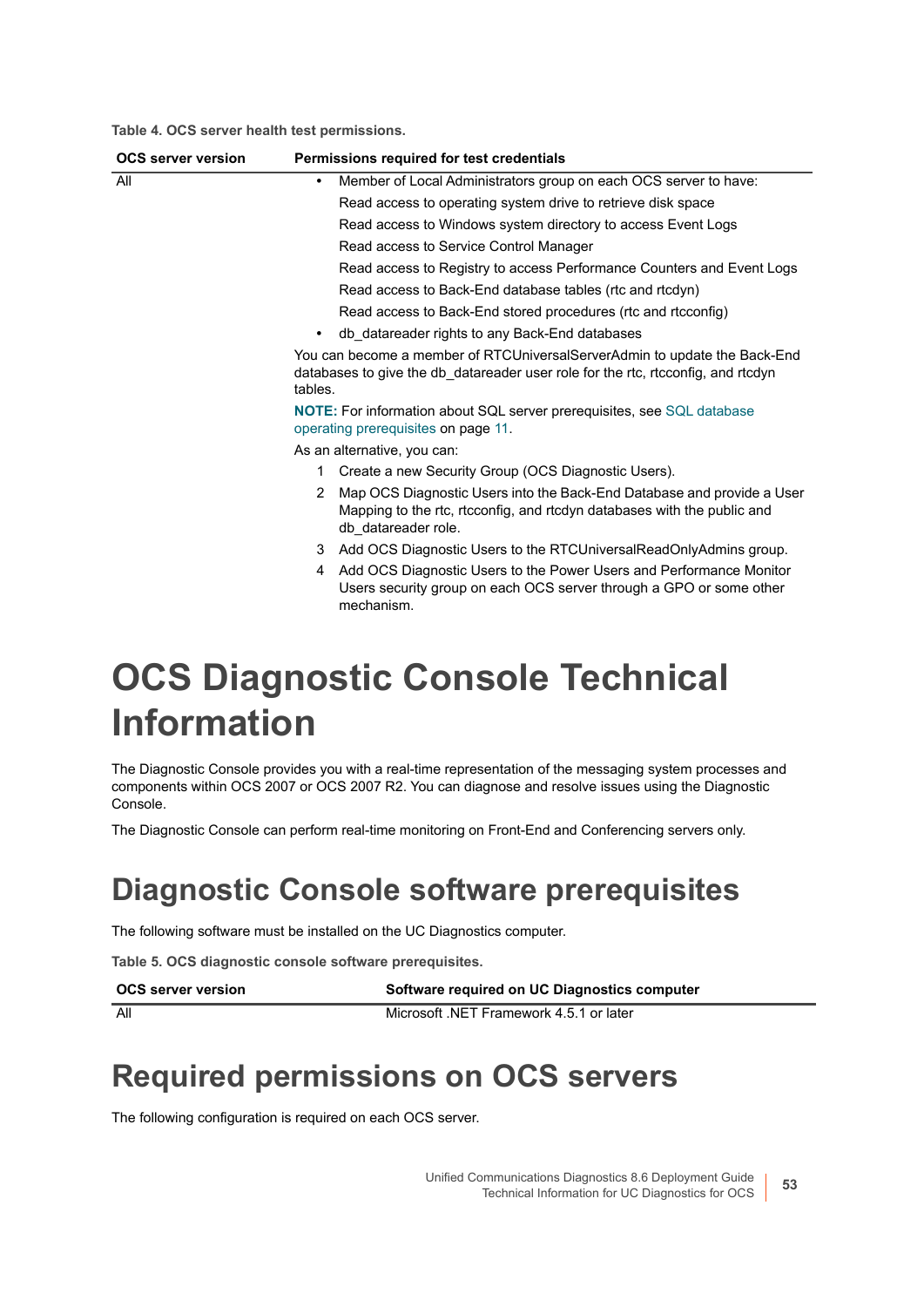**Table 6. OCS diagnostic console permissions.**

| OCS role | <b>Permissions required on OCS servers</b>              |  |
|----------|---------------------------------------------------------|--|
| All      | Member of Local Administrators group on each OCS server |  |
|          | Member of RTCUniversalServerAdmins                      |  |

The required software and permissions apply to both OCS 2007 and OCS 2007 R2 servers.

## <span id="page-53-0"></span>**Web Reports Technical Information**

UC Diagnostics has a separate web-based reporting component called UC Diagnostics Web Reports.

For security recommendations for Web Reports, [For more information, see Web Reports security](#page-37-0)  [recommendations on page 38.](#page-37-0)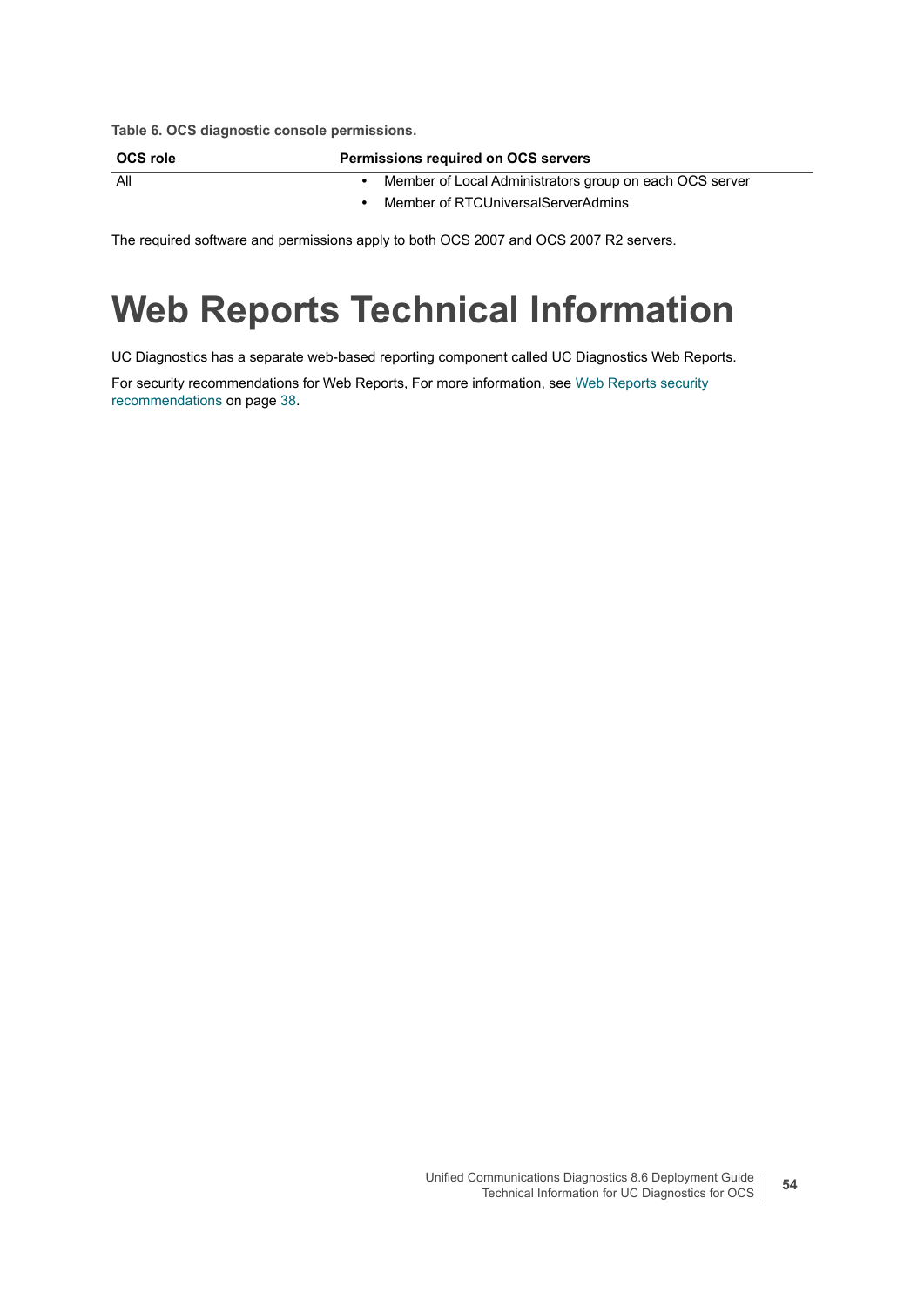# **Technical Information for UC Diagnostics for Lync/Skype for Business**

- **•** [About the Management Console for Lync/Skype for Business Server](#page-54-1)
- **•** [Discovering your Lync/Skype environment](#page-54-0)
- **•** [About the Lync/Skype Health Tests](#page-55-0)
- **•** [Lync/Skype Synthetic Transaction Health Tests](#page-56-0)
- **•** [Active Directory Account Lockout Health Test](#page-59-1)
- **•** [Lync/Skype for Business Diagnostic Console Technical Information](#page-59-0)
- **•** [Web Reports Technical Information](#page-60-0)

# <span id="page-54-1"></span>**About the Management Console for Lync/Skype for Business Server**

You can use UC Diagnostics to monitor the health and performance of individual servers or your entire Microsoft Lync or Skype for Business Server environment. Health tests detect problems by collecting and analyzing data or simulating user interaction with Lync/Skype servers at regular intervals.

## <span id="page-54-0"></span>**Discovering your Lync/Skype environment**

When you connect to a Lync or a Skype for Business environment, the Management Console discovers and displays the pools and servers in your environment. Discovery is initially configured to run automatically once a day to detect changes to your environment.

To monitor a mixed Lync or Skype and an OCS environment, you must establish two connections to the same environment - one as a Lync or Skype connection and the other as an OCS connection.

### **Diagnostic Services account prerequisites**

The following permissions are required for the diagnostics services account.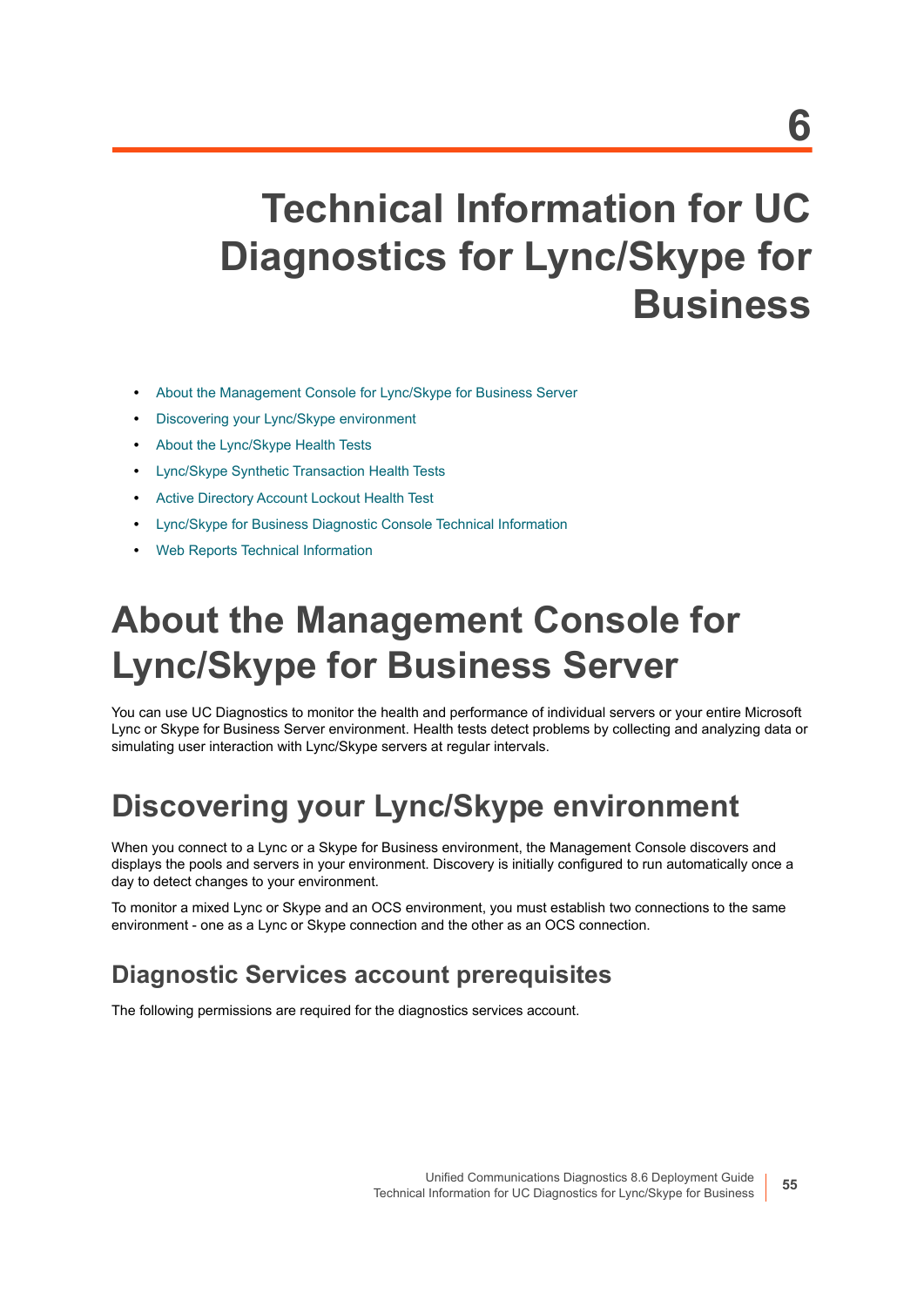**Table 1. Diagnostic services account requirements.**

| <b>Scope</b> | Permissions required for diagnostic services account     |  |
|--------------|----------------------------------------------------------|--|
| Domain       | Member of at least one of the following security groups: |  |
|              | <b>CSHelpDesk</b><br>٠                                   |  |
|              | <b>CSServerAdministrator</b><br>٠                        |  |
|              | CSViewOnlyAdministrator<br>٠                             |  |

To run the Lync/Skype health tests, you must create a test user. For more information on creating a user for the health tests, see the *Unified Communications Diagnostics User Guide*.

## <span id="page-55-0"></span>**About the Lync/Skype Health Tests**

UC Diagnostics contains the following tests that monitor your Lync 2010 and Lync 2013/Skype for Business 2015 servers and pools.

The Lync/Skype server health test lest you monitor basic server health.

**•** [Lync/Skype Server Health Test](#page-55-1)

Lync/Skype server synthetic transaction health tests let you monitor the server activities and functionality:

- **•** [Instant Messaging Health Test](#page-57-0)
- **•** [Instant Messaging Conference Health Test](#page-57-1)
- **•** [Peer to Peer Audio/Video Call Health Test](#page-57-2)
- **•** [Audio/Video Conferencing Health Test](#page-58-0)
- **•** [Presence Status Health Test](#page-58-1)
- **•** [Log On Registration Health Test](#page-58-2)
- **•** [Address Book Service Health Test](#page-58-3)
- **•** [Persistent Chat Message Health Test](#page-58-4)

Several of the Lync/Skype synthetic transaction health tests require test users. These test users are created using a Microsoft PowerShell cmdlet called New-CsHealthMonitoringConfiguration. Scripts have been provided to help you create test users. For more information about creating Lync/Skype test users, see the *Unified Communications Diagnostics User Guide.*

### <span id="page-55-1"></span>**Lync/Skype Server Health Test**

This test allows you to monitor the basic health of all your Lync/Skype servers. This test allows you to monitor the following types of information:

- **•** Network availability
- **•** Operating system disk space usage
- **•** Any Performance Counter
- **•** Any Windows service
- **•** Any Event Log entry

It is recommended that you configure two server health tests - one without monitoring event logs with an interval of 30 minutes and the second for monitoring event logs that run only once a day.

For more information on test settings, see the *Unified Communications Diagnostics User Guide*.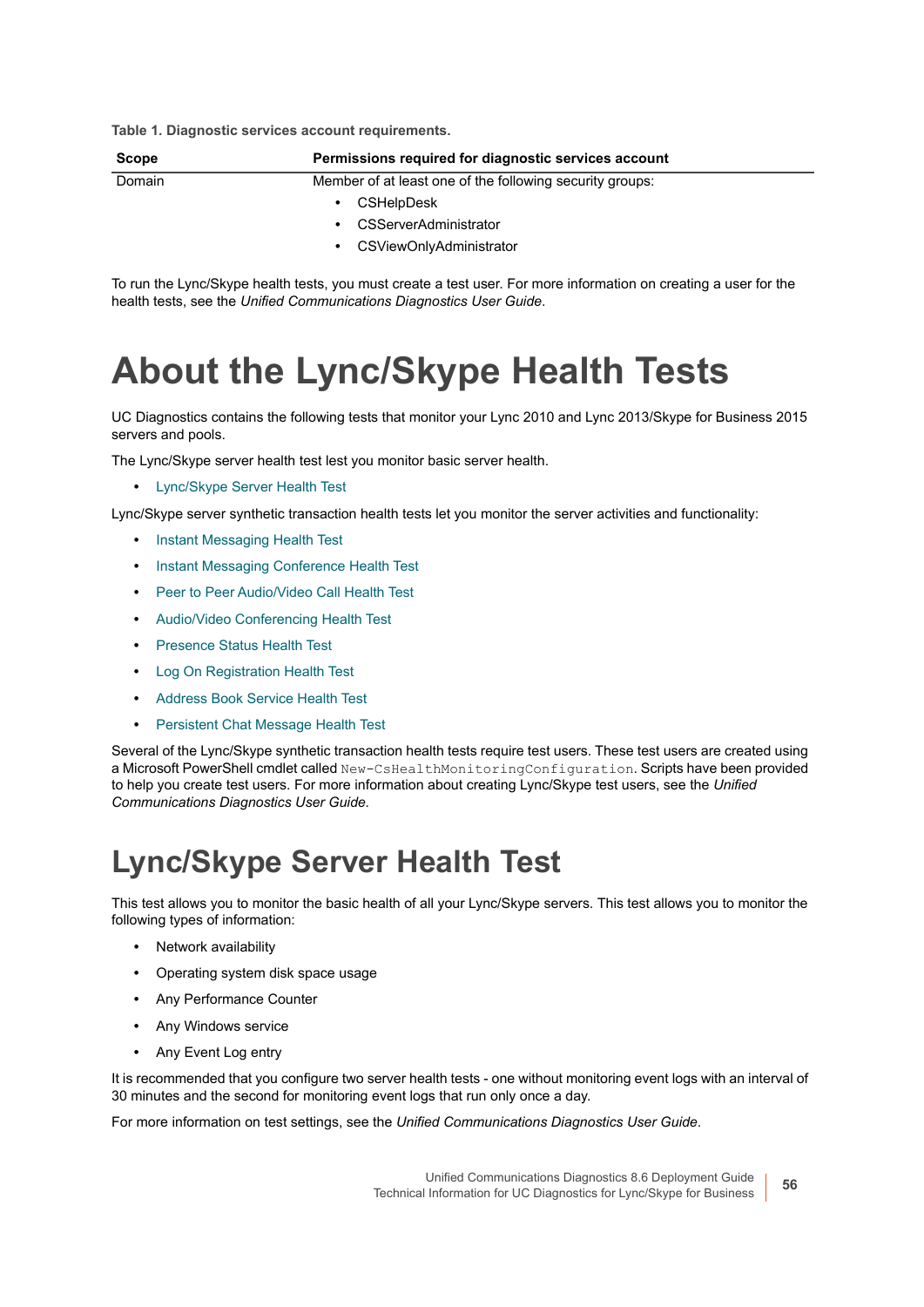### **Test prerequisites**

See the following tables for the test targets, required configuration, and the required permissions for this test. You can run the test against the following target servers.

**Table 2. Supported test targets for Lync/Skype server health test.**

| <b>Server Version</b>                                | <b>Server Type</b>                                              |
|------------------------------------------------------|-----------------------------------------------------------------|
| All                                                  | • All Lync 2010, Lync 2013, and Skype for Business 2015 servers |
| The Lync/Skype server must be configured as follows: |                                                                 |

**Table 3. Configuration required for Lync /Skype server health test.**

| <b>Server Version</b> | <b>Configuration required</b>        |
|-----------------------|--------------------------------------|
| All                   | Enable WMI on each Lync/Skype server |
|                       | Enable remote access to any database |

The test credentials must have the following permissions.

**Table 4. Permissions required for Lync /Skype server health test credentials.**

| <b>Server Version</b> | <b>Permissions Required for Test Credentials</b>                                                             |  |  |
|-----------------------|--------------------------------------------------------------------------------------------------------------|--|--|
| All                   | Member of Local Administrators group on each Lync/Skype server to<br>$\bullet$<br>have the following access: |  |  |
|                       | Read access to operating system drive to retrieve disk space                                                 |  |  |
|                       | Read access to Windows system directory to access Event Logs                                                 |  |  |
|                       | Read access to Service Control Manager                                                                       |  |  |
|                       | Read access to Registry to access Performance Counters and Event<br>Logs                                     |  |  |

## <span id="page-56-0"></span>**Lync/Skype Synthetic Transaction Health Tests**

In addition to the basic server health test, you can use additional Lync/Skype health tests to monitor activities on your Lync 2010, Lync 2013, and Skype for Business 2015 servers such as instant messaging, conferences, peerto-peer audio/video calls, logon registration, and address book service.

The test targets for these health tests are Lync 2010, Lync 2013, and Skype for Business 2015 pools.

You must create test users for the synthetic transaction health tests. For information about creating Lync/Skype test users and any additional configuration required for the tests, see the *Unified Communications Diagnostics User Guide.*

### **Software prerequisites**

To run the Lync/Skype health tests, ensure the following software prerequisites are met:

- **•** You must have PowerShell 2.0 or later installed on the UC Diagnostics computer.
- **•** You must enable Remote PowerShell on each Lync/Skype server.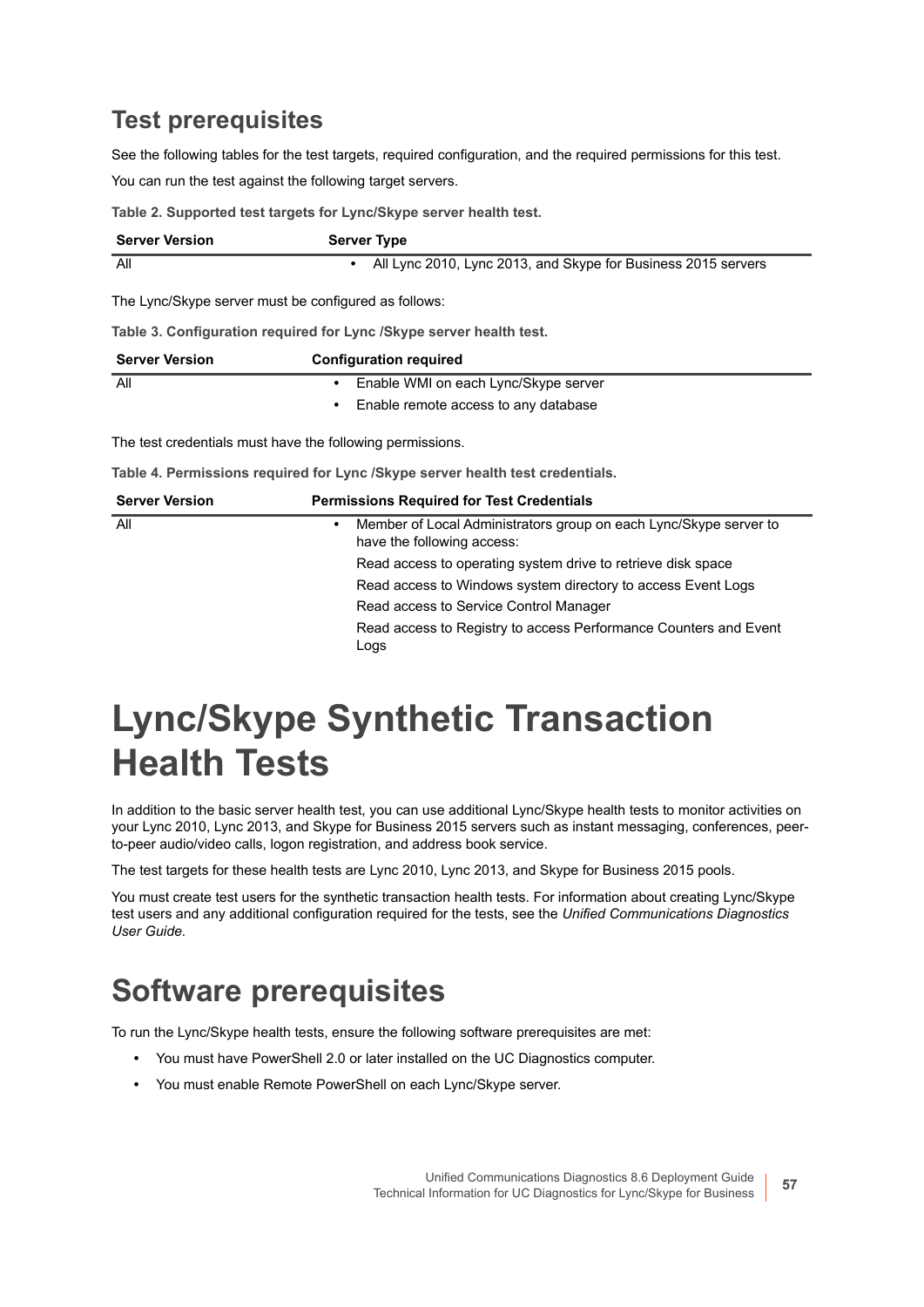### **Permissions required for test credentials**

The test credentials that are used to run the health tests on the Lync 2010, Lync 2013, and Skype for Business 2015 servers must have the following permissions:

- **•** Member of Local Administrators group required to permit PowerShell cmdlets to access Lync/Skype server
- **•** Member of one of: CsHelpDesk, CSAdministrator or CSServerAdministrator security groups required to permit PowerShell cmdlets to run the discovery and pool tests.

### <span id="page-57-0"></span>**Instant Messaging Health Test**

This test allows you to monitor the operation of instant messaging between two test users in a pool. The following functions are tested:

- **•** Sign on to the Lync/Skype Server
- **•** Instant messaging session initiation and acceptance
- **•** Message exchange
- **•** Session termination
- **•** Log out

### <span id="page-57-1"></span>**Instant Messaging Conference Health Test**

This test allows you to monitor the operation of instant messaging conferencing between two test users in a pool. The following functions are tested:

- **•** Sign on to the Lync/Skype Server
- **•** Conference initiation
- **•** Conference invitation and joining
- **•** Message exchange through the conference
- **•** Conference disconnect and termination
- **•** Log out

### <span id="page-57-2"></span>**Peer to Peer Audio/Video Call Health Test**

This test allows you to monitor the operation of peer-to-peer audio/video conversation between two test users in a pool. The following functions are tested:

- **•** Sign on to the Lync/Skype Server
- **•** Invitation and acceptance to conduct an audio/video call
- **•** Connection test
- **•** Call termination
- **•** Log out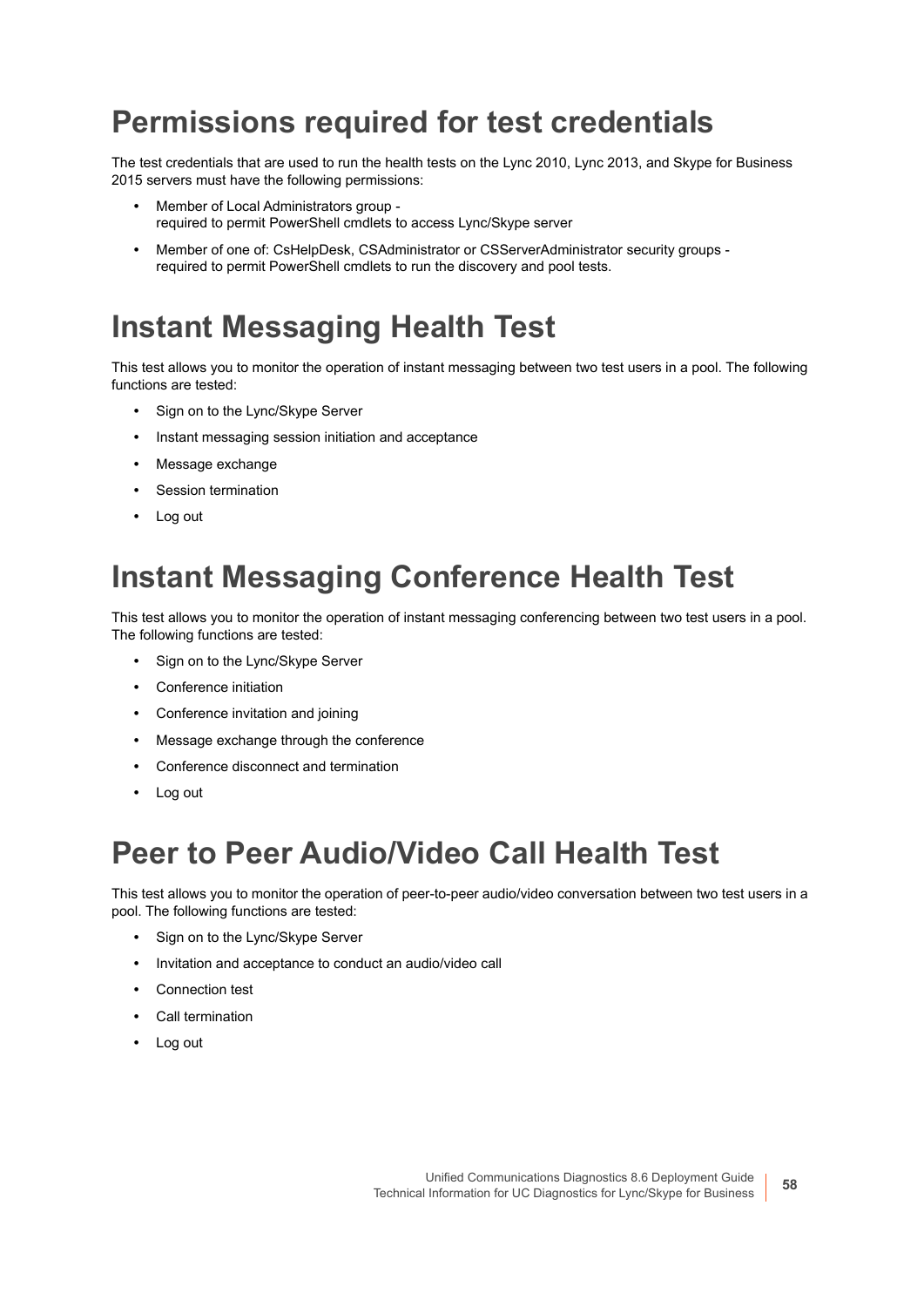## <span id="page-58-0"></span>**Audio/Video Conferencing Health Test**

This test allows you to monitor the operation of audio/video conferencing between two test users in a pool. The following functions are tested:

- **•** Sign on to the Lync/Skype Server
- **•** Invitation and acceptance to conduct an audio/video call
- **•** Conference creation and joining
- **•** Exchange of data
- **•** Conference termination
- **•** Log out

### <span id="page-58-1"></span>**Presence Status Health Test**

This test allows you to monitor the exchange of presence information between two test users in a pool. The following functions are tested:

- **•** Sign on to the Lync/Skype Server
- **•** Request for presence information
- **•** Publishing of presence information
- **•** Receipt of presence information
- **•** Log out

## <span id="page-58-2"></span>**Log On Registration Health Test**

This test allows you to monitor the operation of log on registration to a pool. The successful registration of a test user is followed immediately by a disconnection, with no impact on any real users.

## <span id="page-58-3"></span>**Address Book Service Health Test**

This test allows you to monitor the ability to connect to an Address Book Download Web Service from a pool. If the Address Book Download Web service is able to supply the requested location of the Address Book files, the test is considered successful.

## <span id="page-58-4"></span>**Persistent Chat Message Health Test**

This test verifies whether two users can exchange messages using the Persistent Chat service. The test logs two users on to Lync Server 2013 or Skype for Business 2015, connects the users to a persistent chat room, exchanges a pair of messages, then exits the chat room and logs off the two users.

This test will fail if you have not created a chat room or if the two test users have not been assigned a Persistent Chat policy that provides access to the Persistent Chat service. If you are running the test against more than one registrar pool, you must create same test users for each pool.

This test is not available for Lync 2010.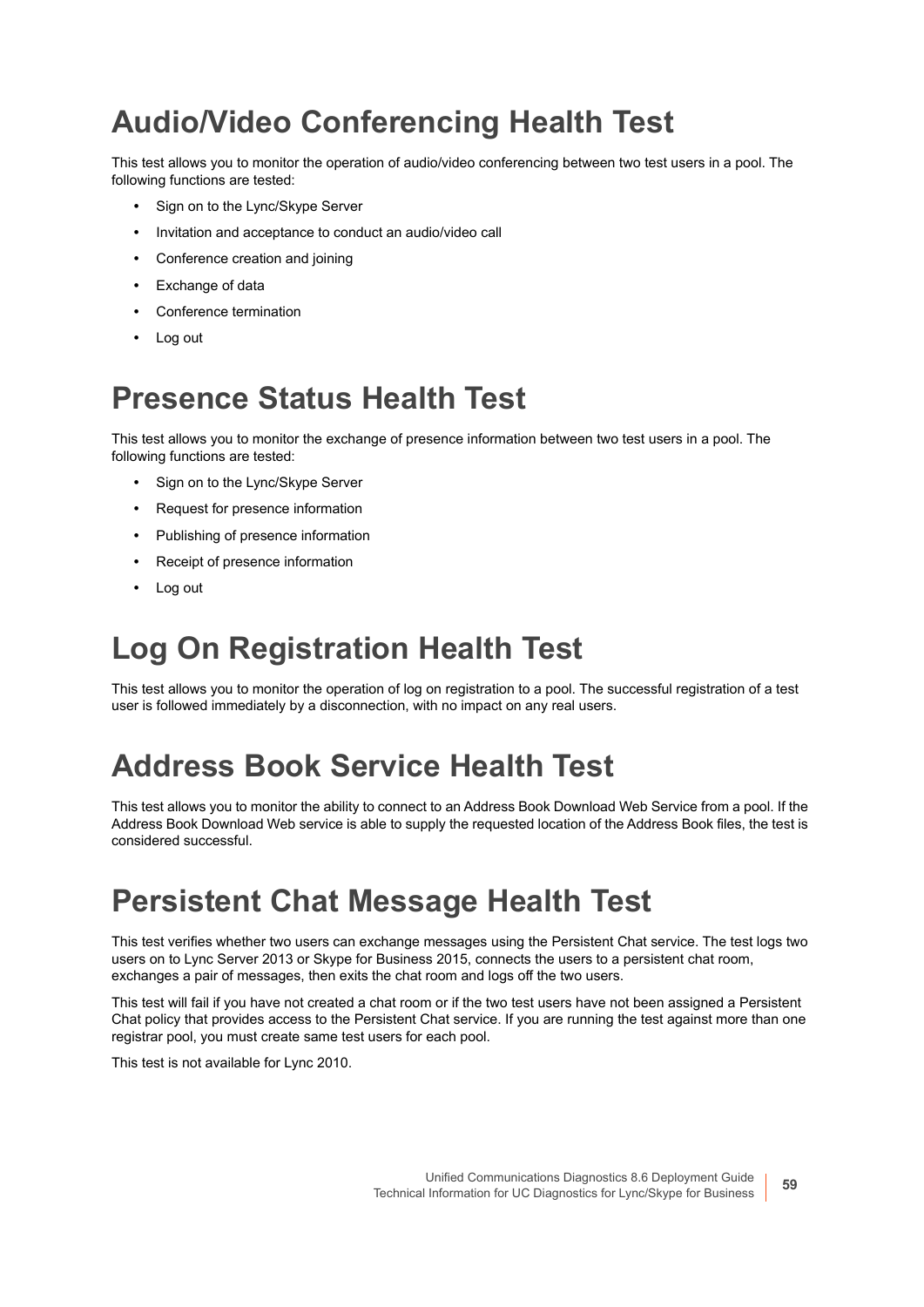# <span id="page-59-1"></span>**Active Directory Account Lockout Health Test**

The Active Directory Account Lockout Health test provides information about how many and which Active Directory accounts are currently locked out. The test shows accounts that are locked out due to invalid passwords being submitted and accounts that are locked because the password has expired.

The following tables show the test targets for the test and the permissions required by the test credentials.

**Table 5. Active Directory Account Lockout Health test targets.**

| <b>Platform Versions</b>                   | <b>Target Type</b> |
|--------------------------------------------|--------------------|
| Exchange 2007/2010/2013/2016               | Organization       |
| Lync 2010/2013 and Skype for Business 2015 | Environment        |

The test credentials must have read permission on User objects in Active Directory.

**Table 6. Active Directory Account Lockout Health test credential required permissions.**

| <b>Platform</b>         | <b>Permissions Required for Test Credentials</b> |                                                                                                  |
|-------------------------|--------------------------------------------------|--------------------------------------------------------------------------------------------------|
| Exchange                |                                                  | Member of View-Only Exchange Administrators group or View-Only<br>Organization Management group. |
| Lync/Skype for Business |                                                  | Member of CSHelpDesk, CSServerAdministrator, or CSViewOnlyAdministrator<br>group                 |

## <span id="page-59-0"></span>**Lync/Skype for Business Diagnostic Console Technical Information**

The UC Diagnostics console allows you to monitor your Lync 2013 or Skype for Business 2015 servers. You can diagnose and resolve issues using the Diagnostic Console. You must meet the following prerequisites

## **Diagnostic Console software prerequisites**

The following software must be installed on the UC Diagnostics computer.

**Table 7. Lync/Skype diagnostic console software prerequisites.**

| <b>Server version</b>   | Software required on UC Diagnostics computer |
|-------------------------|----------------------------------------------|
| Lvnc 2013               | Microsoft .NET Framework 4.5.1 or later      |
| Skype for Business 2015 | PowerShell 2.0 or later                      |

## **Required configuration**

The following configuration is required on each Lync/Skype server.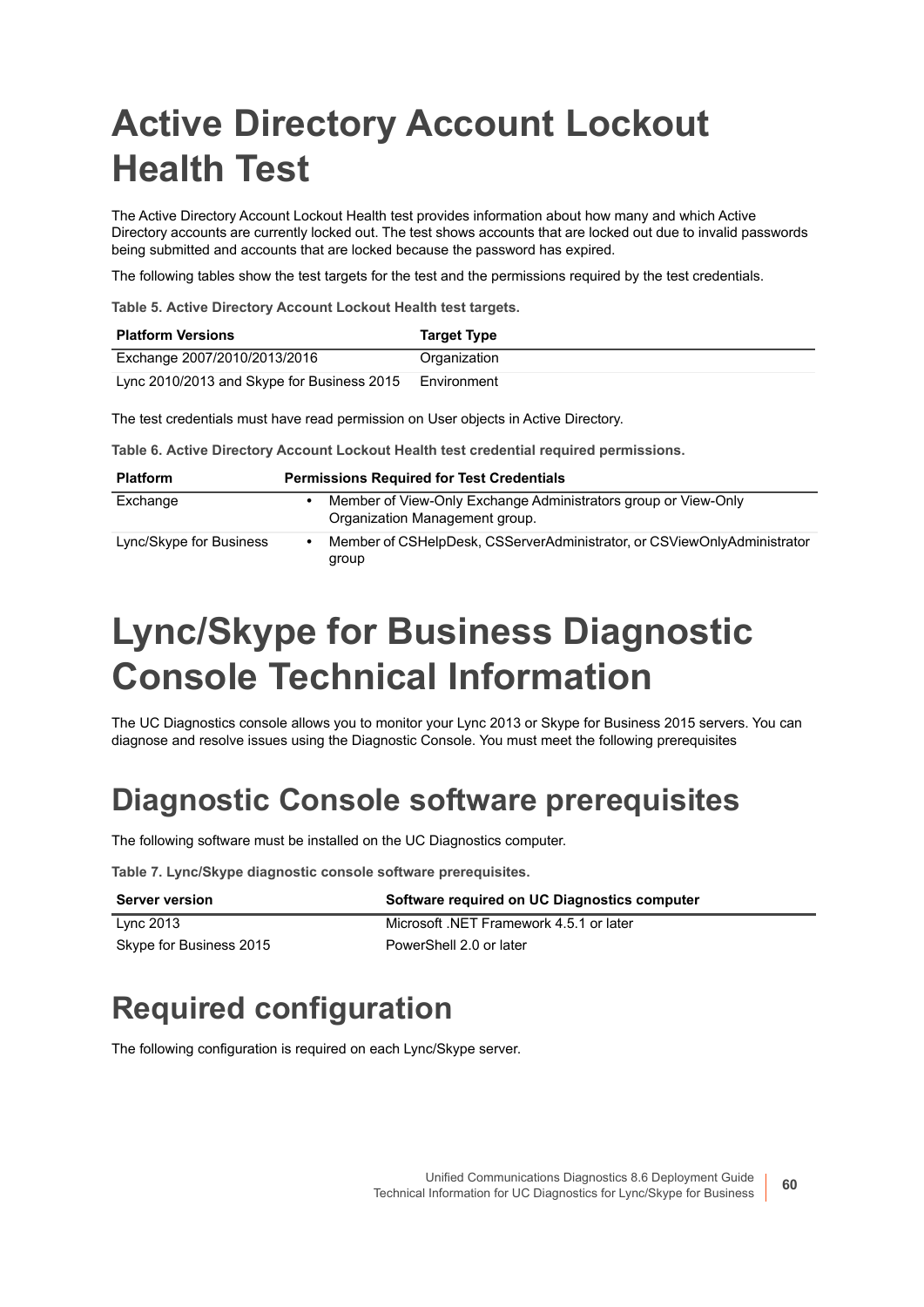**Table 8. Lync/Skype diagnostic console configuration.**

Î.

| Exchange server version | <b>Configuration required</b> |
|-------------------------|-------------------------------|
| Lync 2013               | Enable WMI                    |
| Skype for Business 2015 | Enable Remote Powershell.     |

### **Required permissions on Lync/Skype servers**

The following permissions are required on each server.

**Table 9. Lync/Skype diagnostic console permissions.**

| Lync/Skype role        | Permissions required on Lync/Skype servers              |  |
|------------------------|---------------------------------------------------------|--|
| All                    | Member of Local Administrators group                    |  |
|                        | Member of at least one of the following security groups |  |
| <b>CSHelpDesk</b><br>٠ |                                                         |  |
|                        | <b>CSServerAdministrator</b><br>٠                       |  |
|                        | CSViewOnlyAdministrator<br>٠                            |  |

## <span id="page-60-0"></span>**Web Reports Technical Information**

UC Diagnostics has a separate web-based reporting component called UC Diagnostics Web Reports.

For security recommendations for Web Reports, [For more information, see Web Reports Technical Information on](#page-37-1)  [page 38.](#page-37-1)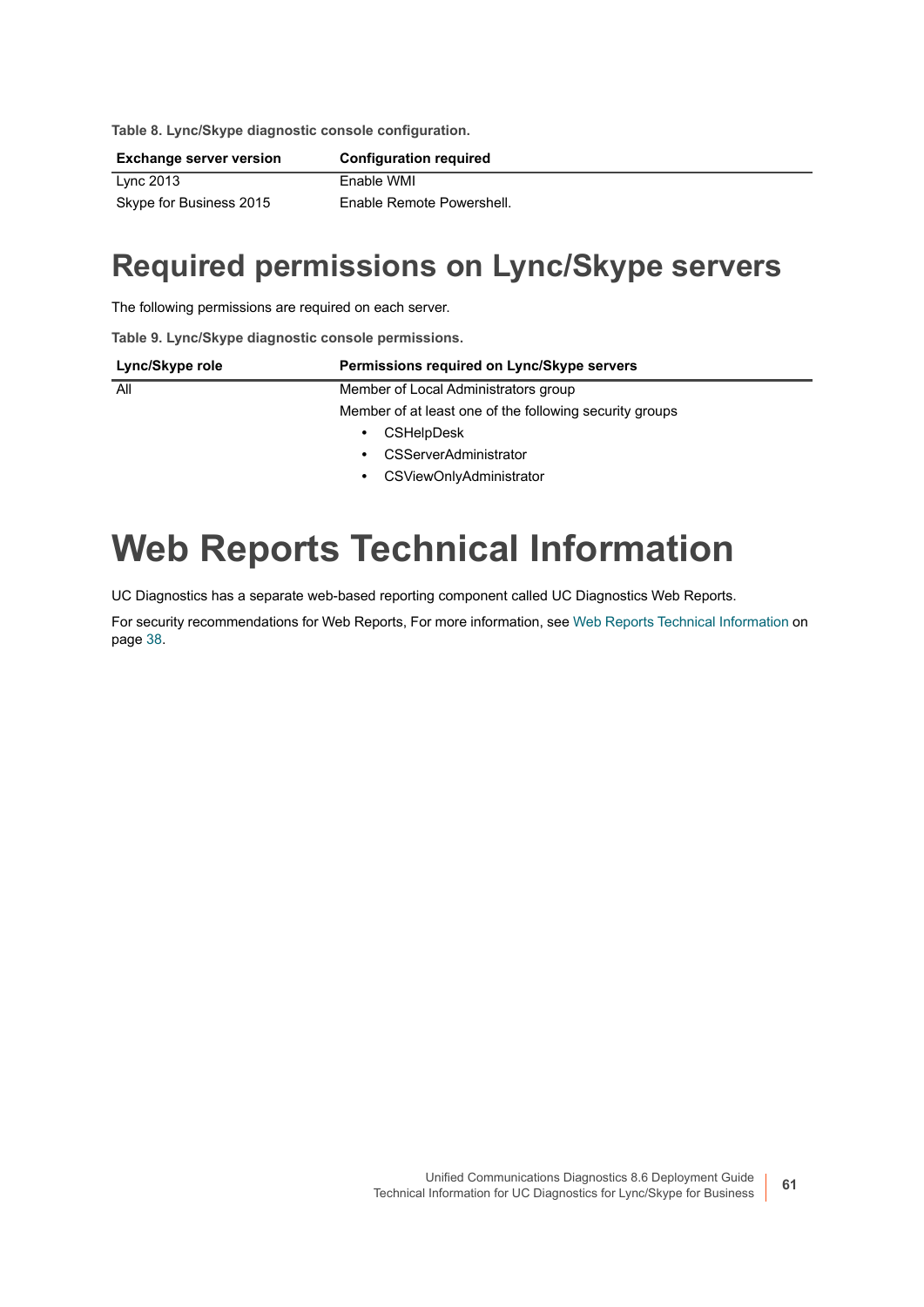# <span id="page-61-0"></span>**Troubleshooting**

- **•** [Installation Prerequisite Issues](#page-61-1)
- **•** [SQL Database Issues](#page-62-0)
- **•** [Other Installation Issues](#page-62-1)
- **•** [Management Console Issues](#page-63-0)
- **•** [Health Test Issues](#page-65-0)
- **•** [Diagnostic Console Issues](#page-69-0)
- **•** [Web Reports Issues](#page-70-0)

## <span id="page-61-1"></span>**Installation Prerequisite Issues**

The following questions and answers provide information about common prerequisite issues you might encounter.

#### **What can I do if I am missing certain prerequisites?**

Mandatory prerequisites must be installed before UC Diagnostics can be installed. Either exit from the installer and install the prerequisites, or deselect the component for which the prerequisite is required.

Optional prerequisites are only necessary for certain functionality to work. An error message is displayed whenever you encounter functionality that is disabled because a prerequisite is not installed.

#### **Why does my prerequisite check for EMC fail even though I have EMC installed?**

Ensure that you have Exchange Server 2007 SP 1 Rollup 1 or later installed. You can download the latest service pack from Microsoft.

#### **Why do my prerequisites check fail for MAPI & CDO even though I have MAPI & CDO installed?**

Microsoft periodically updates MAPI & CDO but does not change the version number. Ensure you download the latest version from Microsoft.

#### **Why does the installer report that required prerequisites are not met for Web Reports when all required components are installed in my machine?**

This can happen if you install the product by running the UCDiagnostic.msi file directly on Windows Server 2008, Windows Server 2012, Windows Server 2012 R2, Windows Server 2016, Windows 7, Windows 8 or Windows 8.1.

To resolve this issue, install UC Diagnostics using autorun.exe.

#### **I don't have all the prerequisites installed right now. Can I install UC Diagnostics now and install the prerequisites later?**

You can choose to bypass the prerequisite check by running the installer with the IGNOREPREREQUISITES=1 command line argument.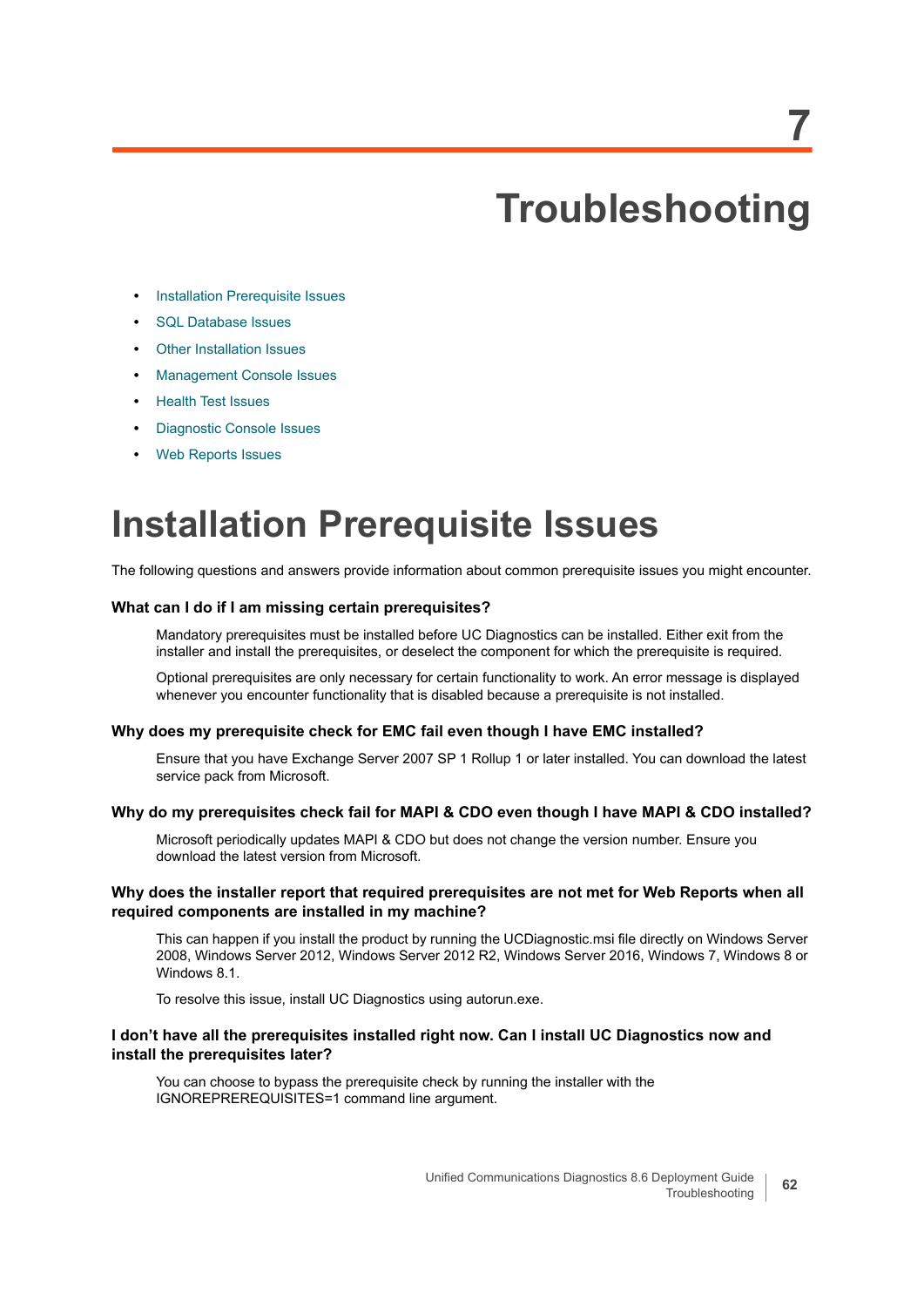# <span id="page-62-0"></span>**SQL Database Issues**

The following questions and answers provide information about database installation and other database issues.

#### **I am using SQL Server Express, but I get an error message that UC Diagnostics cannot connect to the database. Why?**

If you are using SQL Server Express, you must enter the database instance name along with the server name. For example DATABASE\_SERVER\_NAME\SQLEXPRESS.

#### **I am using SQL Server Express which is installed on a remote machine, but I get an error message that UC Diagnostics cannot connect to the database. Why?**

By default, remote connections are disabled for SQL Server Express. To enable a remote connection, use the SQL Server Configuration Manager to enable TCP/IP for the database instance.

#### **How do I specify a port number for an SQL Server?**

If you need to specify the port number for the SQL Server configuration, use the following syntax: <Server Name>/<Server Instance>,<port number>

#### **I want to move my database. What do I do?**

Use the following instructions to move your database.

- 1 Stop the Diagnostic Services.
- 2 Move the database to the new location.
- 3 Now you must configure UC Diagnostics to use the new location.
	- a From the Registry Editor, go to **HKEY\_LOCAL\_MACHINE | SOFTWARE | Quest | Spotlight Management Framework | Diagnostic Services**.
	- b Double-click **DatabaseConnectionString**.
	- c In the Edit String dialog box, enter the new location of your database in the Data Source field.
	- d Click **OK**.
	- e Locate and open the Web Reports.udl file.

The file is located where you have Web Reports installed. Once open, the Data Link Properties dialog box opens.

- f Select or enter the new location of your database, and click **OK**.
- 4 Restart the Diagnostic Services.

## <span id="page-62-1"></span>**Other Installation Issues**

The following questions and answers provide information about common installation issues.

#### **How do I add or remove components after initial installation?**

UC Diagnostics does not support repairing, adding, or removing components after the initial installation. You must uninstall and reinstall UC Diagnostics to perform these tasks.

When you reinstall, the installer asks if you want to keep your existing database, or to overwrite it. If you choose to keep your existing database, all of your Global Settings and Health Test configuration are retained. Console customizations, like Topology Layout, are also retained because they are cached by MMC in %USERPROFILE%\Application Data\Microsoft\MMC directory.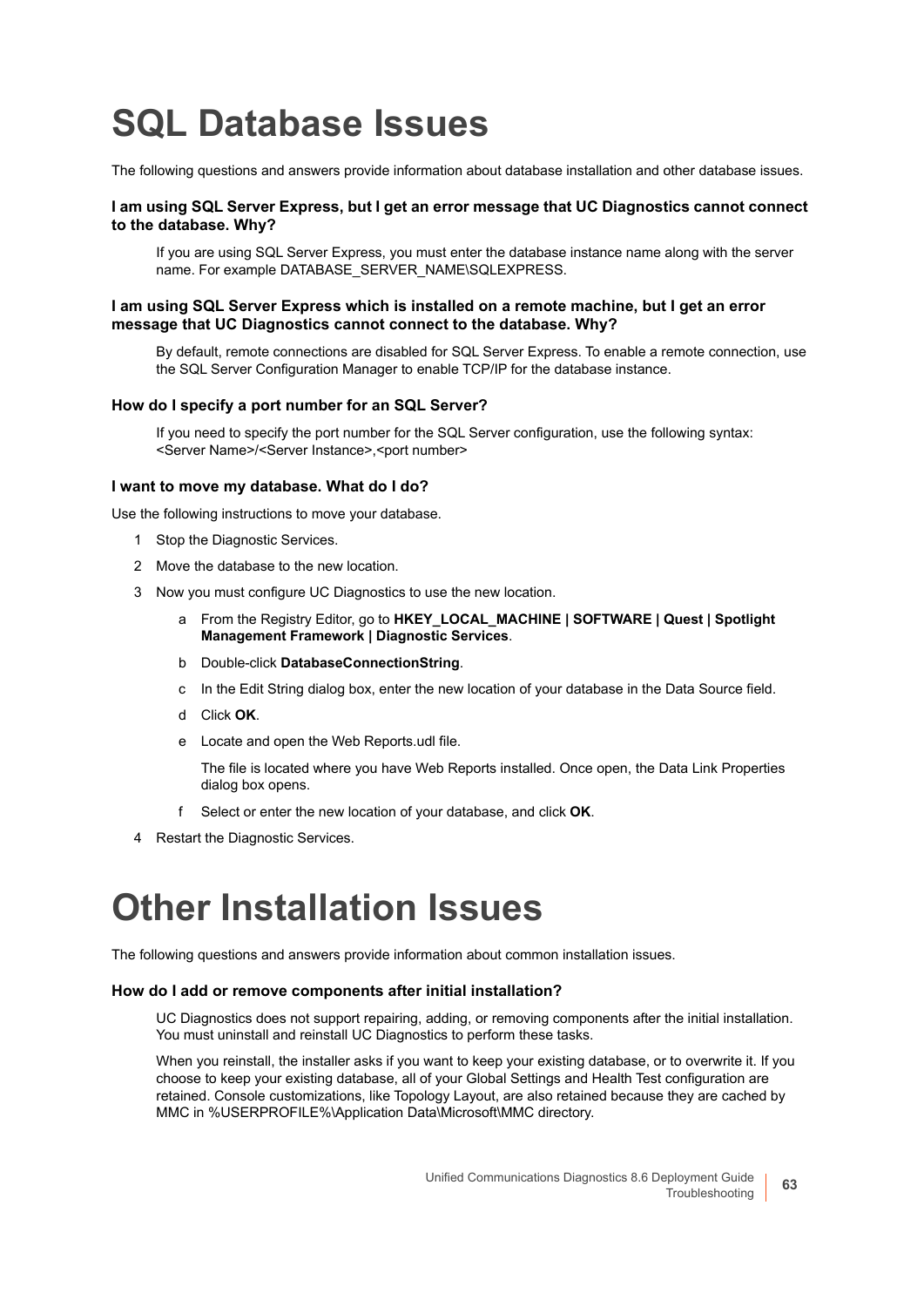#### **How can I launch the 32-bit version of Microsoft Management Console (MMC) on a 64-bit operating system?**

On a 64-bit operating system, there are two versions of MMC, a 32-bit and a 64-bit. The 32-bit version can run 32-bit snap-ins only and the 64-bit version can run 64-bit snap-ins only.

UC Diagnostics ships with a 32-bit snap-in of MMC (UC Diagnostics Management Console). On a 64-bit operating system, when you launch MMC, it launches the 64-bit version, so the snap-in does not appear in the Add/Remove Snap-in dialog box. To launch the UC Diagnostics Management Console MMC snap-in on a 64-bit operating system, run **MMC.exe /32**.

#### **Why does the installer restart after I have upgraded from a previous version of UC Diagnostics on Windows 2008 computers?**

After you upgrade from a previous version of UC Diagnostics on Windows 2008, the installer reboots. Once the reboot is complete, the installer may restart when you first try to access the UC Diagnostics Management Console. This is caused by a known issue in Windows installer when performing a major upgrade involving installing assemblies in side-by-side folders (\Windows\WinSxS).

As a result, the Visual C++ Runtime Libraries version 9 are removed from the computer during reboot. The installer that is launched when you first access UC Diagnostics puts the missing files back in place. For more information, see [http://support.microsoft.com/kb/905238.](http://support.microsoft.com/kb/905238)

#### **After upgrading in a mixed Lync/Skype and OCS environment, why are the Lync/Skype servers appear greyed in the OCS view?**

Lync/Skype and OCS environments are viewed separately. All the Lync/Skype servers that appear greyed in the OCS view will appear when you connect to a Lync/Skype environment. When you have verified this, delete the Lync/Skype objects from the OCS environment.

## <span id="page-63-0"></span>**Management Console Issues**

The following questions and answers provide information about common management console issues.

#### **Why do I get an error when I try to connect to a Diagnostic Test Engine that is installed on a separate computer?**

The Console and the Diagnostic Test Engine communicate over port 9615. You may need to open this port in your firewall.

#### **Why do my health tests or my Diagnostic Services stop running when I change my password?**

If you change the password for the account assigned to the Diagnostic Services, you must update the password for the Spotlight Diagnostic Test Engine and Spotlight Distributed Collector services in the Windows Service Control Manager.

If you change the password for the alternate credentials assigned to a test, you must update the password in the Alternate Credentials page under the Global Settings node.

#### **What do I do if my OCS Edge servers are load balanced?**

If the OCS Edge servers are behind a load balancer, automatic discovery cannot occur because the individual Edge servers are not registered with OCS.

#### *To register your Edge servers*

- 1 Find the location of the Diagnostic Services host computer.
- 2 Go to **Start | Programs | Quest | UC Diagnostics | Tools | OCS Edge Server Configuration**.
- 3 If applicable, enter a fully qualified domain name (FQDN) for the internal load balancer that is registered as an edge server in OCS.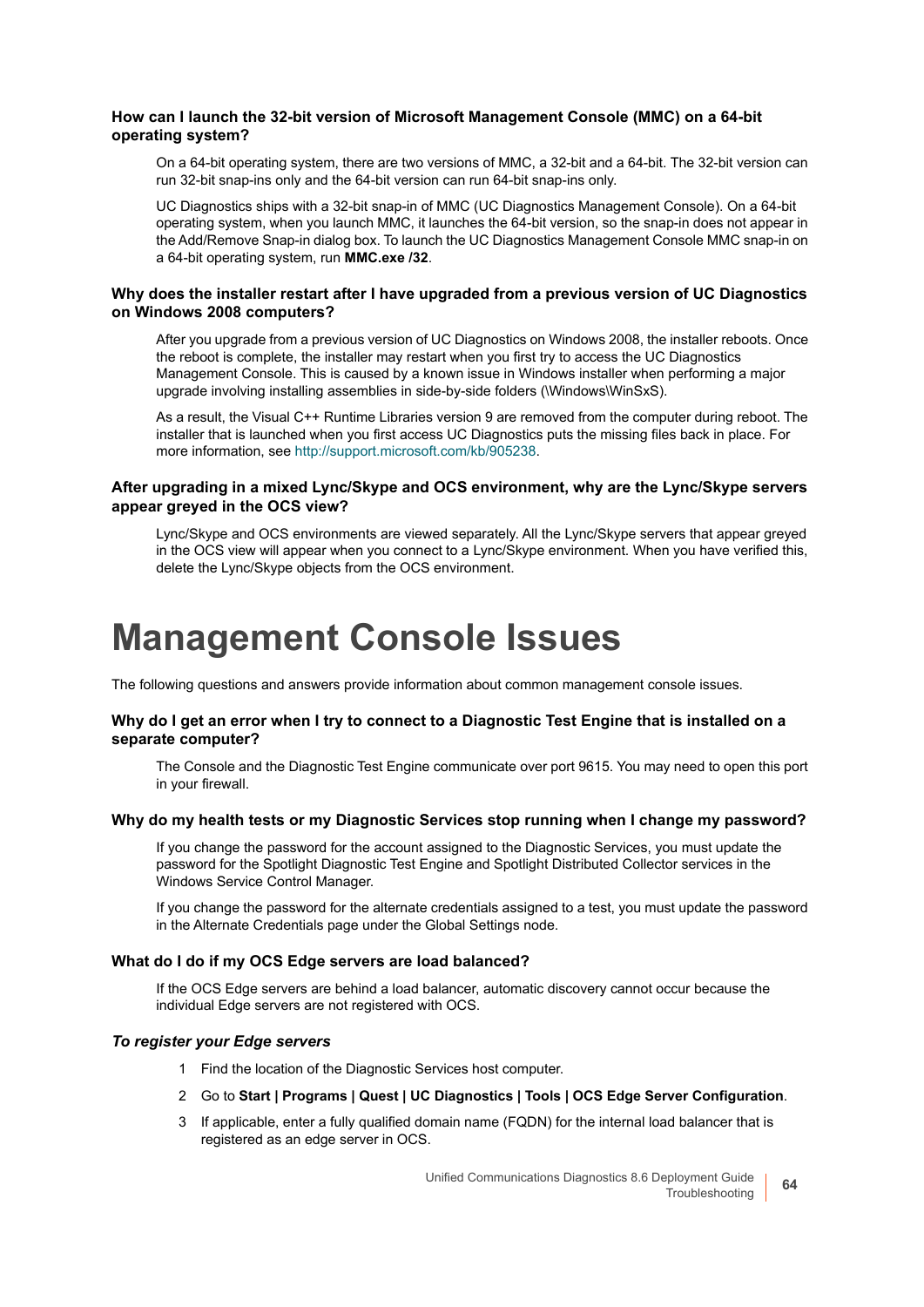For example, enter InternalAccessEdge.mycompany.corp.

- 4 Enter the appropriate FQDN for the external load balancer.
- 5 Enter the FQDN for the Edge server behind the load balancers.
- 6 Click **Add Server**.
- 7 If necessary, repeat the previous steps to add more Edge servers.
- 8 When completed, click **Add/Update Group**.
- 9 If necessary, repeat steps 1 through 8 to add more Edge server groups,
- 10 Click **Save**, then **Close**.

#### **Why are connector links between OCS environments shown in the topology view not visible?**

Ensure the service account has access to WMI.

#### **Why are OCS Federated Partners not showing?**

You may not have access to Access Edge Servers. Ensure the service account can log into Access Edge Servers.

#### **Why are the OCS servers that communicate with the standard edition front-end servers not visible?**

By default, the back-end database does not allow remote connections. You must enable external access.

#### **Why are the OCS Archiving or Quality of Experience (QoE) properties not showing?**

If the OCS Archiving or QoE database is collocated on a server, it may not allow remote connections. Ensure external access is enabled.

#### **When I right-click an OCS environment and select Properties, I get an error that says I do not have rights to connect to the target computer or that the target computer is unavailable. Why?**

Properties for the servers are collected directly from the Management Console host. The user account used to run the Management Console must have the appropriate rights to collect data from the target computer. The target computer must also be reachable from the Management Console host.

#### *To immediately update the extended properties for Lync/Skype*

- 1 Right-click the Lync/Skype environment.
- 2 Click **Force Discovery Now** from the menu.

#### *To update the extended properties for Lync/Skype through the discovery schedule*

- 1 Right-click the Lync/Skype environment.
- 2 Click **Properties** from the menu.

The discovery schedule is shown under the Discovery Settings.

3 Modify the schedule if required.

#### **Why can I not connect to a BlackBerry database that is installed on a named SQL instance?**

If you are using a BlackBerry database that is installed on a named SQL instance, you must specify the instance name, such as MyServer/MySQLInstance, in the BlackBerry Configuration Database Server field.

If the SQL instance hosting the BlackBerry database is configured to use a non-default port, you would specify the port number in the Configuration Database Server field separated by comma, such as: MyServer/MySqlInstance,1345 where 1345 is the port number.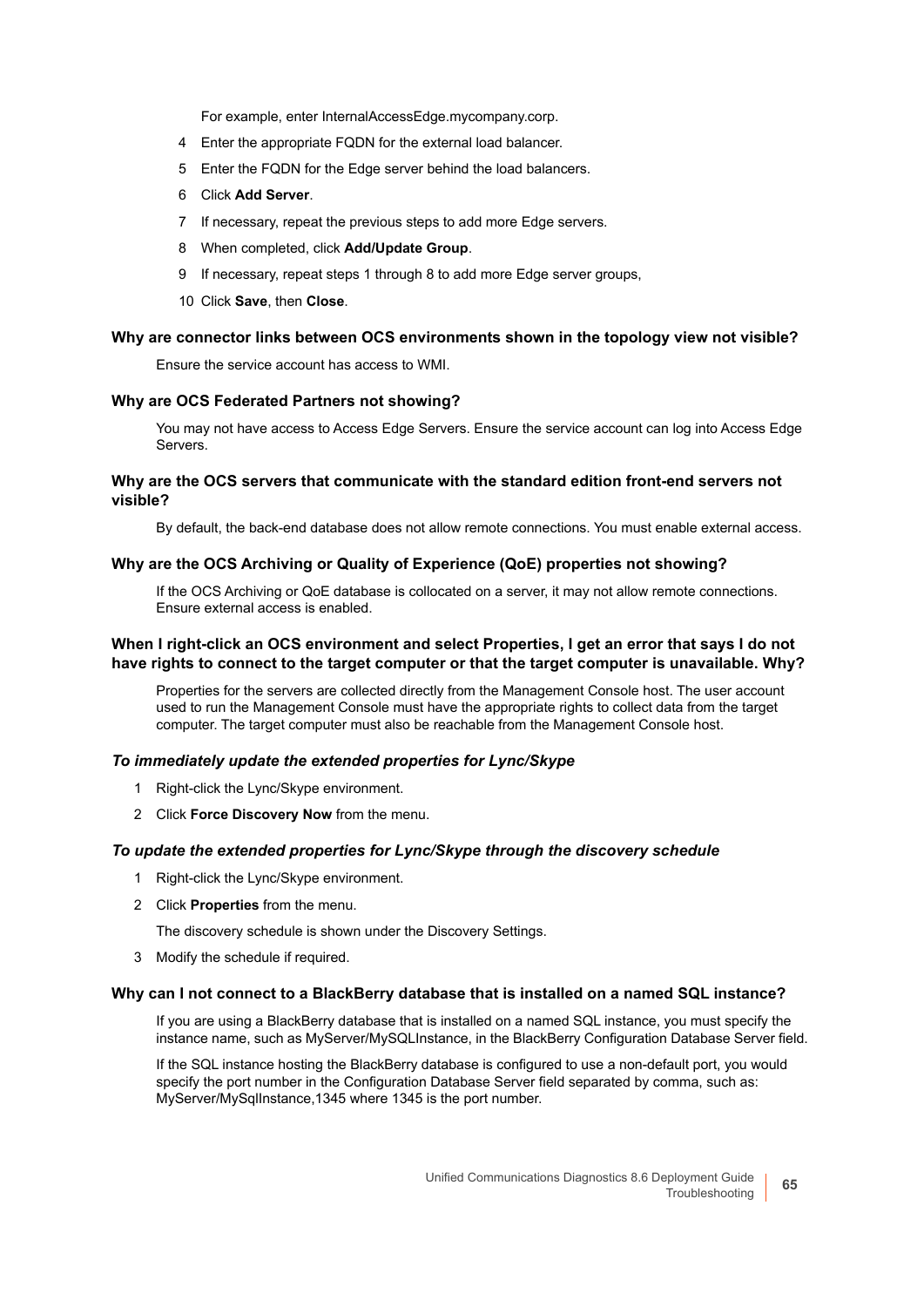You do not have to specify a port number if your alias is configured for the SQL named instance hosting BlackBerry database on the SQL server, or the SQL Server Browser service is installed and running on a SQL server.

## <span id="page-65-0"></span>**Health Test Issues**

The following questions and answers provide information about common health test issues.

#### **Why do some tests, such as the Exchange Internal Server Delivery and the Exchange External Message Delivery test, not work on certain operating system versions?**

For the MAPI-based tests to work on Windows Server 2008, Windows 8, Windows 8.1, Windows Server 2012, Windows Server 2012 R2, or Windows Server 2016 you must turn off User Account Controls (UAC) on the computer on which the Diagnostic Services component runs.

#### **Why do Exchange Internal Server Delivery tests show results such as Not Complete or Complete with a Timeout Failure message?**

If your environment contains Exchange 2010 (SP1 or later) servers on which Throttling Security Policy is turned on, the default throttling policy limits the number of concurrent connections a user can have to an Exchange 2010 server.

The number of MAPI calls performed during a MAPI-based Delivery test can exceed this limit, causing the Exchange Client Access Server to start rejecting calls.

To resolve this problem, create a new throttling policy that has no limit for simultaneous MAPI calls to Exchange servers. Assign this policy to the user account that is used for test execution. This account is either the Distributed Collector service account (if default credentials are specified for the test) or a user account associated with alternative credentials specified for the test.

To create a new throttling policy and assign it to a user account, logon to the Exchange 2010 Server, open the Exchange Management Shell, and type the following commands:

New-ThrottlingPolicy SOMPolicy Set-ThrottlingPolicy SOMPolicy -RCAMaxConcurrency \$null -RCAPercentTimeInAD \$null -RCAPercentTimeInCAS \$null -RCAPercentTimeInMailboxRPC \$null

Set-Mailbox <user account> -ThrottlingPolicy SOMPolicy

#### **Some health tests failed because Exchange Management Console (EMC) 2007 SP 1 and Update Rollup 1 was not installed. I have installed it now but my test still does not work. Why?**

Ensure that you reboot the UC Diagnostics computer or restart the Spotlight Diagnostic Test Engine and Spotlight Distributed Collector services after you install EMC updates.

#### **Why does my Exchange OWA Availability test fail?**

Ensure that the test mailbox is accessible from the UC Diagnostics computer.

For Exchange 2007, try running the following PowerShell cmdlet from the Exchange Management Shell:

Test-OwaConnectivity -clientAccessServer "<server name>"

One common problem is that Internet proxy settings can interfere with DNS resolution.

#### **Why would the Exchange OWA Availability Health test fail on the first attempt on an Exchange 2007 server?**

For Exchange 2007 servers, the OWA Availability health test fails to connect on the first attempt. You see the following error message: "Failed to retrieve Outlook Web Access connectivity data from Exchange PowerShell. Mailbox logon statistics are not available."

This error is caused by a bug in the PowerShell cmdlet. The test does connect on the second attempt.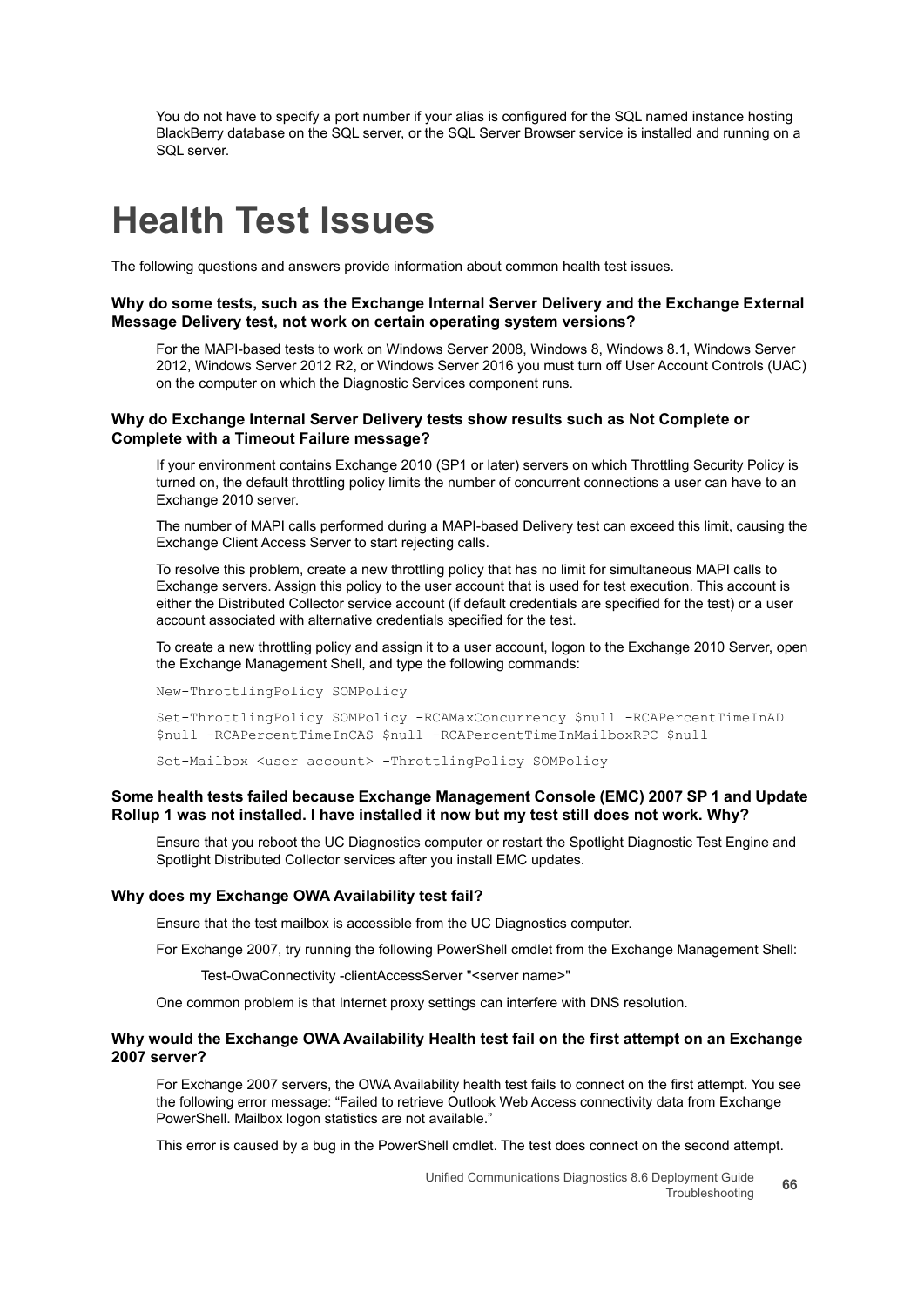#### **Why does the Exchange Internal OWA test fail due to failed mailbox logon attempts? The test was executing normally until recently.**

The password may have expired for a test mailbox used in this test. The user account assigned to the test may not have sufficient permissions to change the password of the test mailbox user account.

#### **Short term solutions (which last until the mailbox password expires again):**

**▪** Run the OWA test using the domain admin account

 $-$  OR  $-$ 

**■ Recreate the test mailboxes** 

#### **Long term solution:**

**▪** Change the setting of accounts created for the OWA test to "password never expires".

#### **I am monitoring an Exchange 2007 organization using UC Diagnostics that is hosted on a computer in a different forest. Why does only some functionality work?**

Microsoft does not support accessing Exchange 2007 servers through PowerShell from different forests. See the Heath Tests section for more information about which functionality requires PowerShell.

#### **When I attempt to create OWA test mailboxes for Exchange 2010, why do I get the following error message?**

CreateTestUser: Mailbox could not be created. Verify that OU 'Users' exists and that password meets complexity required.

The script "new-testcasconnectivityuser.ps1" that ships with Exchange 2010 tries to create the user accounts in the built-in 'Users' container. (The variable is defined in the script as "\$OrganizationalUnit = "Users".)

If there is another organizational unit named 'Users' anywhere in the Active Directory structure (e.g. domain.com\branchoffices\users), this error is generated because the Name "Users" would no longer be unique.

To specify the organizational unit in which to create the test users, include the '-ou' parameter when running the script. For example:

get-mailboxserver | .\new-TestCasConnectivityUser.ps1 -ou "cn=users,dc=domain,dc=com"

#### **Why do my Exchange Message Delivery Health tests give an error that the test mailbox cannot be found, even after I have run the mailbox creation scripts?**

Active Directory replication must occur before all the mailbox information is propagated to the global catalog to which UC Diagnostics is connected.

#### **Why do my Exchange Message Delivery Health tests give an error that the test mailbox is not accessible, even after I have run the mailbox creation scripts?**

Ensure that the credentials under which the test is running are the same as the ones specified in the mailbox creation script.

Also, sometimes Windows caches credentials lookups, which can cause access to be denied after permissions are changed. Try restarting the Spotlight Diagnostic Test Engine and Distributed Collector services.

#### **Why do I occasionally get duplicate notifications?**

If you have configured a secondary SMTP server and the primary server fails to send some notifications, all notifications are resent via the secondary server. Occasionally, the primary SMTP server tries to send the original notification later. If this occurs, you receive notifications from both servers.

#### **How do I exclude certain event IDs?**

1 Create or edit a health test.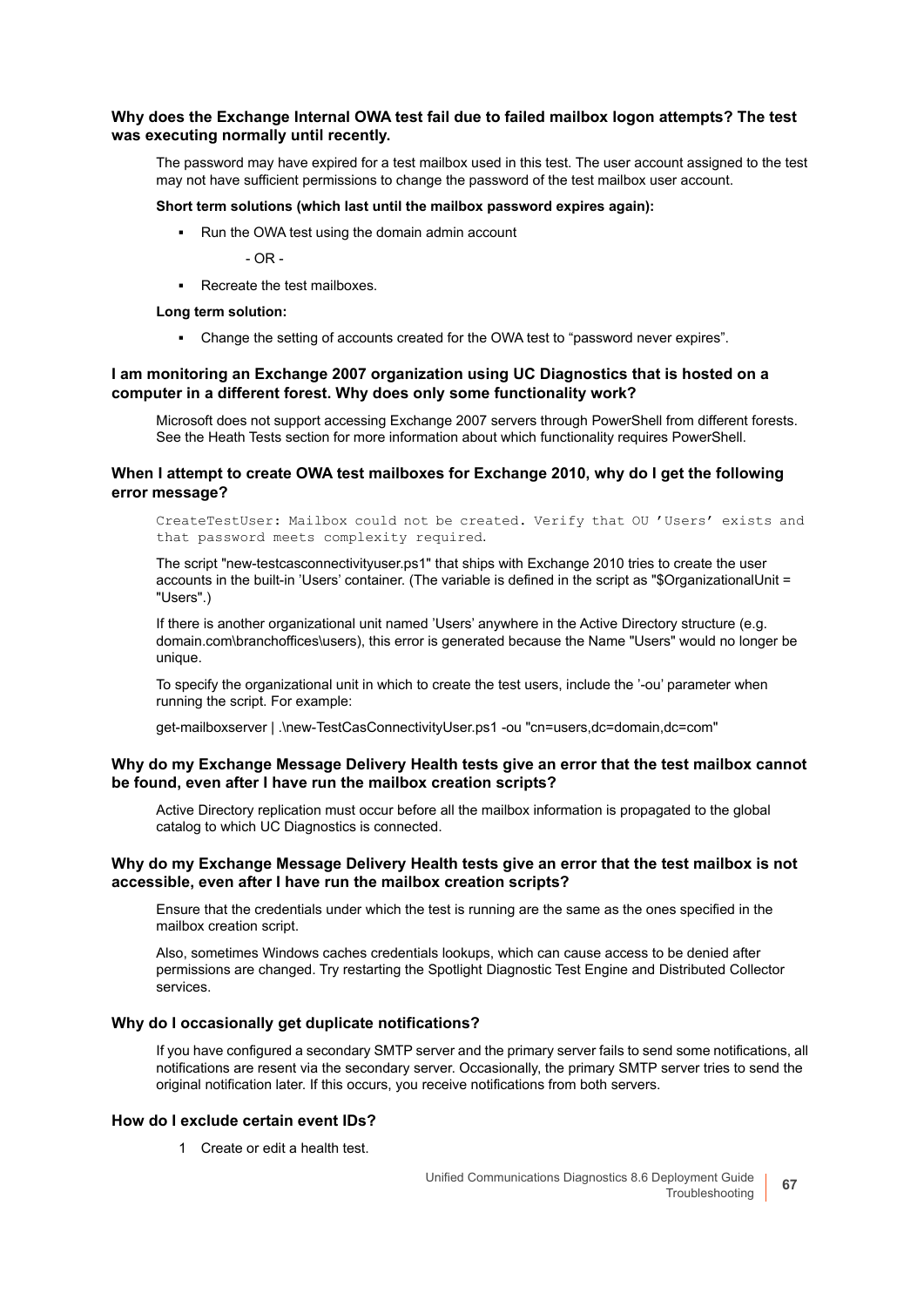- 2 Select a server and double-click **<Add Event Log Entries>**.
- 3 Select an event log type and enter a source name.
- 4 Enter the event IDs you would like to monitor, leaving out the event IDs you want to exclude. For example, if you want to exclude event ID 100, you would enter 0-99,101-90000.

#### **I am connected to a second Exchange organization but discovery failed. Why?**

Your service credentials may not have sufficient rights to discover the second Exchange organization. You can:

- 1 Stop your services.
- 2 Set the services log on account to another account which would have permissions to access that organization.
- 3 Restart your services, then connect to the organization using the new account.
- 4 After discovery is successful, right-click the Exchange root note and select **Properties**.
- 5 Clear **Schedule Discovery to run automatically**.
- 6 Set the services log on account to your original account, then restart your services.
- 7 Reconnect to both Exchange organizations.

#### **Why does the BlackBerry Server Health test show incomplete when run against a BlackBerry Configuration database server?**

All SQL-related performance counters for BlackBerry configuration database servers target SQL Server Enterprise version of SQL (unnamed instance).

The test results show a grey icon for the BlackBerry configuration database servers installed on the named instance of the SQL server. Error details specify that the object is unavailable - the performance counter is either uninstalled or disabled.

To monitor BlackBerry configuration database servers that are installed on a named instance of SQL server, change the SQL-related performance counters with corresponding performance counters for the named instance. For example, change the counter SQLServer:Access Methods\Full Scans/sec to MSSQL\$MySQLInstance:Access Methods\Full Scans/sec, where MySQLInstance is the name of SQL instance.

If your BlackBerry database name is not the default (BESMgmt), change the instance name of the perfmon counter SQLServer:Databases/Percent Log Used(BesMgmt).

#### **When running the BlackBerry Server Health test against BlackBerry servers installed on 64-bit operating systems, why are BlackBerry Server performance counters reported as not available?**

If you are using a BlackBerry Enterprise Server version earlier than 5.0.3, RIM does not support a 64-bit performance provider.

If you are using BlackBerry Enterprise Server version 5.0.3 or later, RIM supports performance counters through a WMI-based provider. Currently, UC Diagnostics supports registry-based performance providers only.

#### **Why do the Message Delivery health test and Queue health test occasionally fail?**

Exchange Server MAPI Client and Collaborative Data Objects (MAPI & CDO) can become unstable, causing the Exchange Internal Server Delivery, Exchange External Message Delivery, and BlackBerry Message Delivery Health tests to fail occasionally. The tests appear to be timed-out. If any of these tests fail, the test executes normally on the next attempt.

In some circumstances, the test can finish normally, instead of timing out. However, applications errors maybe reported in the Event log for SpotlightDiagnosticTest.exe application.

There could be as many as one error for each target in the test.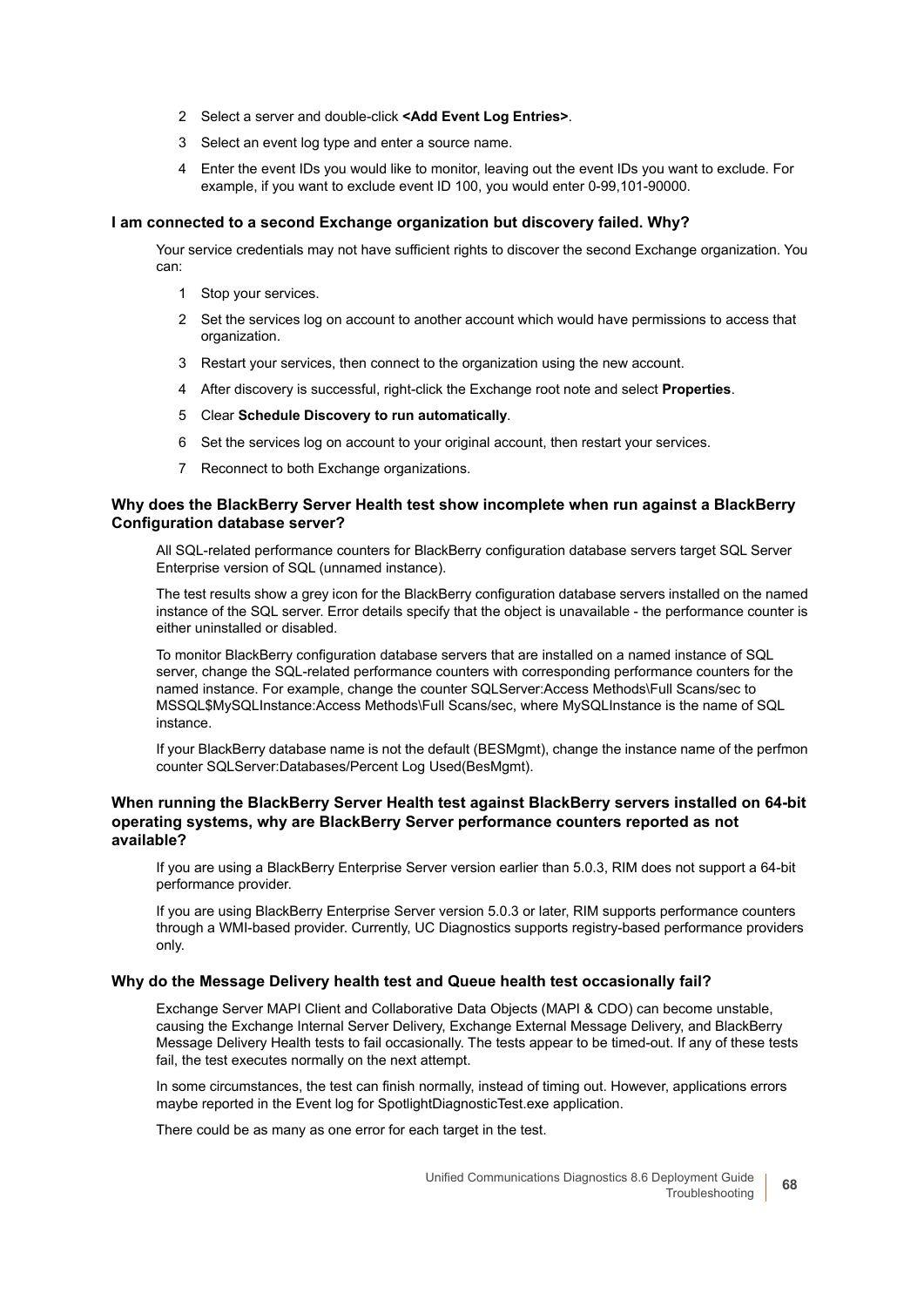#### **Why do I receive the following error against Exchange 2007 or 2010 mailbox servers?**

<Status ServerAddress="127.0.0.1" ErrorMessage="Error code = 0&#xA; Error message = Incorrect function. 
Error source = msxml6.dll
Error description = Not enough storage is available to complete this operation.  $\frac{1}{4}$  xA;  $\frac{1}{4}$  xA;" ManagedObjectId="148" StartDateTime="40365.2604976852"/>

This error is caused by excessive log messages that are generated when detailed logging is turned on in an Exchange Server (usually Exchange 2010, Mailbox role). To eliminate this problem, identify and exclude the informational events that occur often during a monitoring interval.

#### Perform the following steps:

- 1 In UC Diagnostics, open the Event Viewer on the Exchange server that reports the error and locate high-frequency informational events that can be filtered out.
- 2 Right-click the server icon and select **Detect/Exchange Server Health**.
- 3 Select either Exchange 2010 or Exchange 2007.
- 4 In the list, under Event Log, locate the appropriate event sources:
	- **▫** "Application\MSExchange\*" (for Exchange 2010)
	- **▫** "Application\MSExchangeIS\*" (for Exchange 2007).
- 5 Record the field values, such as Thresholds and Overrides.
- 6 Right-click on this item and select **Delete**.
- 7 To replace the deleted item, select "**<Add Event Log Entries...>"** located under the Event Log heading.
- 8 Leave Event Log = Application.
- 9 Enter "MSExchange\*" or "MSExchangeIS\*" in the Source field.
- 10 Enter the range of Event IDs, excluding those you identified in step 5, and click **OK**.

For example, to exclude event 1029, enter "0-1028, 1030-999999".

11 Update any field values, such as Thresholds and Overrides, needed to align with the values you recorded in step 3. and click **Finish**.

#### **Why do my Exchange Server Health tests exclude results for some perfmon or service counters? I am running Exchange 2010 SP1 without SP2.**

In UC Diagnostics, counters in the Exchange Server Health test for Exchange 2010 have been updated to align with Exchange 2010 SP2. Some counter names are no longer supported.

If you do not plan to upgrade to Exchange 2010 SP2 in the near future, see the following tables, which show the names of the counters in Exchange 2010 SP1 that are no longer supported in SP2. You can add these counters back into your tests.

#### **Why do my Exchange Server Health tests report incomplete results for some perfmon or service counters? I recently applied SP2 to Exchange 2010 SP1.**

Exchange Server Health tests created prior to upgrading to Exchange 2010 SP2 contain counters that are no longer supported in SP2. You can delete existing tests and create new ones. However, you lose all customizations of these tests.

The alternative is to modify the existing Exchange Server Health tests. Delete the counters that are no longer supported as shown in the following tables.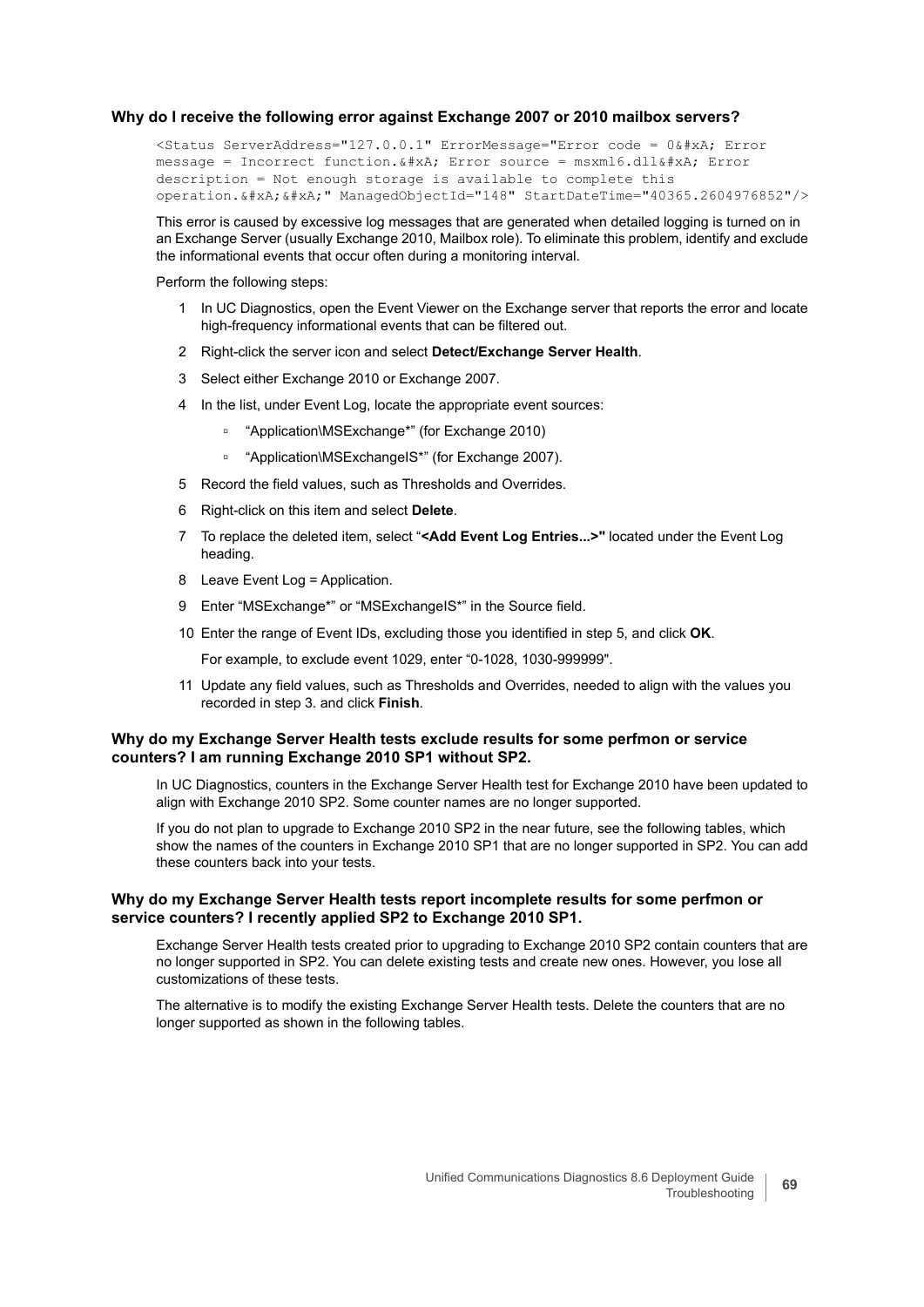**Table 1. Perfmon counters no longer supported in Exchange 2010 SP2**

| PerfMon Counter Name - Exchange 2010 SP1                     | PerfMon Counter Name - Exchange 2010 SP2 |
|--------------------------------------------------------------|------------------------------------------|
| MSExchangeAvailability\Queue OCS User Event<br>Notifications | not supported                            |
| Process\%Processor Time (SpeechService)                      | not supported                            |

**Table 2. Service counters no longer supported in Exchange 2010 SP2**

| Service Counter Name - Exchange 2010 SP1 | Service Counter Name - Exchange 2010 SP2 |
|------------------------------------------|------------------------------------------|
|                                          |                                          |

Service: Microsoft Exchange Speech Engine service not supported(MSSpeechService)

#### **Why are my test results very slow to load when I am switching between servers?**

This can happen if you have test results history data retention set to a number higher than 7 days in the Global Settings. Decrease the data retention settings number.

#### **My Internal Server Delivery Health test returns an incomplete result for Exchange servers that host only recovery databases?**

When setting up an Internal Delivery Health test against a whole organization, exclude Exchange servers that are hosting only recovery databases from the test targets.

#### **Why do some tests, such as the Exchange Internal Server Delivery, Exchange External Message Delivery, and Blackberry Message Delivery tests, not work in my Exchange 2007 and later environment with no public folders configured?**

If you do not have a public folder configured in your Exchange 2007/2010 environment, all MAPI-based tests may fail to complete. The following may be displayed in the test results:

*Summary:*

*Failed to execute the MAPI request on the requested Exchange server. Test results are not available.*

*Details:*

*The following error occurred while trying to logon to a mailbox on server <SERVERNAME>: Failed to open the default message store.*

*Make sure the account used for the test execution has rights to access the source mailbox on the Exchange server.*

As a workaround, create a registry key on the computer on which your Diagnostic Service is located:

#### *To create a MAPI settings registry key*

1 Open registry editor and create the following registry key:

HKEY\_LOCAL\_MACHINE\SOFTWARE\Quest\UC Diagnostics\MapiSettings (on 32-bit computer)  $-$  OR  $-$ 

HKEY\_LOCAL\_MACHINE\SOFTWARE\Wow6432Node\Quest\UC Diagnostics\MapiSettings (on 64-bit computer)

2 Add a new DWORD value named **IgnoreNoPublicFoldersError** under the created key. You do not have to provide a value.

## <span id="page-69-0"></span>**Diagnostic Console Issues**

The following questions and answers provide information about common diagnostic console issues.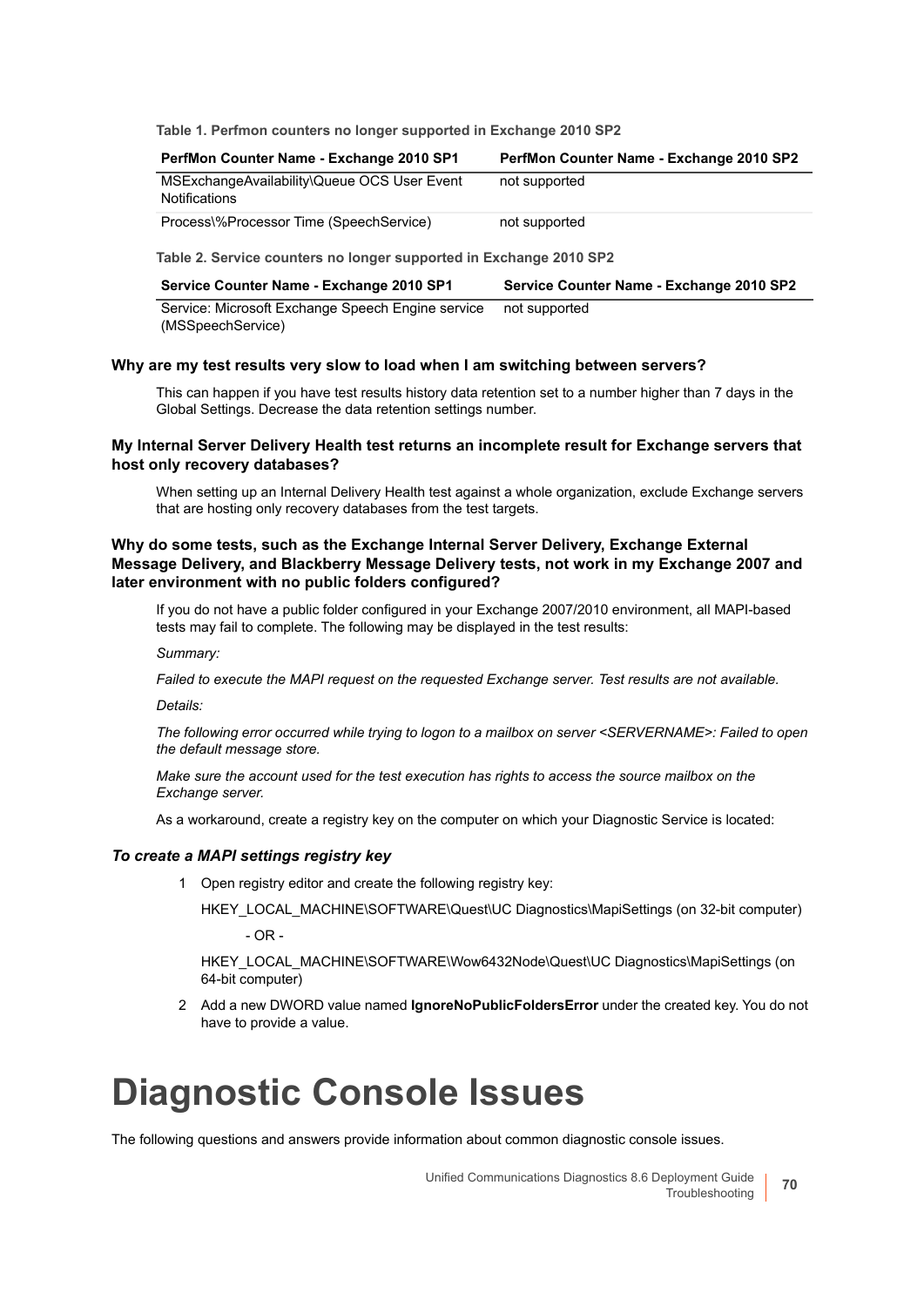#### **Why do some of my data sources stop working after my Exchange cluster failed?**

Some of the data sources may not reconnect properly on the new active node. Close and reopen the Diagnostic Console to force the data sources to reconnect properly.

Windows clusters are not supported as a separate plug-in.

#### **Why does Last AB Update show "Data Not Available"?**

If the target server is a standard edition server, the Address Book Share UNC path is not accessible externally, and the console cannot retrieve the file list to determine when the address book files were last updated.

#### **What does it mean when my certificate reads RemoteCertificateChainErrors?**

If your certificate reads RemoteCertificateChainErrors, the computer on which the console is running does not trust the Certificate Authority that was used for this server.

#### **Why is the database information not available for my OCS connection?**

The console attempts to gather data directly from the Back-End database. The user account used to run the Diagnostic Console must have rights on the Database server to gather perfmon information.

#### **Why are Connected Endpoints failing to retrieve data?**

The Connected Endpoints feature requires the ability to run SQL queries against the Back-End database. You must be a member of RTCUniversalServerAdmins to have the necessary rights.

#### **When I go into the Archiving or Database drilldown, some tables read "No Data". Why?**

This happens if information has to be gathered from a computer beyond the initial target computer. If the Console cannot connect to the additional computer, an error message is not displayed. Instead the tables display a "No Data" message. This situation can occur if you have no rights, cannot resolve the NetBIOS name, or if the databases being queried do not allow external connections to the Backend database, Archiving server, or Archiving Database server.

#### **Why are certificates not validating in the OCS and OCS R2 Diagnostic Console?**

Certificates may not validate if you have proxy authentication configured but you have not yet entered the credentials for the proxy. To do so, go to Internet Explorer and enter your proxy credentials. For more information on proxy authentication, go to Microsoft's web site.

#### **Why does the Diagnostic Console fail to launch sometimes?**

The installer does not respect non-default configuration directories for the Diagnostic Console. You must uninstall and re-install the Diagnostic Console to resolve the issue.

#### **On the Exchange 2007 Diagnostic Console, if you re-order the columns or hide the columns in the Storage Group drilldown, an error message appears. How do I resolve the error?**

Right-click the column header and select **Restore Default Settings**.

## <span id="page-70-0"></span>**Web Reports Issues**

The following questions and answers provide information about common issues with the UC Diagnostics reports web site.

#### **I am using Microsoft Windows 7. Why do the reports not display?**

In Microsoft Windows 7, you must enable Default Document and Static Content in IIS.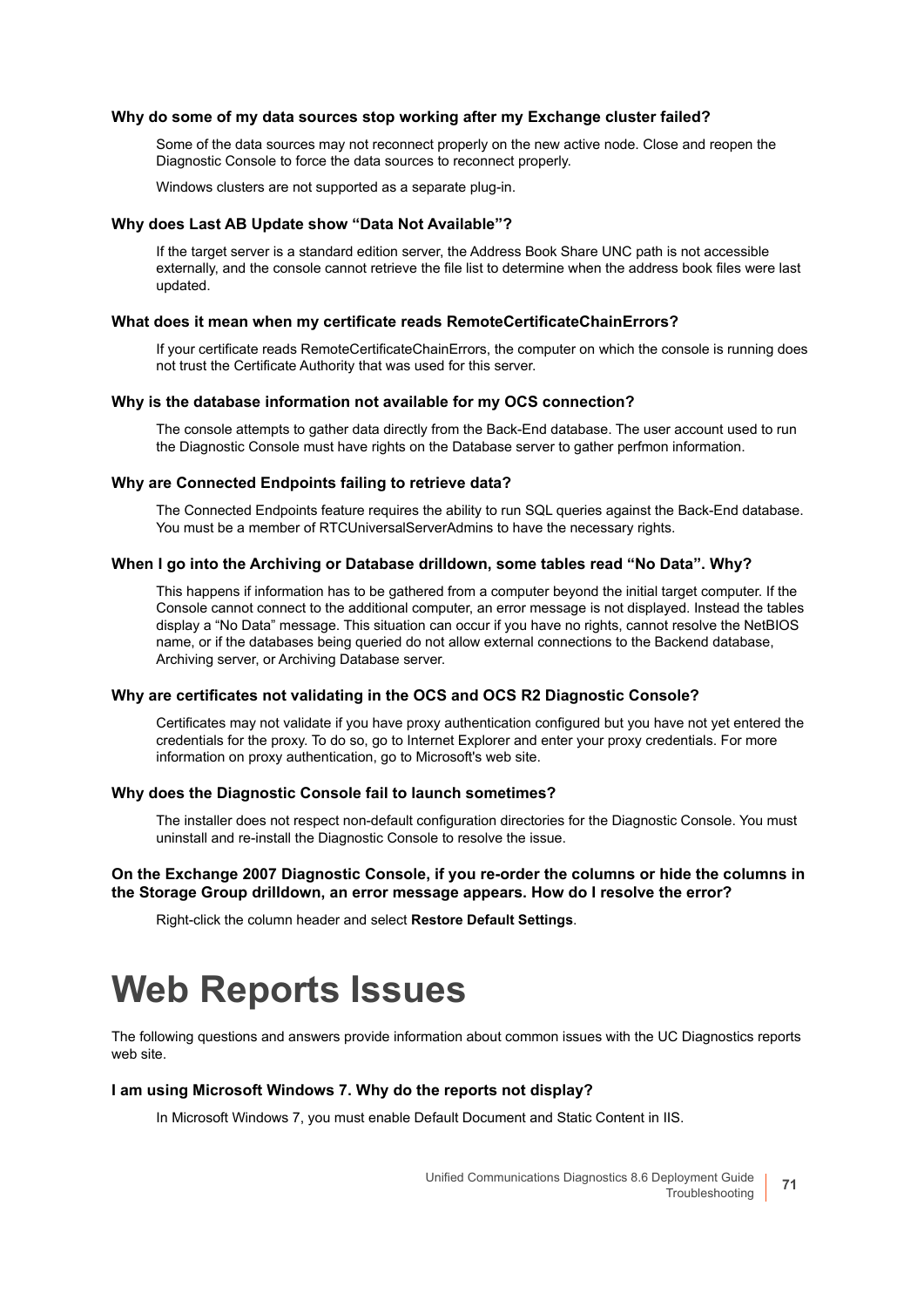#### *To enable Default Document and Static Content*

- 1 Select **Start | Control Panel | Programs and Features | Turn Windows features on or off**.
- 2 Double-click **Internet Information Services | World Wide Web Services | Common HTTP Features**.
- 3 Select the **Common HTTP Features** check box. Default Document and Static Content should be automatically selected. If not, select their check boxes.

#### **Why does the Storage Group Disk Utilization Web Report not display data when using Exchange 2010 or later servers?**

For Exchange 2010 and later, the Exchange servers use DAGs instead of Storage Groups. Only Exchange 2007 servers show data for this report.

#### **Why am I unable to browse to Web Reports using Internet Explorer?**

User Account Controls (UAC) must be turned off on the Windows Server computer on which the Web Reports component is running. This affects the following operating systems: Windows Server 2008, Windows Server 2008 R2, Windows 7, Windows 8, Windows 8.1, Windows Server 2012, Windows Server 2012 R2, or Windows Server 2016 computers.

### **Why do the Web Reports not display information properly?**

Your Web Reports may not display information properly for the following reasons:

- **•** [If .NET is not configured properly](#page-71-0)
- **•** [You have more than one version of .NET installed](#page-72-0)

### <span id="page-71-0"></span>**If .NET is not configured properly**

In some Microsoft environments, you may encounter a configuration issue with Microsoft .NET which results in the Web Reports not working properly. The error indicates that Microsoft .NET Framework version 2.0 must be installed on the IIS server that hosts Web Reports, and that Microsoft ASP.NET must be enabled on the virtual directory that contains the Web Reports. However, if you are sure that the Microsoft .NET Framework version 2.0 and ASP.NET are installed, you may need to repair the IIS mappings for ASP.NET.

If you encounter this issue, the following procedure explains how to properly configure Microsoft ASP.NET. To fix configuration mappings for ASP.NET.

- 1 Run the Aspnet regiis.exe utility:
	- a Click **Start** and click **Run**.
	- b In the Open text box, type **cmd**, then click **OK**.
	- c At the command prompt, type the following: "%windir%\Microsoft.NET\Framework\v2.0.50727\aspnet\_regiis.exe" -i
	- d Click **OK**.
- 2 Register the Aspnet ispi.dll:
	- a Click **Start** and click **Run**.
	- b In the Open text box, type the following: regsvr32 "%windir%\Microsoft.NET\Framework\v2.0.50727\aspnet\_isapi.dll" Regsvr32 returns the results of the registration.
	- c Click **OK**.
- 3 Restart the IIS Service: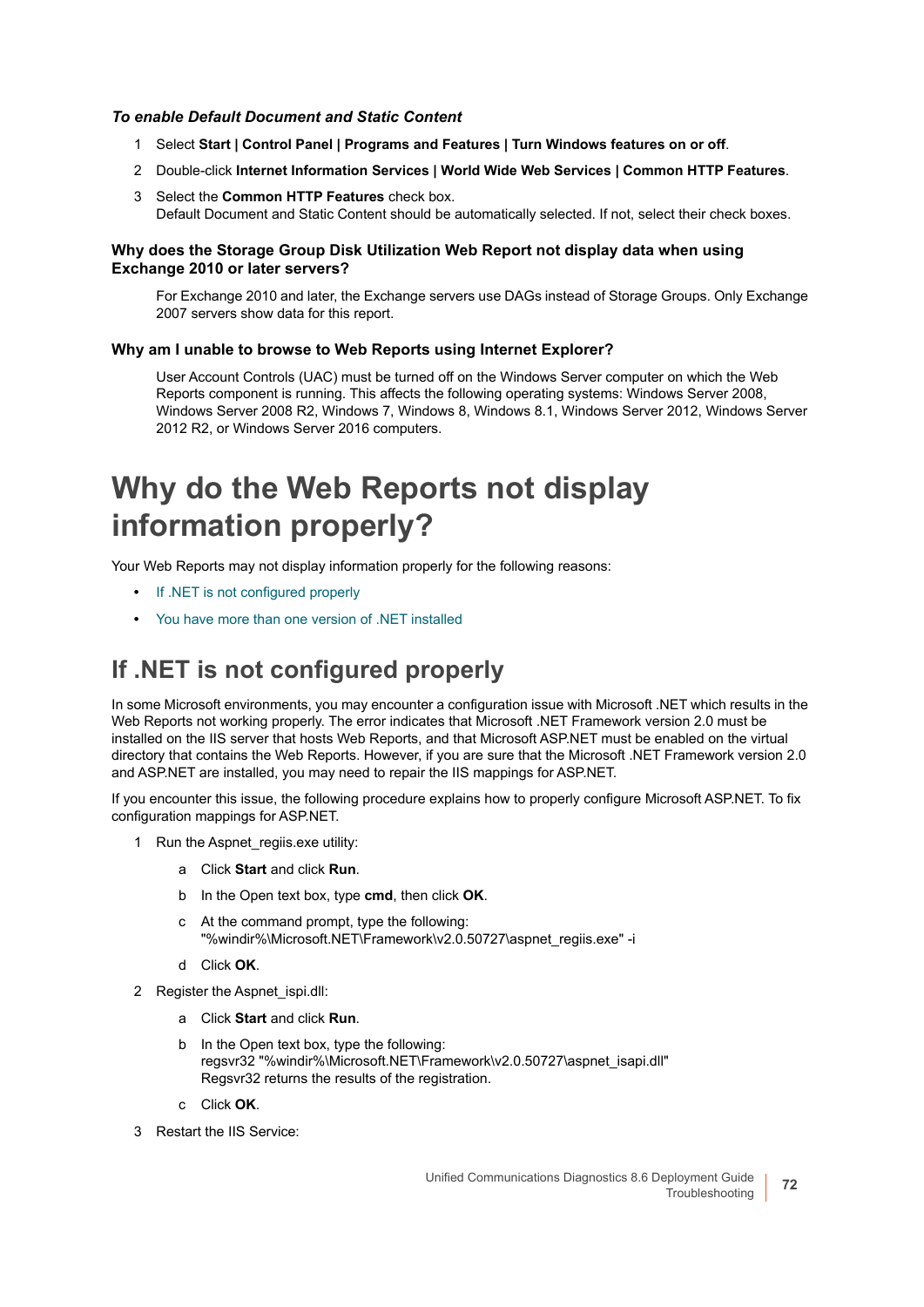- a Click **Start** and click **Run**.
- b In the Open text box, type **iisreset**.
- c Click **OK**.

### **If Repairing the IIS Mappings for ASP.NET Fails**

If you follow the procedure to repair the IIS mappings and you still see the error, the cause might be that the Network Service is not granted the correct permission to write to the IIS metabase.

### *To grant permissions to the Network Service to write to the IIS metabase*

- 1 Click **Start** and select **Run**.
- 2 In the Open text box, type **cmd** and click **OK**.
- 3 Navigate to the .NET Framework directory. (%windir%\Microsoft.NET\Framework\*version*\)

In this path, the version represents the .NET Framework directory version that is installed on the server. Replace the placeholder in the example with an actual version number.

For example, at the command prompt, type the following:

CD /D "%windir%\Microsoft.NET\Framework\v2.0.50727"

4 Type the following command:

#### **aspnet\_regiis.exe -ga "nt authority\network service"**

The "-ga" option grants the specified user or group access to the IIS metabase and other directories that are used by ASP.NET.

## **You have more than one version of .NET installed**

If you have more than one version of Microsoft .NET Framework installed on your local computer, Internet Information Server (IIS) automatically uses the most recent .NET version. Currently, UC Diagnostics only supports Microsoft .NET 2.0, so you may need to change the version used by IIS.

### *To change the Microsoft .NET Framework version used by IIS*

- 1 Click **Start | Control Panel** and select **Administrative Tools**.
- 2 Select the **Internet Information Services (IIS) Manager**.
- 3 Expand the **Local computer | Web Sites | Default Web Site**.
- 4 Right-click on the UCDiagnostics web application and click **Properties**.
- 5 Select the **ASP.NET** tab, and select **.NET 2.0.50727** from the ASP.NET Version box.
- 6 Click **OK**.